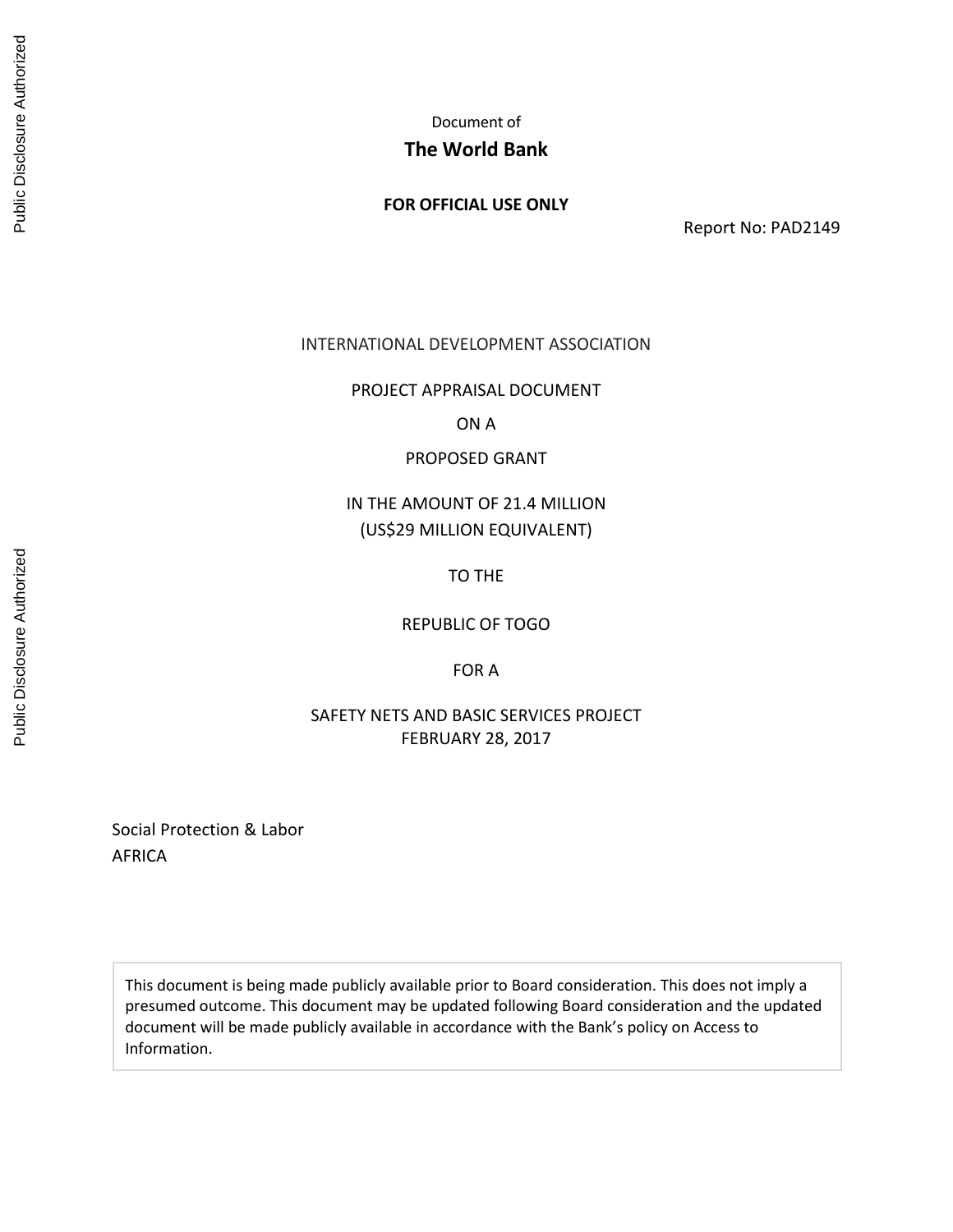#### CURRENCY EQUIVALENTS

(Exchange Rate Effective January 31, 2017)

Currency Unit = Francs CFA Francs CFA  $619 = US$1$ 

 $US$1.35 = SDR 1$ 

FISCAL YEAR January 1 - December 31

Regional Vice President: Makhtar Diop Country Director: Pierre Frank Laporte Senior Global Practice Director: Michal J. Rutkowski Practice Manager: Stefano Paternostro Task Team Leader(s): John Van Dyck, Gbetoho Joachim Boko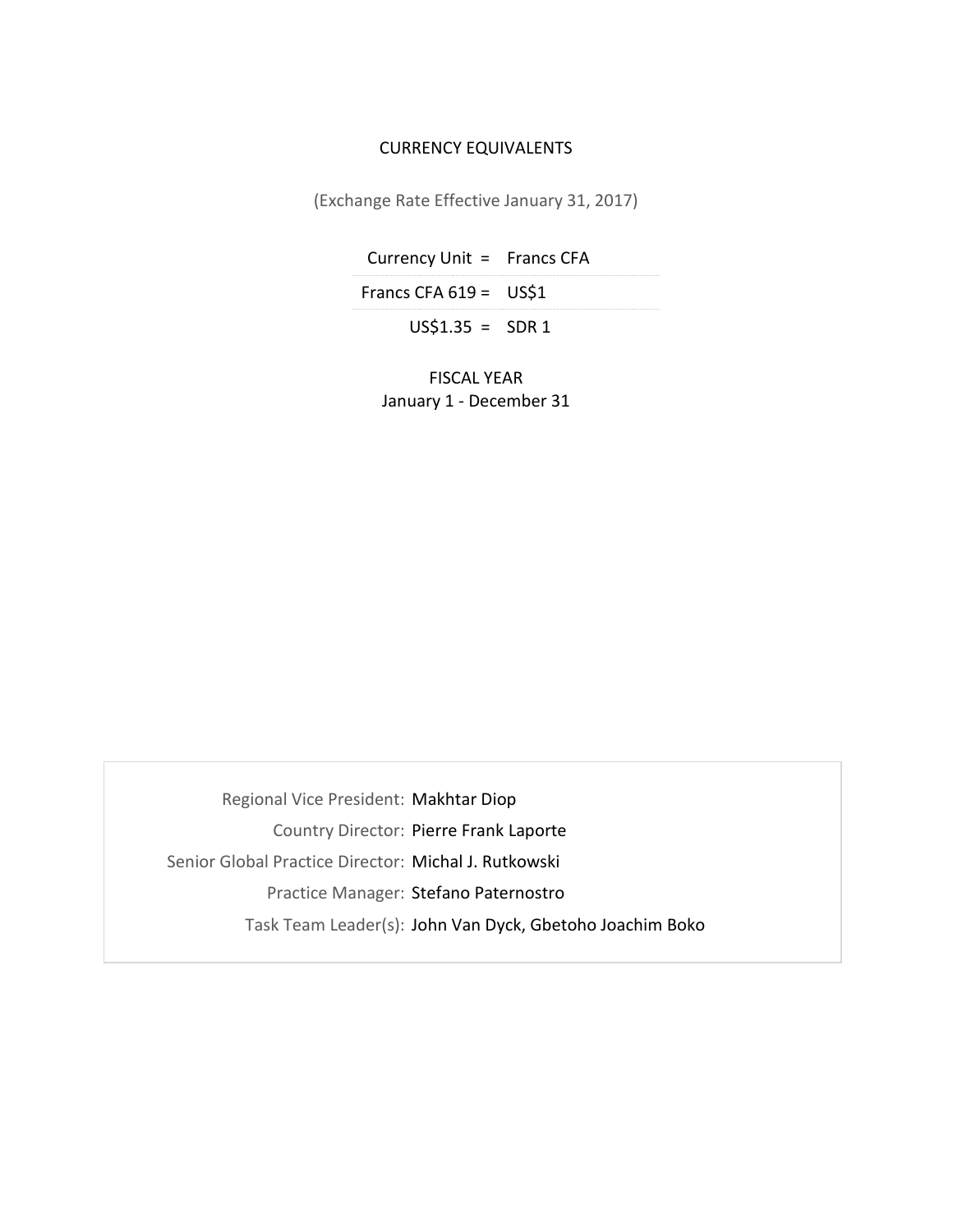## ABBREVIATIONS AND ACRONYMS

| <b>AGAIB</b>   | African Development Bank                                               |
|----------------|------------------------------------------------------------------------|
| <b>ANADEB</b>  | <b>Community Development Support Agency</b>                            |
| <b>CFA</b>     | <b>African Financial Community</b>                                     |
| <b>CPF</b>     | <b>Country Partnership Framework</b>                                   |
| <b>CVD</b>     | <b>Village Development Committees</b>                                  |
| <b>DPAS</b>    | Regional Social Affairs Directorate                                    |
| <b>DRAS</b>    | Prefectural Social Affairs Directorate                                 |
| <b>ESMF</b>    | <b>Environmental and Social Management Framework</b>                   |
| <b>CR</b>      | Regional office (of ANADEB)                                            |
| FM             | <b>Financial Management</b>                                            |
| GDP            | <b>Gross Domestic Product</b>                                          |
| <b>GMT</b>     | <b>Grassroots Management Training</b>                                  |
| GoT            | Government of Togo                                                     |
| <b>IDA</b>     | <b>International Development Association</b>                           |
| <b>IEG</b>     | <b>Independent Evaluation Group</b>                                    |
| <b>IFR</b>     | <b>Interim Financial Report</b>                                        |
| <b>IGF</b>     | General Inspectorate of Finance                                        |
| <b>INSEED</b>  | National Institute for Statistics and Economic and Demographic Studies |
| <b>IPF</b>     | <b>Investment Project Financing</b>                                    |
| <b>ISN</b>     | <b>Interim Strategy Note</b>                                           |
| <b>LICUS</b>   | Low Income Countries Under Stress                                      |
| M&E            | Monitoring and Evaluation                                              |
| <b>MDBAJEJ</b> | The Ministry of Community Development, Artisanship, Youth, and Youth   |
|                | Employment                                                             |
| <b>MDG</b>     | Millennium Development Goal                                            |
| <b>MIS</b>     | Management Information System                                          |
| <b>PCR</b>     | <b>Primary Completion Rate</b>                                         |
| <b>PDC</b>     | <b>Community Development Project</b>                                   |
| <b>PDCplus</b> | <b>Community Development and Safety Nets Project</b>                   |
| PDO            | Project Development Objective                                          |
| PERI           | Education and Institutional Strengthening Project                      |
| PIM            | <b>Project Implementation Manual</b>                                   |
| PIU            | Project Implementation Unit                                            |
| PMT            | Proxy-Means Test                                                       |
| <b>PPP</b>     | <b>Purchasing Power Parity</b>                                         |
| <b>PRADEB</b>  | <b>Community Development Support Program</b>                           |
| <b>PSAEG</b>   | Economic Activity Support for Groups Project                           |
| <b>PSDCC</b>   | Decentralized Community driven Services Project                        |
| <b>PSMICO</b>  | Community Infrastructure Micro-project Support Program                 |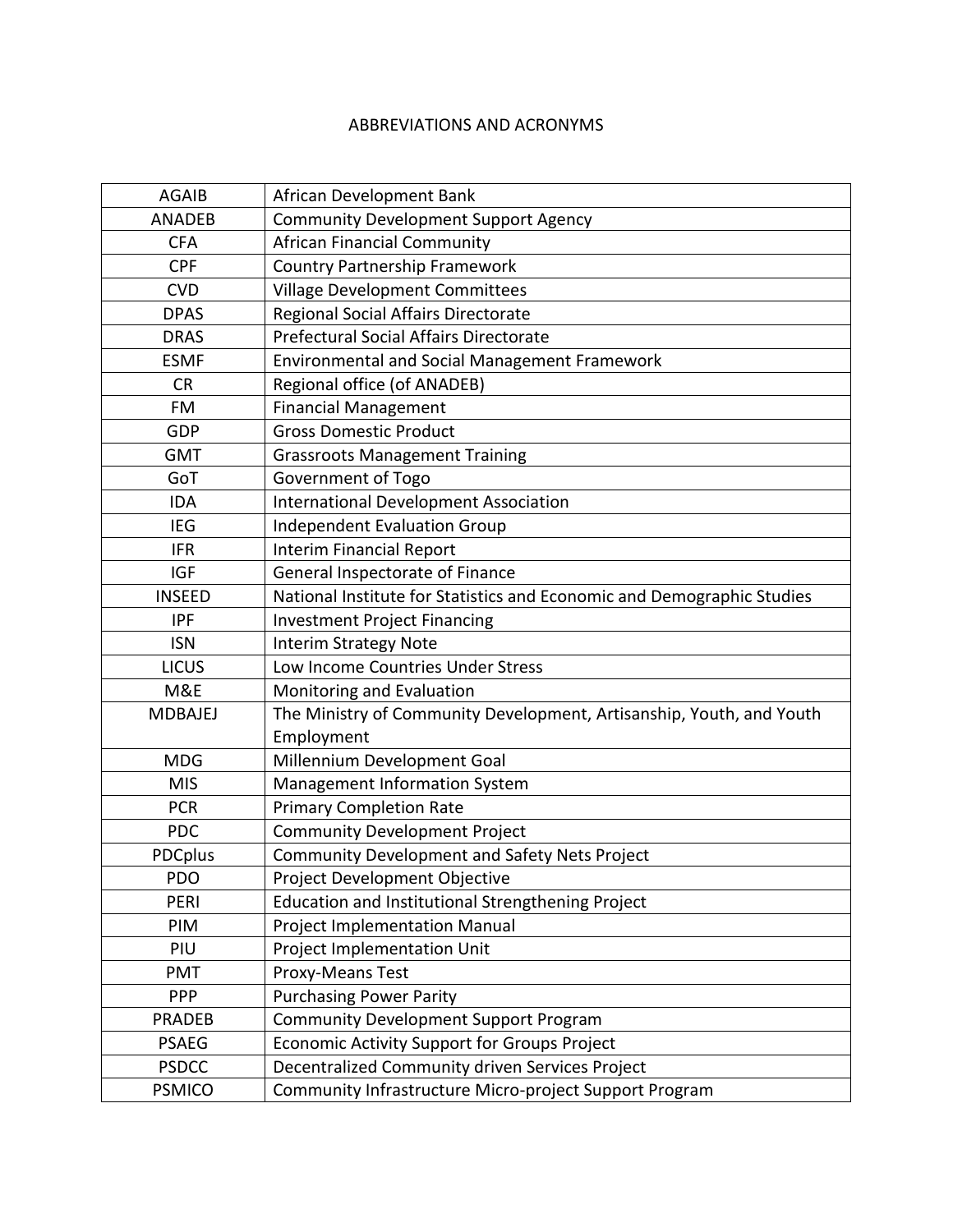| <b>PTA</b>       | <b>Parent Teacher Association</b>                                       |
|------------------|-------------------------------------------------------------------------|
| <b>PUDC</b>      | <b>Emergency Community Development Project</b>                          |
| <b>PURP</b>      | <b>Emergency Program for Poverty Reduction</b>                          |
| <b>QUIBB</b>     | <b>Basic Wellbeing Indicators Questionnaire</b>                         |
| <b>RAP</b>       | <b>Resettlement Action Plan</b>                                         |
| <b>RCT</b>       | <b>Randomized Control Trial</b>                                         |
| <b>RDD</b>       | <b>Regression Discontinuity Design</b>                                  |
| <b>RZ</b>        | Head of Zone (of the Ministry of Social Affairs, Women's Promotion and  |
|                  | Alphabetization)                                                        |
| <b>SCAPE</b>     | Strategy for Boosting Growth and Promoting Employment                   |
| <b>SCD</b>       | <b>Strategic Country Diagnostic</b>                                     |
| <b>SDG</b>       | Sustainable Development Goals                                           |
| <b>SNBSP</b>     | Safety Nets and Basic Services Project                                  |
| <b>SORT</b>      | <b>Systematic Operations Risk-Rating Tool</b>                           |
| <b>SYSCOHADA</b> | Accounting System of the Organization for the Harmonization of Business |
|                  | Law in Africa                                                           |
| UN               | <b>United Nations</b>                                                   |
| <b>UNDP</b>      | United Nations Development Program                                      |
| <b>UNICEF</b>    | United Nations Children Fund                                            |
| WB               | The World Bank                                                          |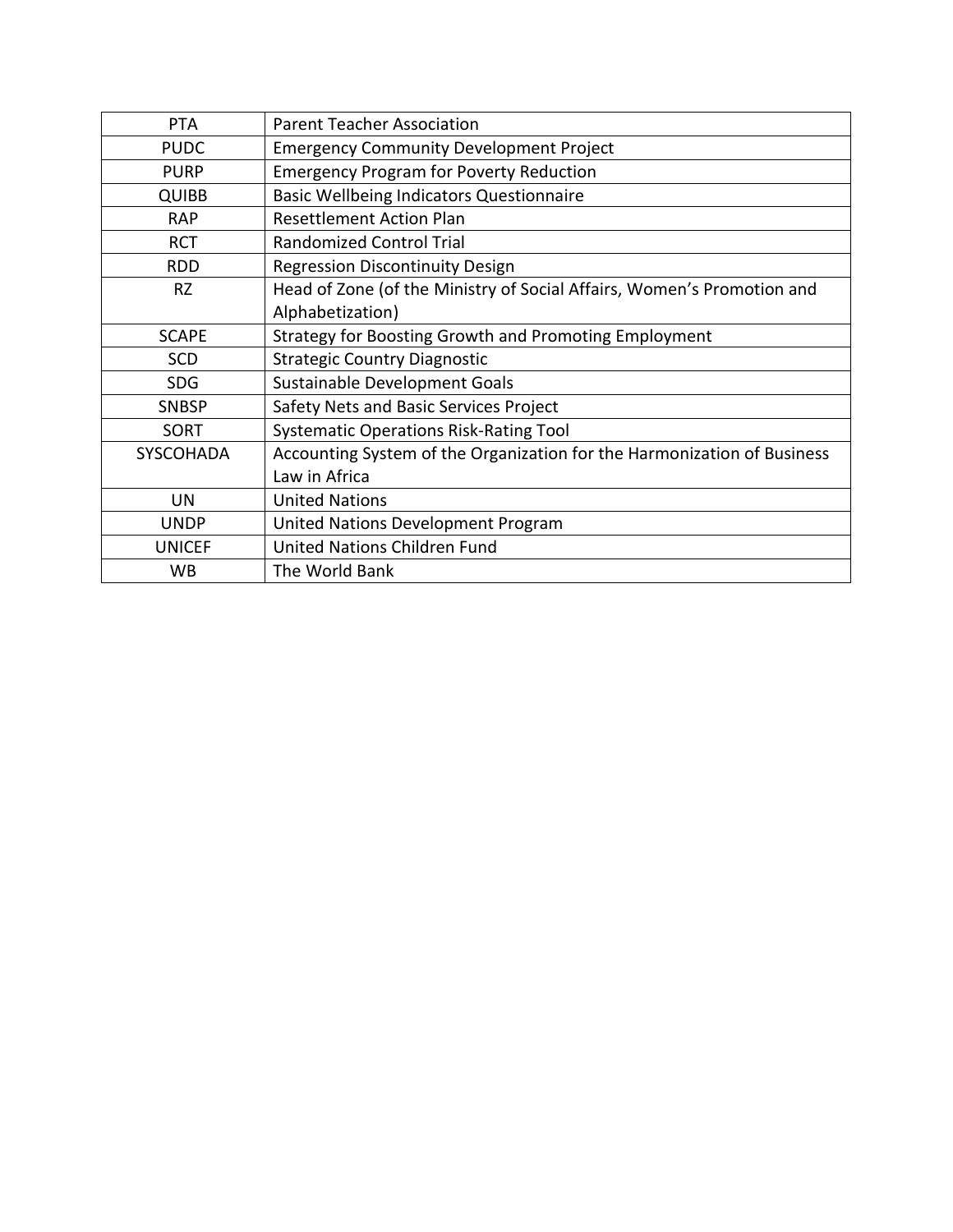

#### **BASIC INFORMATION**

| Is this a regionally tagged project? | Country(ies) | Lending Instrument                  |
|--------------------------------------|--------------|-------------------------------------|
| No                                   |              | <b>Investment Project Financing</b> |

[ ] Situations of Urgent Need of Assistance or Capacity Constraints

- [ ] Financial Intermediaries
- [ ] Series of Projects

| Approval Date                        | <b>Closing Date</b> | <b>Environmental Assessment Category</b> |
|--------------------------------------|---------------------|------------------------------------------|
| 21-Mar-2017                          | 31-Dec-2020         | B - Partial Assessment                   |
| <b>Bank/IFC Collaboration</b><br>No. |                     |                                          |

# **Proposed Development Objective(s)**

The objective of the project is to provide poor communities and households with greater access to basic socioeconomic infrastructure and social safety nets.

#### **Components**

| <b>Component Name</b>                                 | Cost (US\$, millions) |
|-------------------------------------------------------|-----------------------|
| Component 1: Infrastructure Sub-projects              | 8.40                  |
| Component 2: Social safety nets                       | 15.00                 |
| Component 3: Capacity building and project management | 5.60                  |

#### **Organizations**

Borrower : Republic of Togo

Implementing Agency : Agence Nationale d'Appui au Developpement a la Base (ANADEB)

## **PROJECT FINANCING DATA (IN USD MILLION)**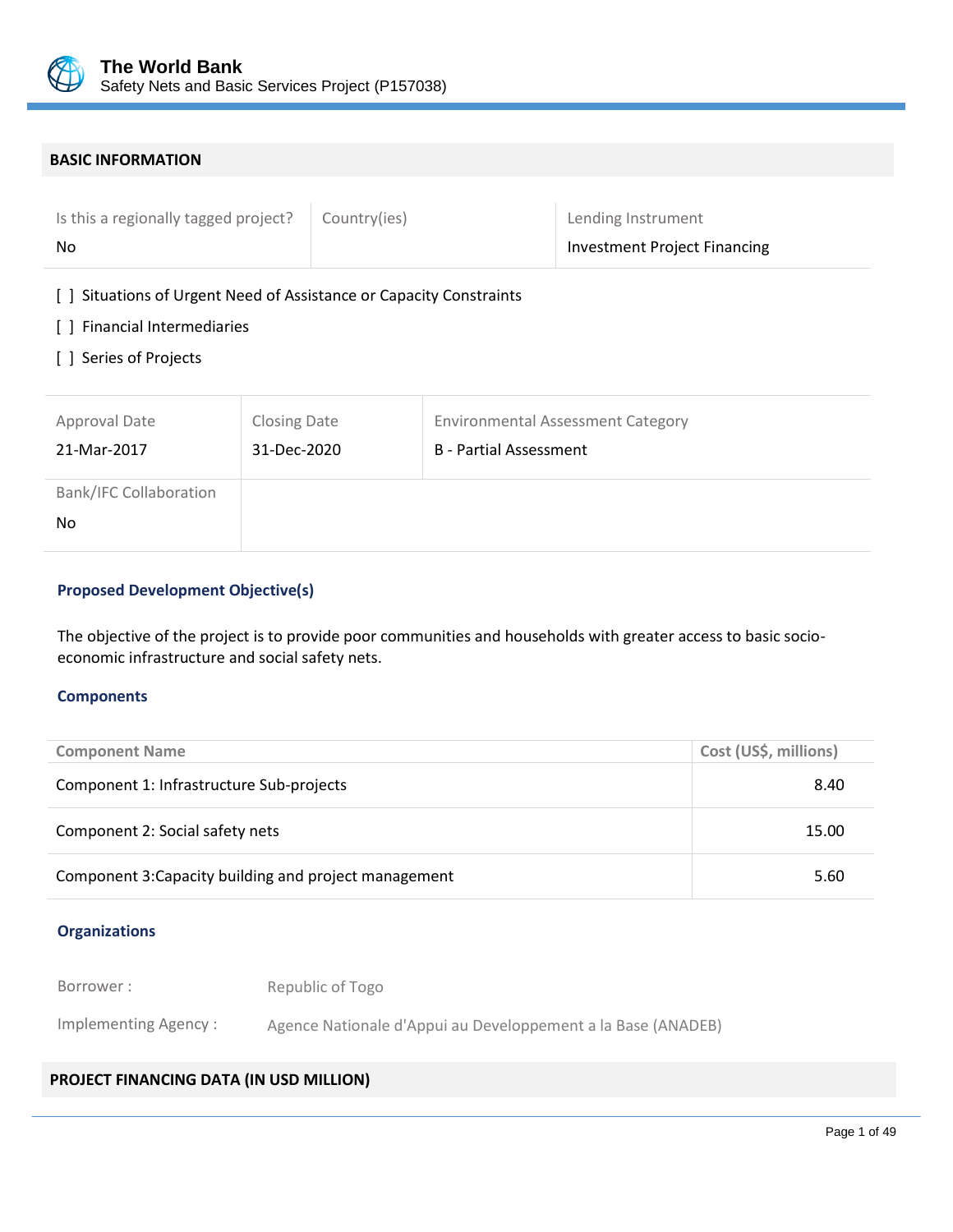

| Counterpart<br>Funding     | ] IBRD | <b>IDA Credit</b><br>Crisis Response<br>Window<br>Regional Projects<br>Window | $\vee$ ] IDA Grant<br>] Crisis Response<br>Window<br>] Regional Projects<br>Window | Trust<br>Funds                | Parallel<br>Financing |
|----------------------------|--------|-------------------------------------------------------------------------------|------------------------------------------------------------------------------------|-------------------------------|-----------------------|
| <b>Total Project Cost:</b> | 29.00  | Of Which Bank Financing (IBRD/IDA):                                           | <b>Total Financing:</b><br>29.00<br>29.00                                          | <b>Financing Gap:</b><br>0.00 |                       |

## **Financing (in US\$, millions)**

| <b>Financing Source</b> | Amount |
|-------------------------|--------|
| <b>IDA Grant</b>        | 29.00  |
| <b>Total</b>            | 29.00  |

# **Expected Disbursements (in US\$, millions)**

| <b>Fiscal Year</b> | 2017 | 2018 | 2019  | 2020  | 2021  |
|--------------------|------|------|-------|-------|-------|
| Annual             | 0.83 | 6.63 | 8.29  | 8.29  | 4.97  |
| <b>Cumulative</b>  | 0.83 | 7.46 | 15.74 | 24.03 | 29.00 |

## **INSTITUTIONAL DATA**

## **Practice Area (Lead)**

Social Protection & Labor

# **Contributing Practice Areas**

Education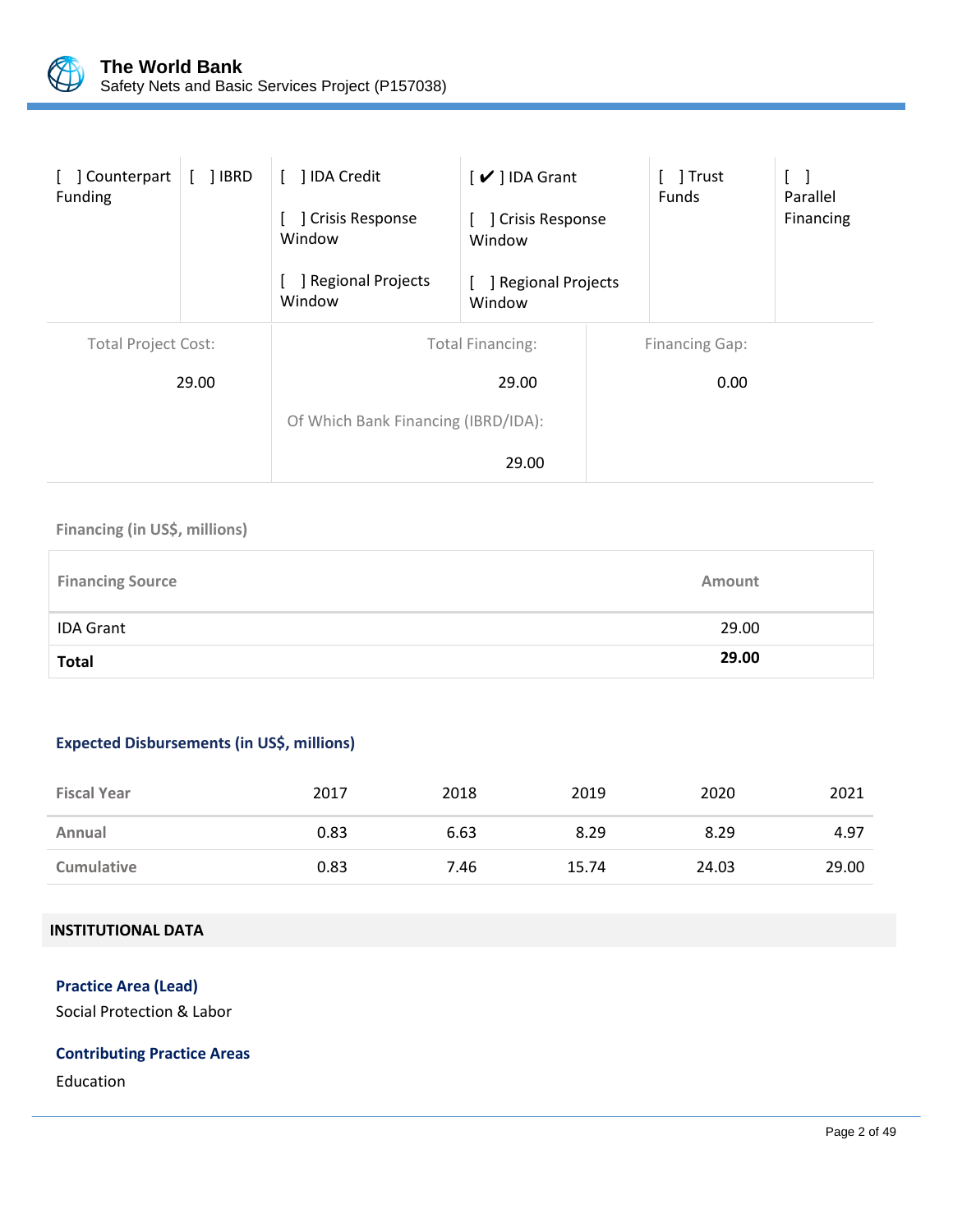

Health, Nutrition & Population Water

# **Gender Tag**

Does the project plan to undertake any of the following?

a. Analysis to identify Project-relevant gaps between males and females, especially in light of country gaps identified through SCD and CPF

No

b. Specific action(s) to address the gender gaps identified in (a) and/or to improve women or men's empowerment

#### Yes

c. Include Indicators in results framework to monitor outcomes from actions identified in (b)

Yes

# **SYSTEMATIC OPERATIONS RISK-RATING TOOL (SORT)**

| <b>Risk Category</b>                                            | Rating        |
|-----------------------------------------------------------------|---------------|
| 1. Political and Governance                                     | • Substantial |
| 2. Macroeconomic                                                | • Substantial |
| 3. Sector Strategies and Policies                               | • Moderate    |
| 4. Technical Design of Project or Program                       | • Moderate    |
| 5. Institutional Capacity for Implementation and Sustainability | • Substantial |
| 6. Fiduciary                                                    | • Substantial |
| 7. Environment and Social                                       | • Moderate    |
| 8. Stakeholders                                                 | $\bullet$ Low |
| 9. Other                                                        |               |
| 10. Overall                                                     | • Moderate    |

#### **COMPLIANCE**

## **Policy**

Does the project depart from the CPF in content or in other significant respects?

[ ] Yes [✔] No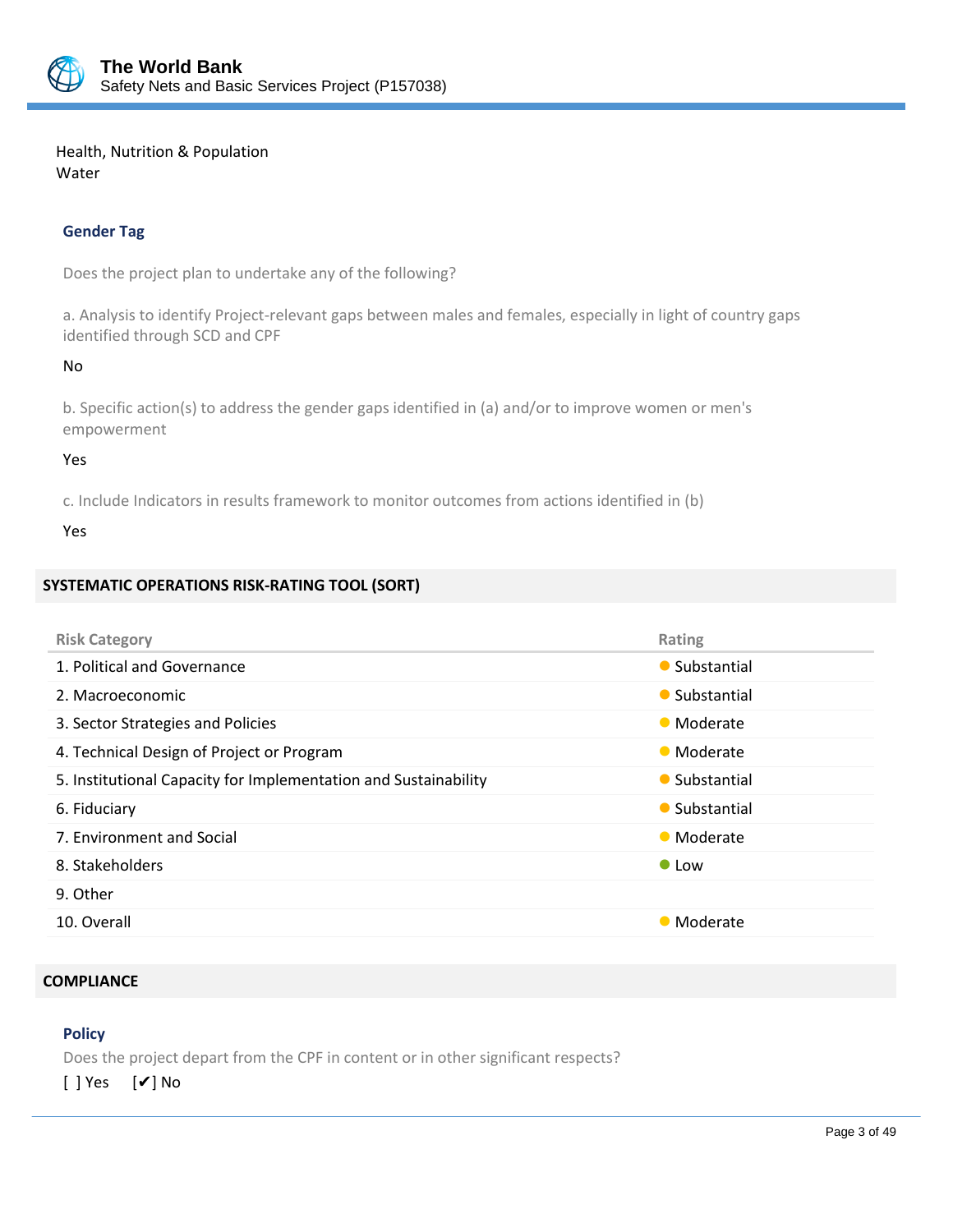

Does the project require any waivers of Bank policies? [ ] Yes [✔] No

| <b>Safeguard Policies Triggered by the Project</b> | Yes | <b>No</b> |
|----------------------------------------------------|-----|-----------|
| Environmental Assessment OP/BP 4.01                | ✔   |           |
| Natural Habitats OP/BP 4.04                        |     |           |
| Forests OP/BP 4.36                                 |     |           |
| Pest Management OP 4.09                            |     |           |
| Physical Cultural Resources OP/BP 4.11             | ✔   |           |
| Indigenous Peoples OP/BP 4.10                      |     |           |
| Involuntary Resettlement OP/BP 4.12                | ✔   |           |
| Safety of Dams OP/BP 4.37                          |     |           |
| Projects on International Waterways OP/BP 7.50     |     |           |
| Projects in Disputed Areas OP/BP 7.60              |     |           |
|                                                    |     |           |

## **Legal Covenants**

#### Sections and Description

Not later than three (3) months after the Effective Date, the Recipient and the Project Implementing Entity shall adopt the Project Implementation Manual in accordance with the provisions of Section 1.C of Schedule 2 of the Financing Agreement.

#### Sections and Description

Not later than three (3) months after the Effective Date, the Project Implementing Entity shall recruit for each ANADEB Regional Office: a regional Project coordinator, an infrastructure specialist with procurement experience, a safety nets specialist, a grassroots management training specialist and an administrative accountant.

#### Sections and Description

To carry out procurement under the Project, the Project Implementing Entity shall, at all times during Project implementation, maintain the following: (i) a procurement specialist with qualifications, experience and terms of reference acceptable to the Association, (ii) a Procurement Commission; and (iii) a Procurement Oversight Commission.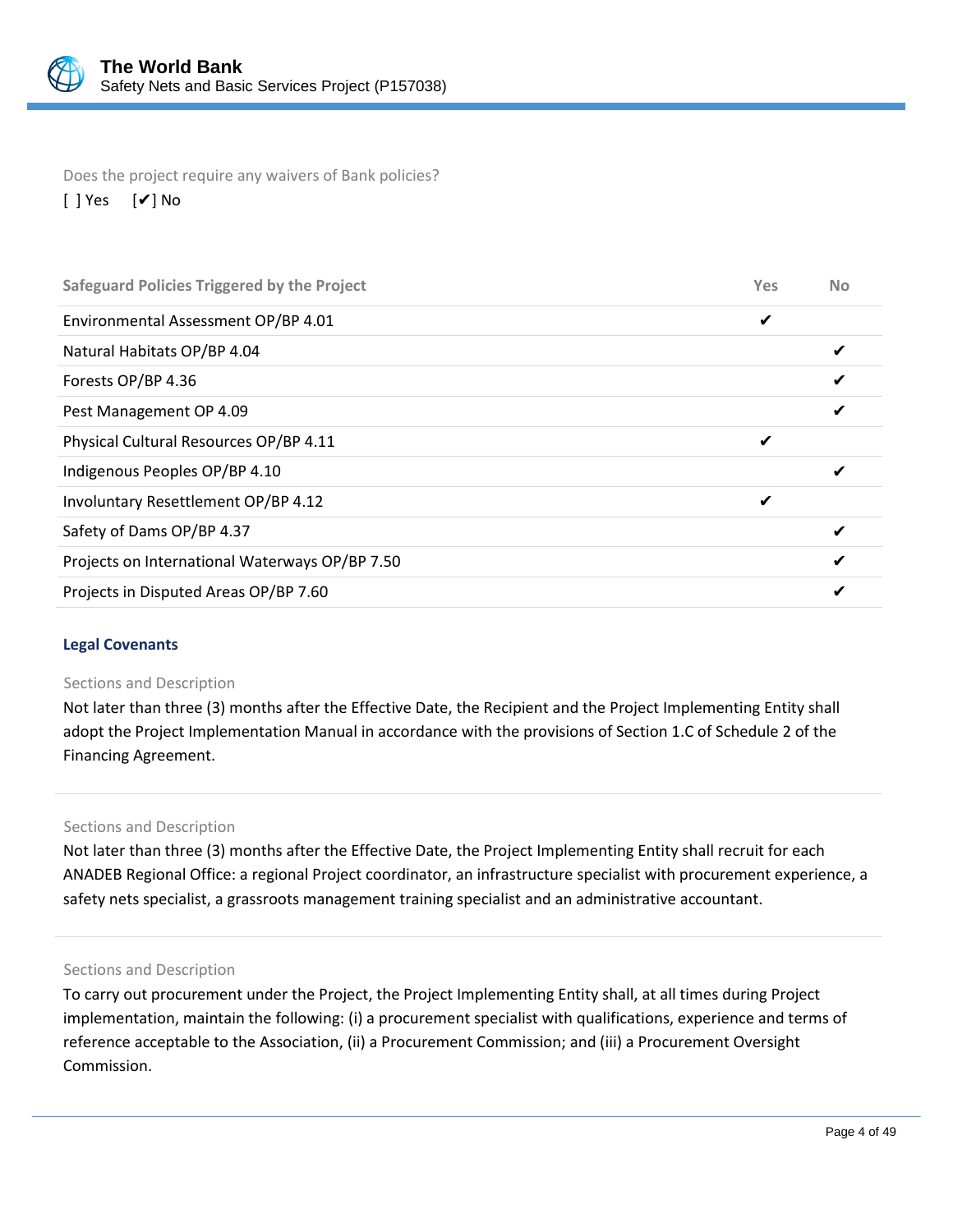

## **Conditions**

| Type<br>Effectiveness | Description<br>The Subsidiary Agreement has been executed on behalf of the Recipient and the<br>Project Implementing Entity.                                                                                                                                                                                                                                                                                                                                                                                                                                                                                                                                                                                                                                                                                                                                                                                      |
|-----------------------|-------------------------------------------------------------------------------------------------------------------------------------------------------------------------------------------------------------------------------------------------------------------------------------------------------------------------------------------------------------------------------------------------------------------------------------------------------------------------------------------------------------------------------------------------------------------------------------------------------------------------------------------------------------------------------------------------------------------------------------------------------------------------------------------------------------------------------------------------------------------------------------------------------------------|
|                       |                                                                                                                                                                                                                                                                                                                                                                                                                                                                                                                                                                                                                                                                                                                                                                                                                                                                                                                   |
| Type                  | Description                                                                                                                                                                                                                                                                                                                                                                                                                                                                                                                                                                                                                                                                                                                                                                                                                                                                                                       |
| Effectiveness         | The Project Implementing Entity has established the ANADEB Project Unit and<br>appointed all key staff as referred to in Section IA 1 (b) of the Schedule to the<br>Project Agreement.                                                                                                                                                                                                                                                                                                                                                                                                                                                                                                                                                                                                                                                                                                                            |
|                       |                                                                                                                                                                                                                                                                                                                                                                                                                                                                                                                                                                                                                                                                                                                                                                                                                                                                                                                   |
| Type                  | Description                                                                                                                                                                                                                                                                                                                                                                                                                                                                                                                                                                                                                                                                                                                                                                                                                                                                                                       |
| Disbursement          | No withdrawal shall be made for payment of Cash Transfers under Category (3)<br>unless the Project Implementing Entity has: (A) hired the Financial Agent in<br>accordance with Section I.D of the Schedule to the Project Agreement; (B) issued a<br>complete list of Target Households eligible to receive Cash Transfers in accordance<br>with the eligibility criteria set forth in the Project Implementation Manual, verified<br>by an independent expert appointed under Section I.H of the Schedule to the<br>Project Agreement, and in a manner satisfactory to the Association (the list may be<br>updated from time to time with the prior consultation and agreement of the<br>Association); and (C) the Recipient and the Project Implementing Entity have<br>adopted the Project Implementation Manual in accordance with the provisions of<br>Section 1.C of Schedule 2 to the Financing Agreement |
|                       |                                                                                                                                                                                                                                                                                                                                                                                                                                                                                                                                                                                                                                                                                                                                                                                                                                                                                                                   |
| Type                  | Description                                                                                                                                                                                                                                                                                                                                                                                                                                                                                                                                                                                                                                                                                                                                                                                                                                                                                                       |
| Disbursement          | No withdrawal shall be made for payment of Sub-project Grants under Category<br>(2) unless the Recipient and the Project Implementing Entity have adopted the<br>Project Implementation Manual in accordance with the provisions of Section 1.C of<br>Schedule 2 to the Financing Agreement.                                                                                                                                                                                                                                                                                                                                                                                                                                                                                                                                                                                                                      |

# **PROJECT TEAM**

**Bank Staff**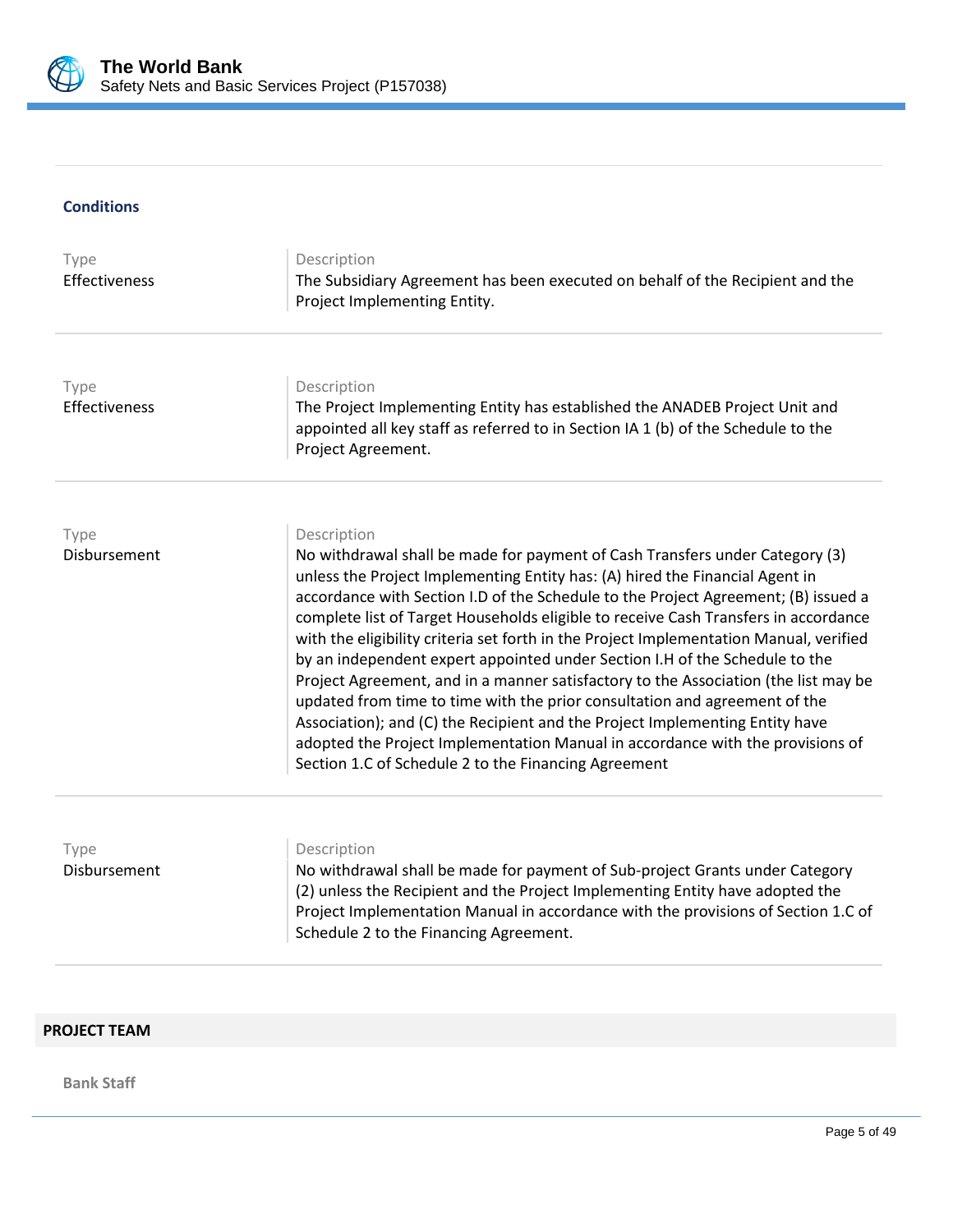

| <b>Name</b>                             | Role                                       | Specialization | Unit         |
|-----------------------------------------|--------------------------------------------|----------------|--------------|
| John Van Dyck                           | Team Leader(ADM<br>Responsible)            |                | GSP07        |
| Gbetoho Joachim Boko                    | <b>Team Leader</b>                         |                | GSP07        |
| Mathias Gogohounga                      | Procurement Specialist(ADM<br>Responsible) |                | GGO07        |
| Alain Hinkati                           | <b>Financial Management</b><br>Specialist  |                | GGO26        |
| Abdoul Ganyi Bachabi<br>Alidou          | <b>Environmental Specialist</b>            |                | GEN07        |
| Abdoul Wahabi Seini                     | Safeguards Specialist                      |                | GSU01        |
| Armande Tatiana S.<br>Mensah            | <b>Team Member</b>                         |                | <b>AFMTG</b> |
| Diego Angel-Urdinola                    | <b>Team Member</b>                         |                | GSP05        |
| Mariam Denise Brain                     | <b>Team Member</b>                         |                | GSP01        |
| <b>Matthieu Louis Bonvoisin</b>         | Counsel                                    |                | <b>LEGAM</b> |
| Nadia Mireille Zenia<br>Amoudji Agnegue | <b>Team Member</b>                         |                | <b>AFMTG</b> |
| Pamela Mulet                            | <b>Team Member</b>                         |                | GED07        |
| <b>Extended Team</b>                    |                                            |                |              |
| <b>Name</b>                             | <b>Title</b>                               | Organization   | Location     |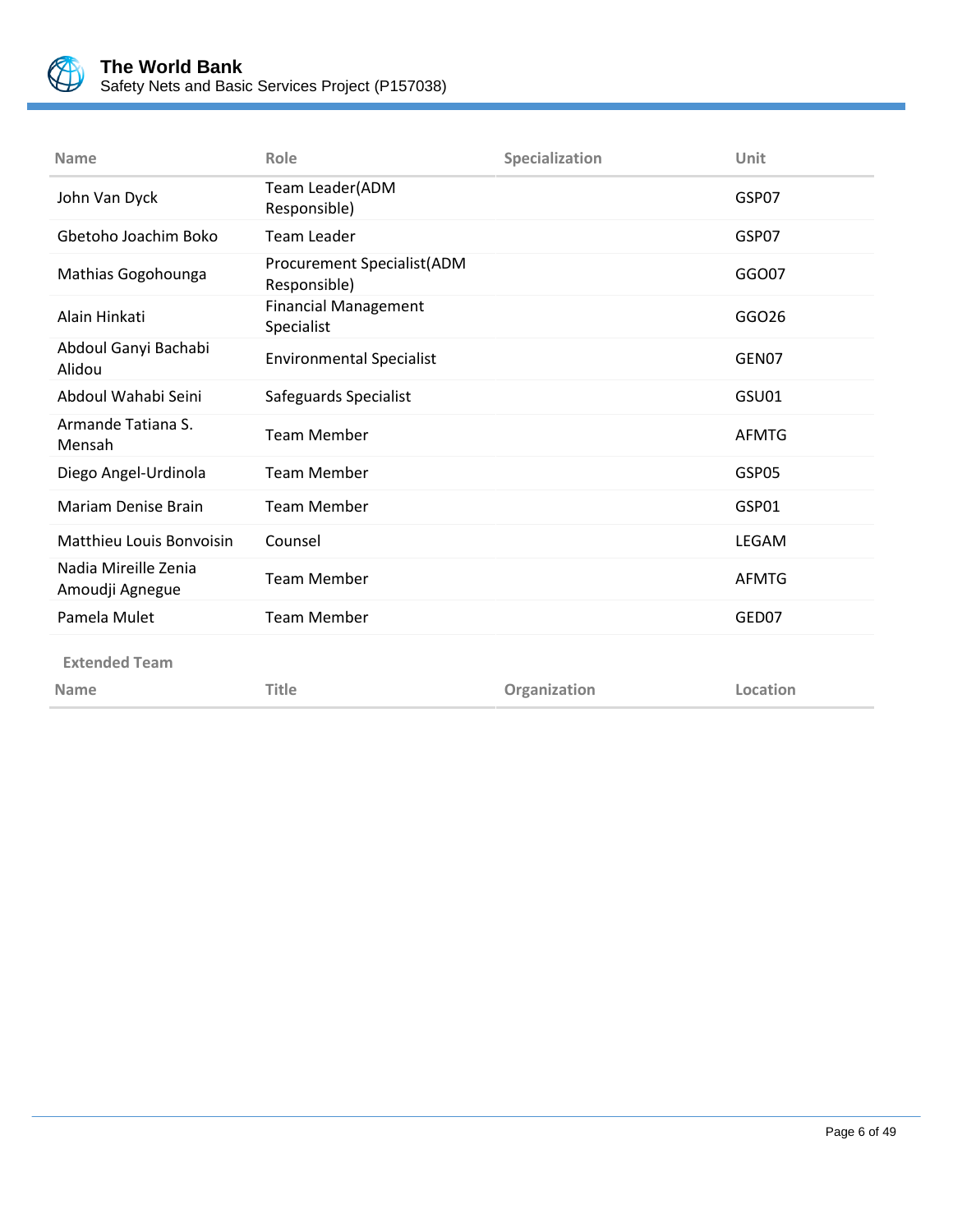

# **TOGO** SAFETY NETS AND BASIC SERVICES PROJECT

# **TABLE OF CONTENTS**

| Ι.   |  |
|------|--|
|      |  |
|      |  |
|      |  |
| П.   |  |
|      |  |
|      |  |
|      |  |
| III. |  |
|      |  |
|      |  |
|      |  |
| IV.  |  |
|      |  |
|      |  |
|      |  |
|      |  |
| V.   |  |
|      |  |
| VI.  |  |
|      |  |
|      |  |
|      |  |
|      |  |
|      |  |
|      |  |
|      |  |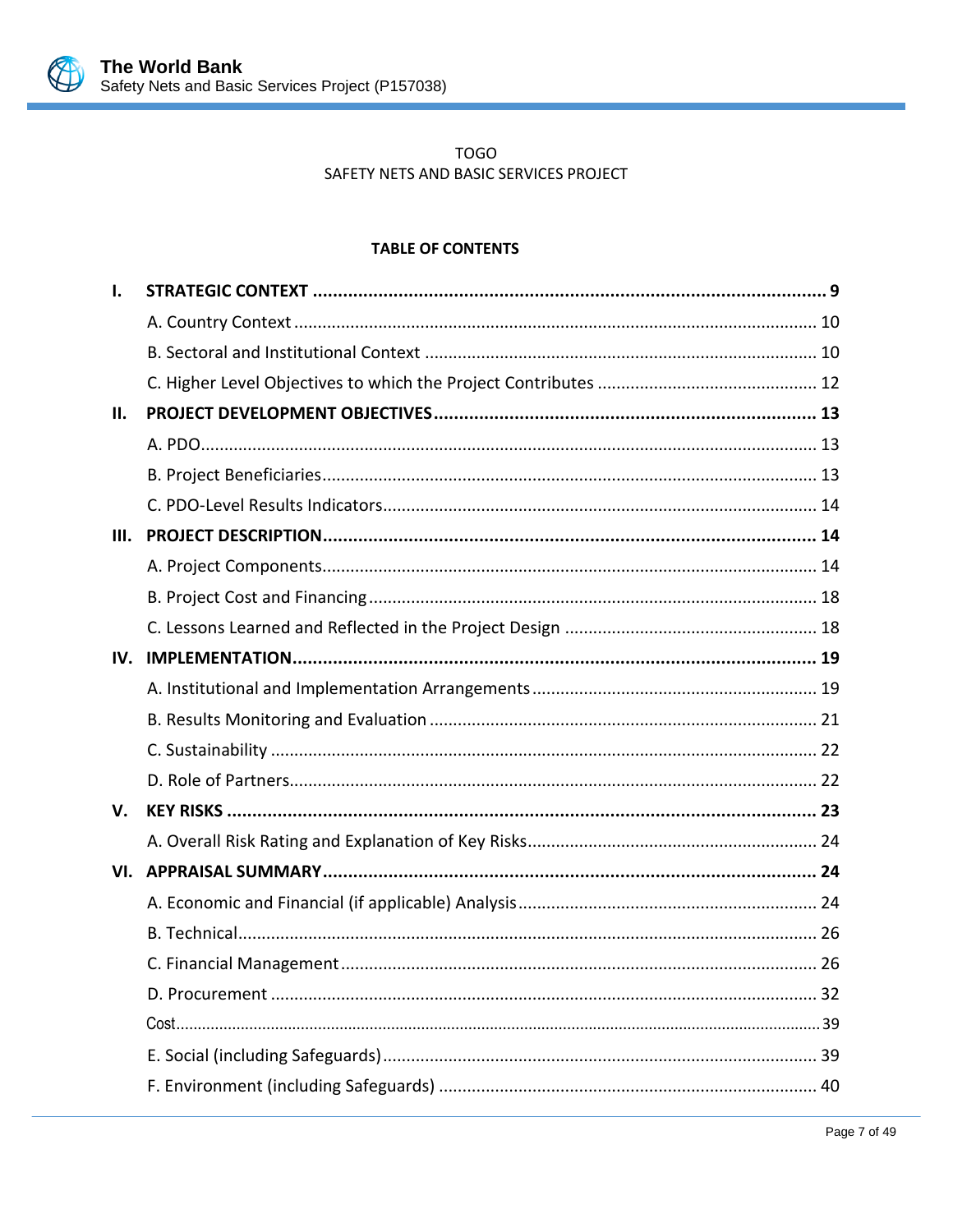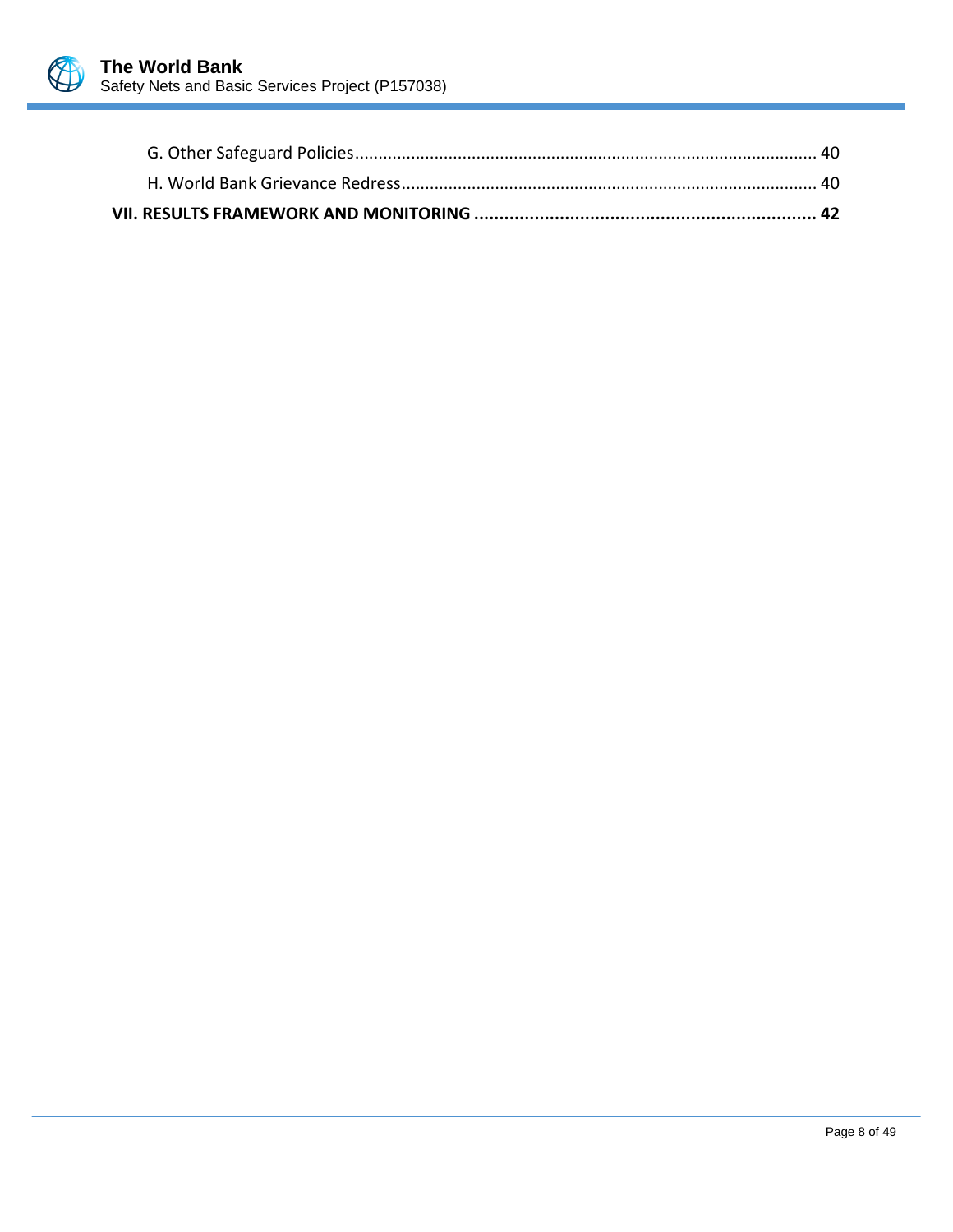

## <span id="page-12-0"></span>**I. STRATEGIC CONTEXT**

#### <span id="page-12-1"></span>**A. Country Context**

1. Togo is one of the smaller countries in Africa, with an estimated land surface area of 56,600 square km and an estimated population of 7.3 million with an annual population growth of about 2.6 percent. After gaining independence in 1960, Togo's per capita GDP rose from US\$272 (in 1960) to US\$534 (in 1980) (2005 PPP). However, per capita income in 1980 represented Togo's peak, and Togo has now fallen behind many previously poorer countries in both living standards and social indicators. Togo's ranking in the UN's Human Development Index has fallen to 162nd out of 188 countries in 2015, and extreme poverty ranks among the highest in Africa at over 28 percent.

2. As Togo's average incomes have declined, the estimated poverty headcount rate rose -- from 32.8 in 1987 to 61.7 percent in 2006 (World Bank 1996, QUIBB 2006). Growth over the past decade, averaging nearly 5.5 percent per year, has been associated with a decline in the poverty rate to 55.1 percent in 2015. Nonetheless, without a rapid acceleration of poverty reduction, Togo will remain wide of the target with respect to the Sustainable Development Goals (SDGs) and the World Bank's Twin Goals.

3. Access to basic services in Togo has improved over the past years as the Government increased its social spending, but remains far from what is required to achieve the SDGs. For example, access to potable water increased by eleven percentage points between 2006 and 2015, but still barely seven in ten Togolese on average have access. In rural areas, as in other sectors, the situation is more difficult, with less than five in ten having access to potable water.

4. While Togo enjoyed strong economic growth averaging over 5% per year between 2012 and 2015, the macroeconomic situation has worsened, with increased indebtedness and an increasing fiscal deficit. Economic growth between 2012 and 2015 was mainly fueled by strong public investments in infrastructure, but also good performance in the agricultural sector. However, public investment is expected to slow as public debt reached 74.5 percent of GDP in 2015, while the fiscal deficit was 7.8 percent. In January 2017, Togo initiated discussions on a new program with the International Monetary Fund (IMF) under an Enhanced Credit Facility.

#### <span id="page-12-2"></span>**B. Sectoral and Institutional Context**

5. Despite a reduction to 58.7 percent in 2011 and 55.1 percent in 2015, poverty remains a widespread phenomenon that is especially severe in rural areas. Indeed, about seven out of ten rural households (69 percent) were living under the poverty line in 2015. At the same time, the contribution of rural populations to the national poverty stood at 78.9 percent between 2006 and 2015. On average, female-headed households are hit harder (57.5 percent) than male-headed households (54.6 percent). Moreover, poverty has increased in the capital city of Lomé and its periphery from 28.5 percent to 34.3 percent between 2011 and 2015, as poorer households moved from rural areas to the outskirts of the city in search of better economic and job opportunities. Extreme poverty remains of concern, especially in rural areas, despite a decline between 2011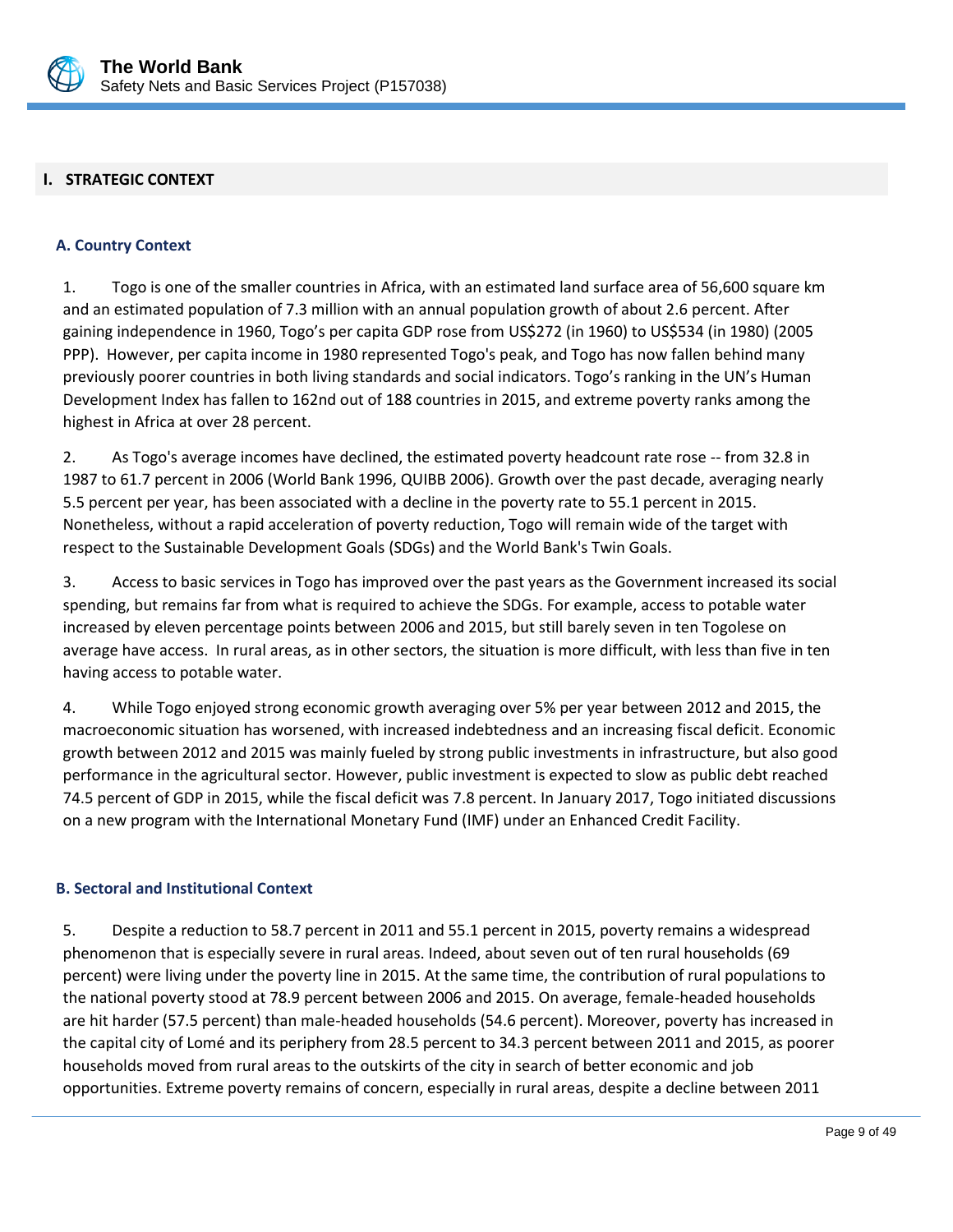

and 2015. Overall, extreme poverty decreased from 30.4 percent in 2006 to 28.7 percent in 2015, compared to around 15 percent in neighboring countries (except for Niger). Despite some improvement, the situation in rural areas is of great concern, as four in ten households live below the extreme poverty line. Along with extreme poverty, inequality remains high, as the Gini index was 0.380 in 2015, a slight decrease from its 2011 level (0.393).

6. The Government of Togo has laid out its development priorities in the Accelerated Growth and Employment Promotion Strategy (SCAPE 2013-2017). Four priorities were identified in the SCAPE: (i) the acceleration of economic growth, (ii) the promotion of employment and social inclusion; (iii) the strengthening of governance; and (iv) the reduction of regional disparities and community development (développement à la base). Five strategic axes have been identified to achieve the priorities: (i) development of high growth potential sectors; (ii) strengthening of economic infrastructure; (iii) development of human capital, social protection and employment; (iv) strengthening of governance; and (v) promotion of participative, balanced and sustainable development. With the SCAPE expiring in 2017, the Government launched in early 2016 the preparation of a five-year National Development Plan (*Plan national de développement – PND*) for the period 2018-2022 which will replace the SCAPE and guide government's action towards reducing poverty and inequalities. The process is still ongoing, but priorities of the PND focus on increasing access to basic services with the objective of reducing poverty, as the plan fully endorses the Sustainable Development Goals (SDGs).

7. Community development not only figures prominently in SCAPE, but also is further elaborated in a National Grassroots Development Policy. The Policy which was adopted in 2012 has the objective of providing each community in Togo a minimum of socio-economic basic services, such as primary education, health care, water and sanitation, electricity, social protection, and income generating activities. The Policy has guided the Government's actions towards reducing poverty and increasing income generating opportunities for the poorest communities. The Government created the *National Community Development Support Agency (ANADEB)* to spearhead all grassroots development initiatives and ensure the implementation of the Policy. Since its creation in 2013, ANADEB has launched several projects and programs to that end. Among the most important are the : (i) *Community Infrastructure Micro-project Support Program (PSMICO)* supporting the provision of basic community infrastructure *; (ii) Community Development Project in Urban Zones(PDC-ZU)* focused on urban settings*; and (iii) Economic Activity Support for Groups Project (PSAEG),* supporting income generating activities of organized economic groups in rural areas. In the same vein, the *Community Development Support Program* (PRADEB) was launched in 2014 with support from the Togolese Government and the West African Development Bank (*Banque Ouest-Africaine de Développement –* BOAD). The objective of the PRADEB is to contribute to poverty reduction and improve living conditions in in targeted communities. Except for the PRADEB which has a substantial budget of about 12 million dollars over five years, most of the other programs and projects are small in scale. Separately, the Government and the UNDP have developed an *Emergency Community Development Project (PUDC)* which aims to support the increased use of community approaches in implementing a range of government investments.

8. The Government's commitment to improve access to basic services has been translated into several other policies and programs, among which, the 2012-2015 Health Sector Development Plan (*Plan national de développement sanitaire – PNDS 2011-2015),* the Education Sector Plan *(Plan sectoriel de l'éducation 2010-*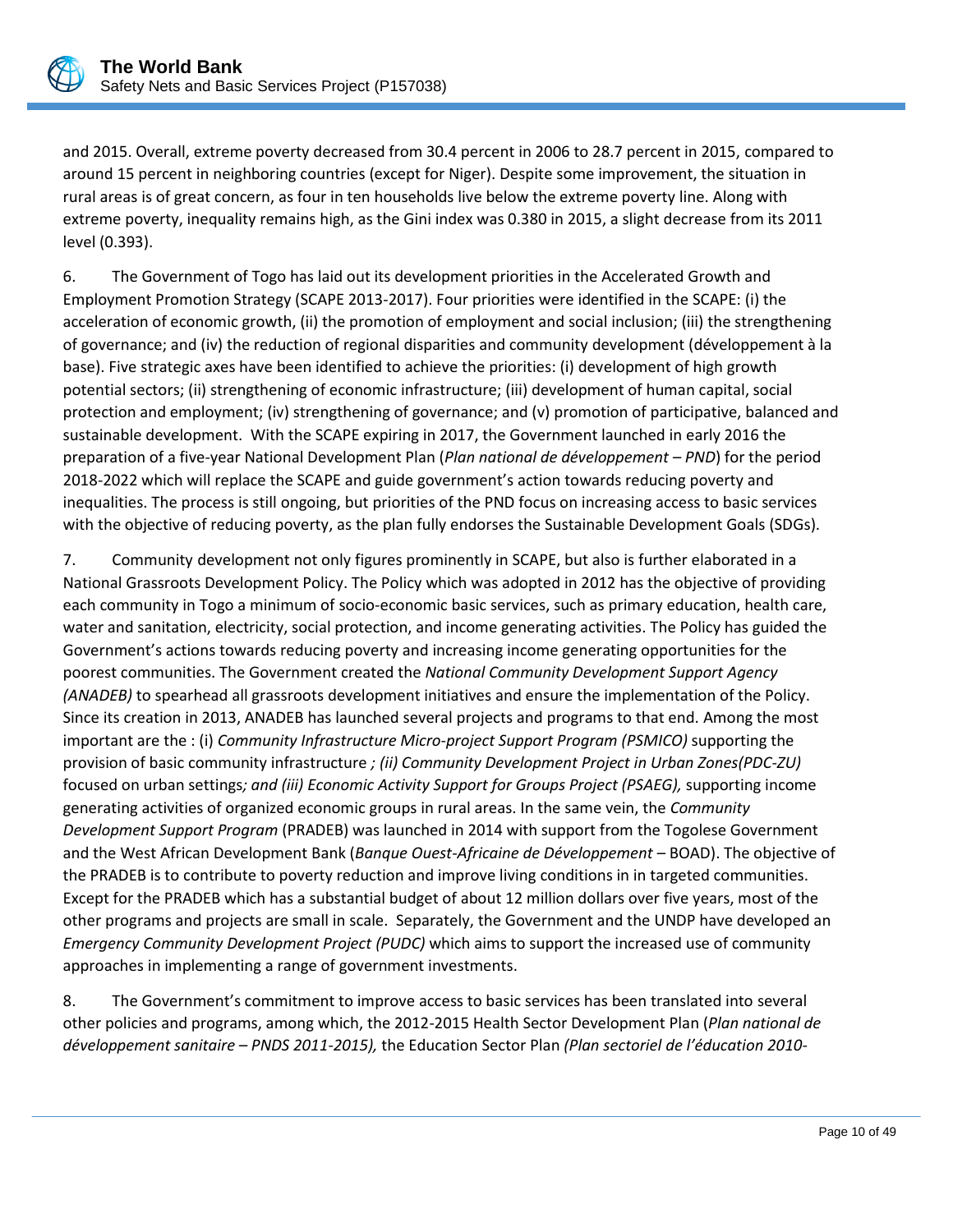

*2020)*. These policies are largely endorsed by most donors, who support their implementation. The preparation of a new PNDS over the period 2016-2022 was recently launched.

9. Despite the commitment of the Government to expand provision of basic services, the challenge remains important. Togo did not achieve many of the millennium development goals (MDGs). Only six in ten households have access to potable drinking water (the situation in rural areas is worse, with less than five in ten households having access). There were about 6,500 inhabitants per health care center on average in Togo and 1,500 inhabitants per hospital bed in 2013. In education, the primary completion rate (PCR) has improved in recent years (78 percent in 2013 vs. 69.4 percent in 2006) but progressed at a slower rate than needed to achieve the Millennium Development Goal related to universal primary completion. The quality of school infrastructure is low: in 2012, about 20 percent of classrooms were constructed in traditional, non- durable materials, and most of the classrooms on cement foundations needed rehabilitation.

10. The central government lacks the capacity and resources to scale up basic service delivery rapidly, and the decentralization that is embodied in the Constitution has not yet been implemented. In this context, one important way in which the Government aims to enhance its capacity to deliver services is through empowering local communities to execute small-scale development projects. World Bank-financed community-driven interventions have had a good record of success since the World Bank re-engaged with Togo in 2004, first through the LICUS TF-funded Emergency Program for Poverty Reduction (PURP) (2005-2009), and later with the Community Development Project (PDC) (2008-2013) and the Community Development and Safety Nets Project (PDCplus) (2012-2017). Furthermore, the Education and Institutional Strengthening Project (PERI) (2010-2014) and its successor, PERI II (2015-2018) have used the community-driven approach for rural school construction. PERI developed and successfully implemented a system (Grassroots Management Training, GMT) relying on training of trainers to empower communities for service delivery. The GMT approach allows community associations to carry out the entire project cycle for the construction of a primary school. This approach was also launched under the Community Development and Social Safety Nets Project (PDCplus) in 2015, which had previously trained communities through local NGOs.

11. Social safety nets are an increasing priority for the Government, and important progress has been made in the social protection sector in recent years. Under the PDC, community- driven school feeding began in 2008 as a response to the food, fuel, and financial crisis, followed by labor intensive public works in 2010. These activities continued under PDCplus which, in partnership with the Government of Japan and UNICEF, also introduced a program of conditional cash transfers targeted toward mothers of young children in the regions of Kara and Savanes. These three programs constitute the first blocks of a national safety nets system, which is an integral part of the social protection policy that the Government has been elaborating with the technical and financial support of donors (especially the World Bank, UNICEF, UNDP and ILO). Government has signaled its ownership of these programs by co-financing the school feeding and cash transfer components, and launching its own labor-intensive public works program in urban areas.

## <span id="page-14-0"></span>**C. Higher Level Objectives to which the Project Contributes**

12. A new Country Partnership Framework (CPF) for the World Bank's support to Togo is under preparation, building on a Systematic Country Diagnostic (SCD) which examines the main constraints and opportunities to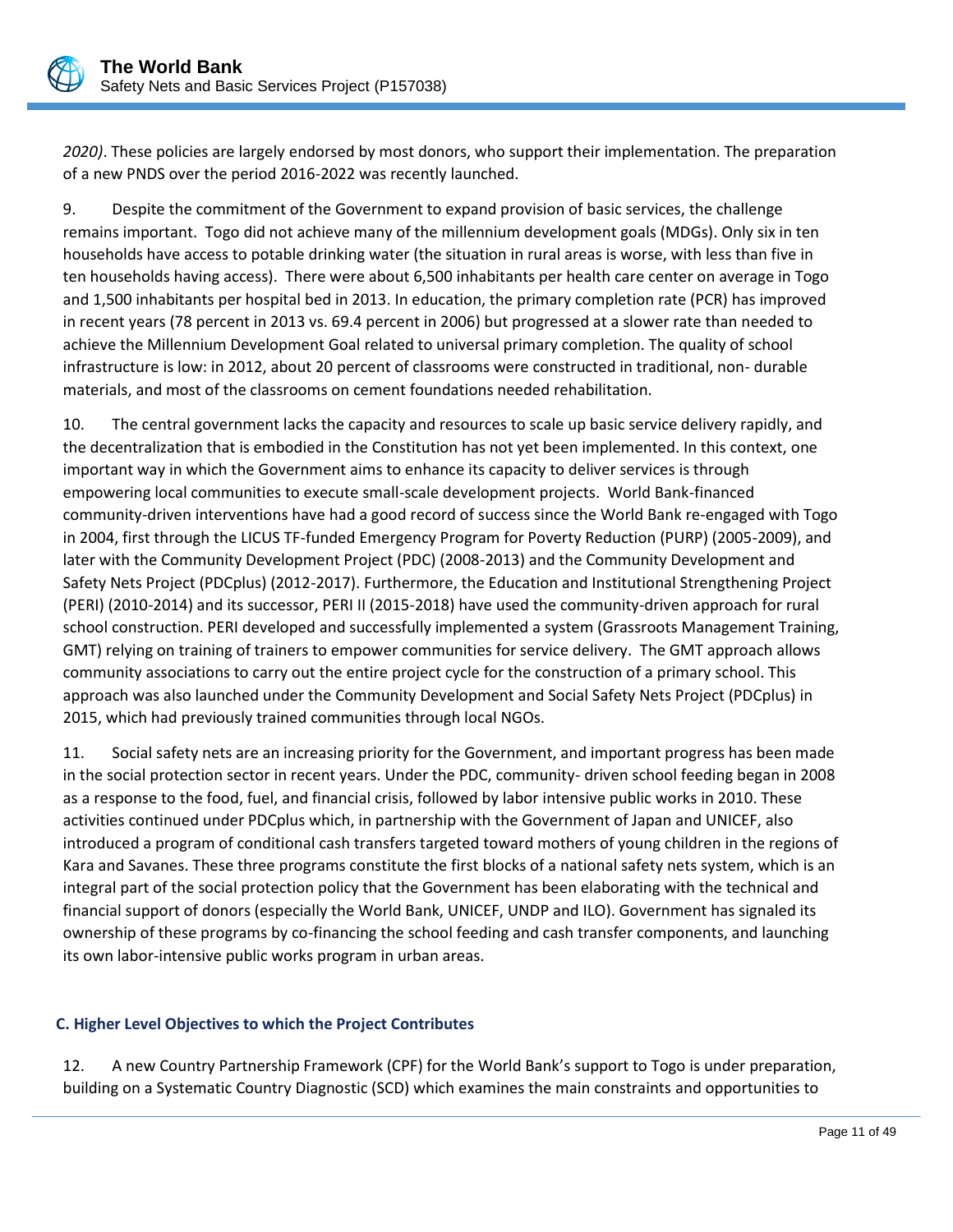

accelerate inclusive and sustainable growth and reduce poverty. The SCD notes that a fundamental constraint to reducing poverty is low effectiveness in setting policy priorities for, and delivering, public goods and services. The draft CPF aims to help Togo to pave the way to a more sustainable and inclusive growth, led both by a more dynamic private sector and more effective government policies, public investments, and services. Under the draft CPF's second Focus Area on Economic and social inclusion, the World Bank will aim to support improved social and basic infrastructure services, and improved incomes and safety nets for the most vulnerable. The operation is also in line with the most recent World Bank strategy for Togo, the Interim Strategy Note (ISN) covering FY 12-13. The ISN has three main objectives: (i) deepening the economic recovery process and promoting sustainable development; (ii) supporting economic governance and transparency; and (iii) addressing urgent poverty reduction and social needs. The proposed project will contribute primarily to the third objective, and in particular to outcome 3.1 "Improved access of communities to basic social and local development services." The project is also in line with the 2011 World Bank strategy for Africa, which has "Vulnerability and resilience" as its second pillar.

13. The SCAPE (2013-2017), the Government's poverty reduction strategy, contains five pillars. This project is closely aligned with the third pillar, "Development of Human Capital, Social Protection, and Jobs." The strategy calls for increased construction of schools, water points, and other basic services infrastructure, as well as increased coverage of school feeding and cash transfer programs for the poor and vulnerable.

## <span id="page-15-0"></span>**II. PROJECT DEVELOPMENT OBJECTIVES**

#### <span id="page-15-1"></span>**A. PDO**

The objective of the project is to provide poor communities and households with greater access to basic socioeconomic infrastructure and social safety nets.

#### <span id="page-15-2"></span>**B. Project Beneficiaries**

14. All components of the project will seek to benefit the poorest communities and households in all five regions of Togo. For the infrastructure component, resources will be allocated proportionally to regions according to the size of their population with incomes under the poverty line. Beneficiary communities will be targeted up front based on an index measuring their poverty and/or access to basic service infrastructure, depending on data availability. For the school feeding sub-component, beneficiaries would be primary school students in schools in targeted poor geographic areas. For the cash transfer sub-component, households will be targeted using the national targeting strategy for the poorest adopted by the Togolese Government in December 2015. This strategy is based on community targeting with verification through a proxy means test (PMT) survey.

15. In total it is expected that about 131,000 individuals will benefit from the project.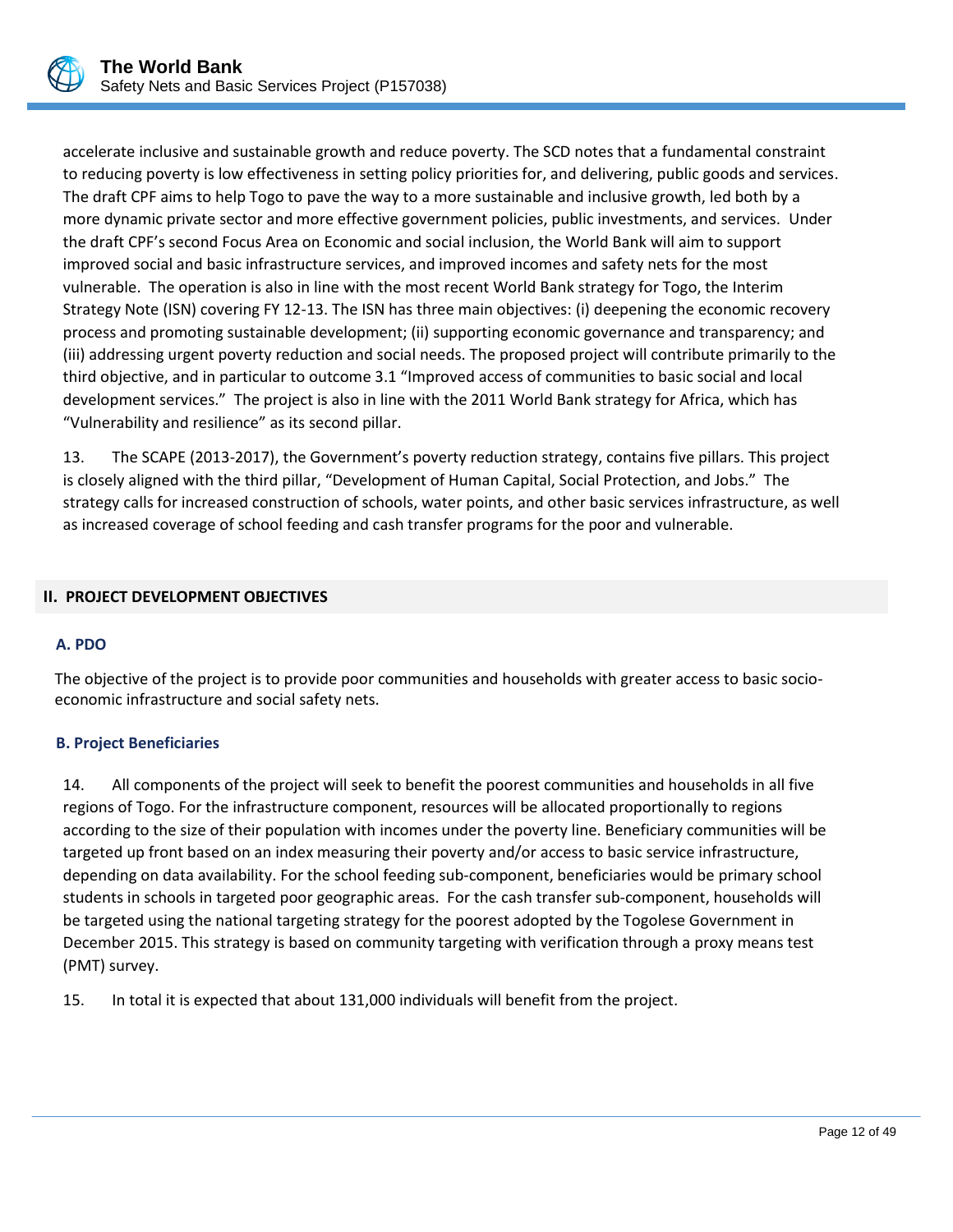

## <span id="page-16-0"></span>**C. PDO-Level Results Indicators**

16. The project's performance in achieving its development objective would be measured through the following key outcome indicators:

- Direct project beneficiaries (number), of which female beneficiaries (percentage) (core);
- Students enrolled in rehabilitated or constructed schools under the project (number);
- People in rural areas provided with access to Improved Water Sources under the project (number);
- Community infrastructures functioning one year after completion (percentage);
- Beneficiaries of Safety Nets programs (number) (core); disaggregated by:
	- a. Beneficiaries of Safety Nets programs Female (number) (core)
	- b. Beneficiaries of Safety Nets programs -- Unconditional cash transfers (number) (core)
	- c. Beneficiaries of Safety Nets programs -- School feeding programs (number) (core)

#### <span id="page-16-1"></span>**III. PROJECT DESCRIPTION**

#### <span id="page-16-2"></span>**A. Project Components**

17. The project will focus on continuing and strengthening the community infrastructure and safety net program started under PDC and PDCplus. By placing an increasing focus on strengthening country systems, the project seeks to help Togo make a step forward in how it supports safety nets and access to basic services for the poor. The project will support the building of national systems for targeting poor households and storing household information in a national social registry, which would be expected to be used across multiple programs. The project will also support country systems by shifting the responsibility for implementation of the project from the dedicated project implementation unit (PIU) that was used under PDC and PDCplus to a government agency, the National Agency for Grassroots Development (*National Community Development Support Agency* – ANADEB). Finally, the project will support the development of a national multi-program system of community capacity building around the Grassroots Management Training (GMT) approach.

18. In addition, the project is designed to be less complex than its predecessors, the PDC and the PDCplus. Whereas the PDCplus supported five separate interventions, the project is proposed to be streamlined to include only three main types of operational interventions: i) basic socio-economic infrastructure; ii) school feeding; and iii) cash transfers. The other two activities supported under PDC and PDCplus, income generating activities and labor-intensive public works, will be supported under a separate youth employment operation.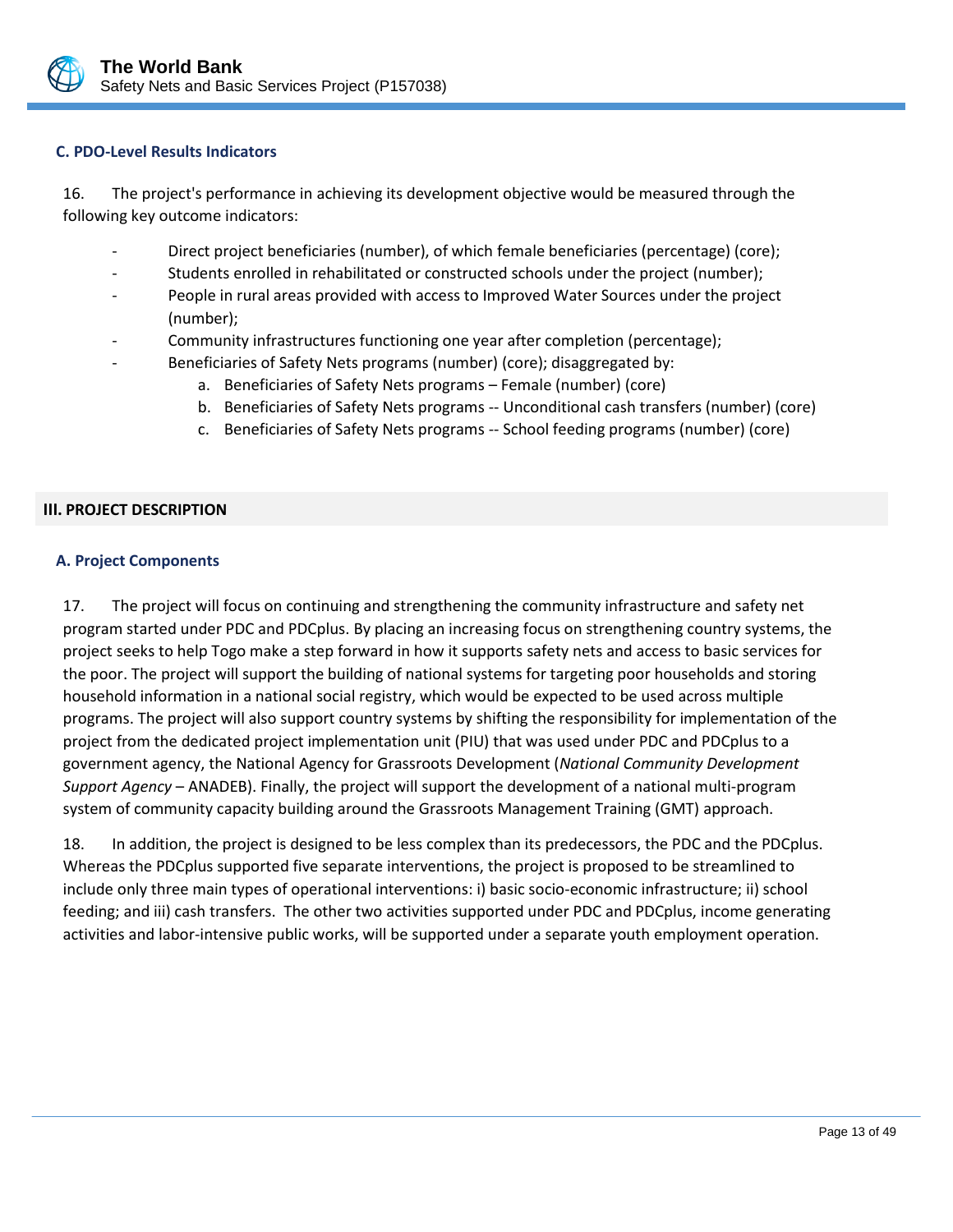

# **Component 1: Infrastructure Sub-projects (US\$8.4 million)**

19. The objective of this component will be to support the rehabilitation and construction of basic infrastructure in targeted communities, in order to increase access to basic socio-economic services. Eligible community sub-projects will include: a) primary schools and literacy centers; b) health infrastructure such as primary care centers or community pharmacies; c) water points and water retention infrastructure; d) construction or rehabilitation of secondary road infrastructure; and e) market infrastructure. Sub-projects will include physical infrastructure and accompanying support to ensure operability and quality of service such as school desks and chairs, health equipment and supplies, and other similar items.

20. The component will finance about 200 basic infrastructure micro-projects in all of the five regions of the country. Micro-projects are expected to have an average value of about US\$40,000. Implementation of activities at the community/village level will be based on the principles of the community-driven development (CDD) approach, in which targeted communities will select, plan and implement their subprojects.

21. Targeting will follow a two-step process. First, project resources will be divided among regions according to each region's contribution to national poverty. Second, in order to target at the community level, the World Bank will work with the National Institute for Statistics and Economic and Demographic Studies (*Institut national de la statistique et des études économiques et démographiques* -- INSEED) to create a composite index measuring lack of access to basic socio-economic infrastructure (or a similar indicator, depending on data availability), since poverty data does not exist at the level of each village. Villages will be ranked in the order of their lack of access to basic infrastructure and selected up to the limit of available resources for each region.

## **Component 2: Social safety nets (IDA US\$15 million)**

22. The main objective of this component is to support increased access to safety nets (school feeding and cash transfers) among the poorest communities and households in Togo.

## *Sub-component 2.1: School feeding (US\$5 million)*

23. This sub-component aims to support the access of children in the poorest communities of Togo to regular school meals, which is in turn expected to increase attendance and retention in schools in the targeted areas. The sub-component will continue for two school years the school feeding program previously supported under the PDC and PDCplus, with IDA resources covering the 164 beneficiary schools supported under PDCplus. These schools were identified on the basis of a poverty map which measured poverty at the canton level, with all villages in the poorest cantons having been selected for the program. The project thus expects to reach about 38,000 students to whom a hot meal will be offered every school day. Given the amount of resources available for the sub-component, it will be implemented for two school years. In the meantime technical assistance will be provided to the Government to identify resources to continue supporting the school feeding program after resources of the sub-component are exhausted.

24. The approach of the school feeding program is based on the existing system of village women who prepare and distribute meals under the aegis of the Parent -Teacher Association (PTA) and with support and supervision from trained and experienced local NGOs. All food is purchased on the local market. This system is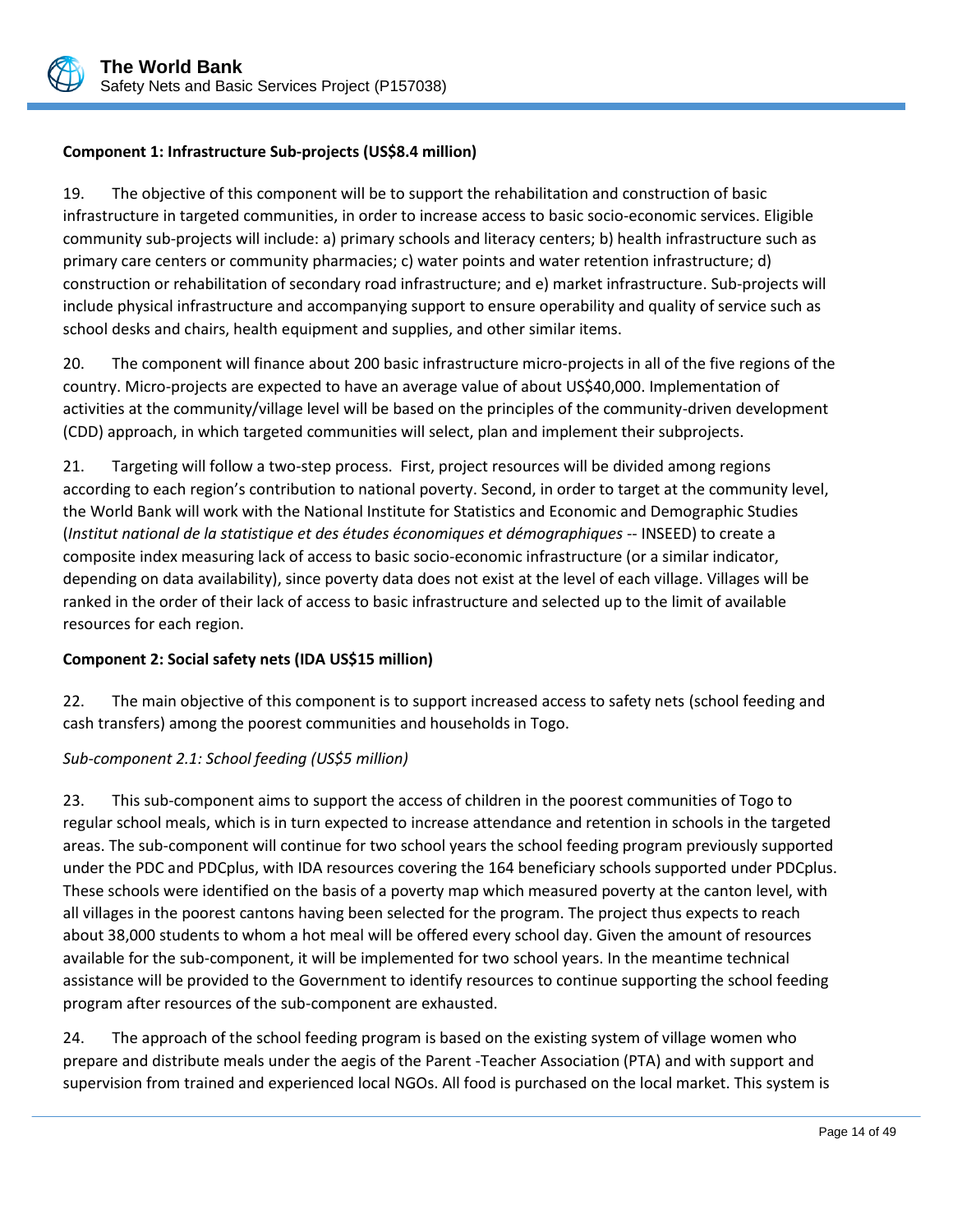

well-tested and reasonably efficient, is far less expensive than building and running formal canteens, and generates additional income that remains in the community. The World Bank and Government will evaluate the current unit cost of 165 FCFA per student/day to see if it remains sufficient to cover a full meal plus a piece of fruit. Twice a year, deworming of all school children covered will be provided at the cost of 50 CFA per student per year.

25. The Government has earmarked 1 billion CFA Francs (US\$1.7 million) in co-financing for the PDCplus school feeding program each year for the past three years. For the proposed project, it is anticipated that the Government would commit the same level of resources for the next two years, and then take over the full financing of the program following the end of IDA financing.

# *Sub-component 2.2: Cash transfers (IDA US\$10.0 million)*

26. The aim of this sub-component is to increase income and consumption of targeted households and thus increase their ability to cope with shocks. This component will build on the experience of the implementation of a pilot conditional cash transfer program under PDCplus, but with a focus on a broader group of beneficiaries. The PDCplus pilot program targeted pregnant mothers and children between 0-24 months of age, limiting its potential for application to all poor households. The pilot also operated in tandem with a UNICEF community nutrition program in Kara and the Savanes, which prevents the extension of the pilot's model to other regions of the country where UNICEF does not have a community nutrition program. The pilot provided beneficiaries with a monthly cash transfer of CFA 5,000 CFA Francs and also provided the opportunity to earn a bonus of 10,000 CFA Francs for attending informational sessions related to child nutrition and child protection.

27. The Government of Togo has indicated its intention to move to a national cash transfer program targeting poor households regardless of age or geographical location. The new program, to be supported by this sub-component, will cover poor communities in all five Regions of the country, and all poor households in targeted communities will be potentially eligible. The transfer amount is expected to remain at FCFA 5,000 per month as under the pilot program. At this level, the IDA funding will cover approximately 40,000 households for two years. The Government intends to provide additional funding to this program, at least at the same level as under the PDCplus Cash transfer program, i.e CFA Francs 750,000 or approximately US\$1.3 million per year, over the two years of the program.

28. While the program will no longer specifically target households with pregnant mothers and small children, the cash transfer will still present an opportunity to disseminate information about early childhood development and influence mothers' behavior. In addition to the monthly transfer, mothers in beneficiary households will also have the opportunity to participate in learning activities related to child stimulation, nutrition, and protection.

29. Resources will be distributed geographically following the same two-step process as under component 1, i.e. i) dividing resources among regions according to each region's contribution to national poverty; and ii) selecting communities based on an index of access to socio-economic infrastructure (or a similar indicator, depending on data availability). After the selection of villages, targeting of households will follow the national targeting strategy adopted by the Government and partners in December 2015. This combines a first level of community targeting with a PMT survey to confirm the eligibility of households selected by the communities.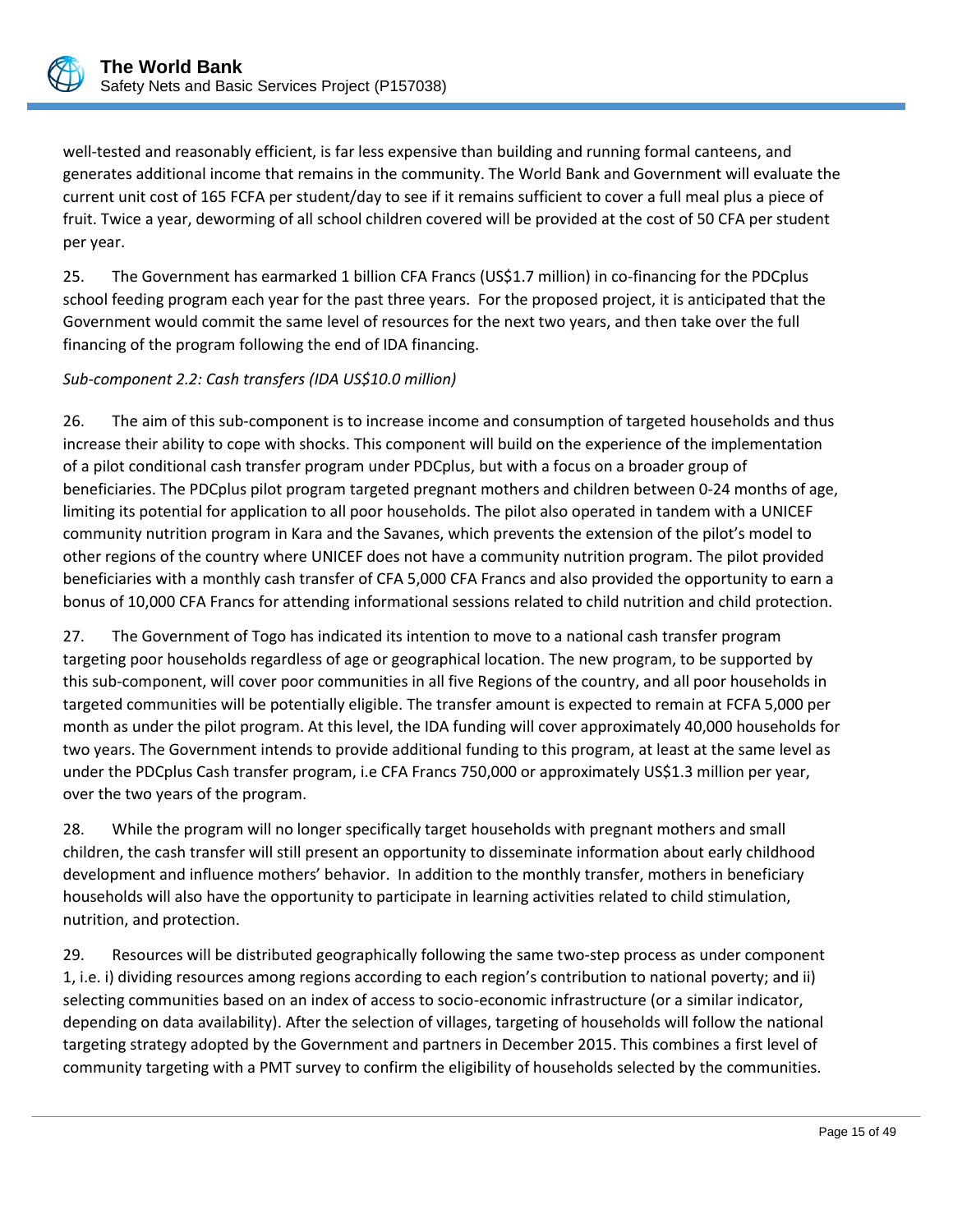

Choosing communities on the basis of the same methodology as under component 1 creates the opportunity for savings on community training costs and a greater combined impact.

## **Component 3: Capacity building and project management (US\$5.6 million).**

# *Sub-component 3.1: Grassroots Management Training (GMT) (US\$500,000)*

30. Capacity building of communities to take on the responsibility for implementing development projects is a key element of the CDD approach. This sub-component will support the carrying out of GMT training for beneficiary communities. Such training has already been successfully conducted under PERI and PDCplus. The component will take advantage of the existing network of trained community development agents from PERI and PDCplus, which will reduce the start-up costs of the training.

31. Each community will receive a full package of GMT, including: 1) information and communication; 2) community organization and dynamics; 3) participatory poverty and needs assessment; 4) participatory and operational planning of the sub-project; 5) procurement; 6) financial management; 7) participatory monitoring and evaluation; and 8) maintenance. Refresher training will be offered to communities already reached. The GMT will be updated to contain a module on social safety nets for those communities that will participate in the cash transfer subcomponent.

32. In collaboration with the education sector, the project will support the development of a national system for Grassroots Management Training by supporting a national focal point for GMT in the Ministry of Community Development, training materials that can be used across sectors, and a registry of consultants with expertise and experience in the GMT approach.

## *Sub-component 3.2: Support for safety net systems building (US\$500,000)*

33. Togo is in the early stages of developing cross-program social safety nets systems. As mentioned earlier, a national targeting methodology has been recently developed. This component would contribute to the rollout of the targeting strategy -- not only by being one of the first projects to implement it -- but also in terms of providing all necessary technical assistance in preparing materials necessary for translating the strategy into action. The sub-component will also support technical assistance related to the creation of a national social registry. This work would be closely coordinated with the planned IDA-supported youth employment project as well as other relevant Government and donor-financed programs. Finally, the sub-component would support the extension of the Grievance Redress Mechanism (GRM) established under the PDCplus.

## *Sub-component 3.3: Project management (US\$4.6 million)*

34. The component will cover the implementation cost of the project which includes staff-related costs, equipment, vehicles, fuel, office space at national and regional level, and communications costs, and operating costs related to the procurement, supervision, auditing and evaluation of project activities.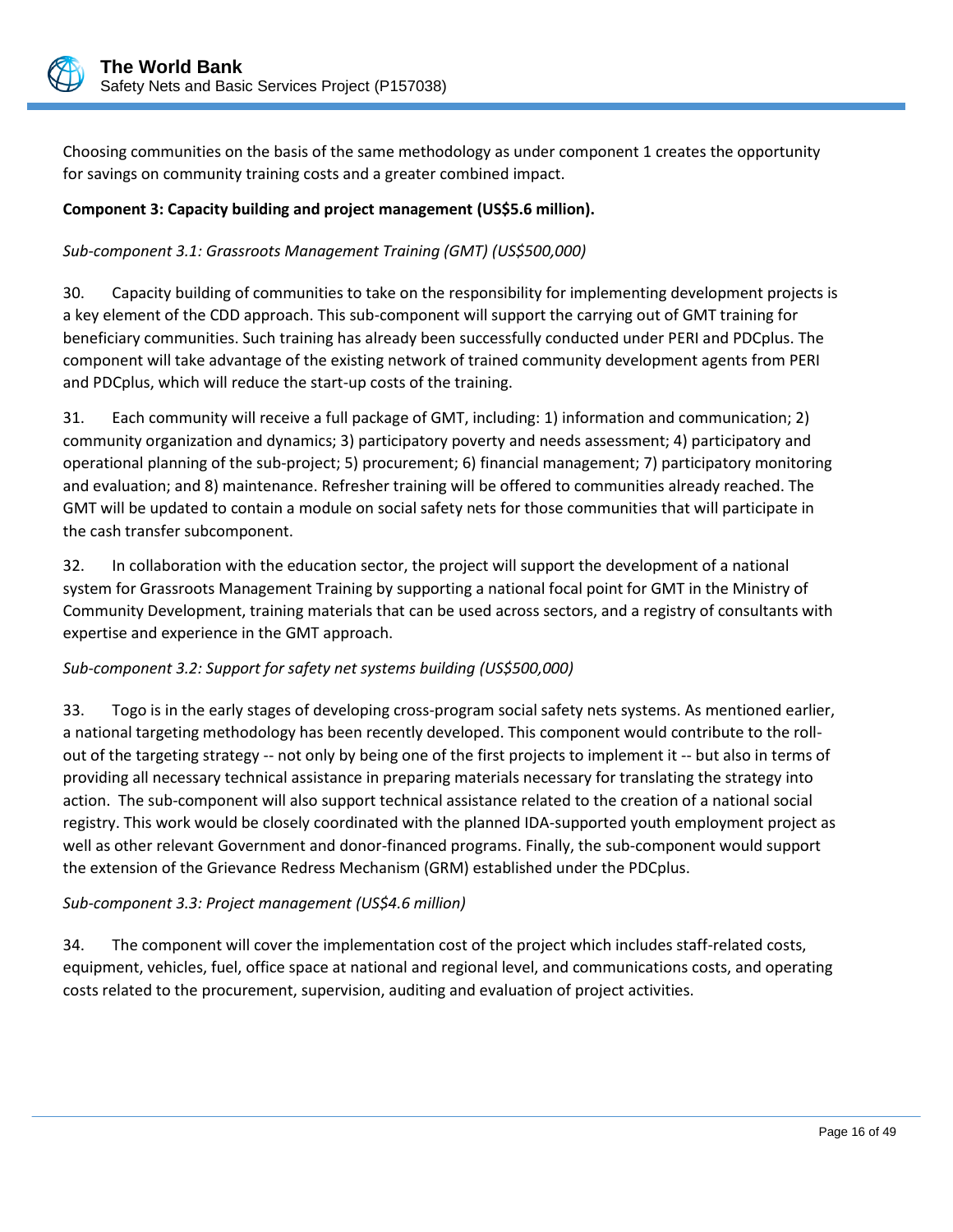

## <span id="page-20-0"></span>**B. Project Cost and Financing**

35. Total project cost is US\$29 million financed by an IDA grant. The Government is expected to contribute resources alongside the project though they will not be formally considered as counterpart financing. The table below summarizes project costs by component and provides the share of each component on the total IDA budget.

| <b>Project Components</b>                                       |      | <b>Project cost IDA Financing</b> | <b>Trust Funds</b> | Counterpart<br><b>Funding</b> |
|-----------------------------------------------------------------|------|-----------------------------------|--------------------|-------------------------------|
|                                                                 |      |                                   |                    |                               |
| <b>Total Costs</b>                                              |      |                                   |                    |                               |
| <b>Total Project Costs</b>                                      | 29.0 | 29.0                              | $\mathbf 0$        | $\mathbf{0}$                  |
| <b>Component 1: Infrastructure Sub-projects</b>                 | 8.4  | 8.4                               | 0                  | 0                             |
| <b>Component 2: Social safety nets</b>                          | 15.0 | 15.0                              | 0                  | 0                             |
| Sub-component 2.1: School feeding                               | 5.0  | 5.0                               |                    |                               |
| Sub-component 2.2: Cash transfers                               | 10.0 | 10.0                              |                    |                               |
| <b>Component 3: Capacity building and project</b><br>management | 5.6  | 5.6                               | 0                  | $\mathbf 0$                   |
| Sub-component 3.1: Grassroots<br>Management Training (GMT)      | 0.5  | 0.5                               | 0                  | $\mathbf 0$                   |
| Sub-component 3.2: Support for safety net<br>systems building   | 0.5  | 0.5                               | 0                  | $\mathbf 0$                   |
| Sub-component 3.3: Project management                           | 4.6  | 4.6                               | 0                  | $\mathbf{0}$                  |
| <b>Front End Fees</b>                                           |      |                                   |                    |                               |
| <b>Total Financing Required</b>                                 | 29.0 | 29.0                              | 0                  | 0                             |

## <span id="page-20-1"></span>**C. Lessons Learned and Reflected in the Project Design**

36. A number of lessons learned from the previous projects (PDC and PDCplus) have informed the design of the current project, including:

(a) *Streamlining the project*: The previous IDA-funded community development projects over the past years have been complex to manage, because of the high number of activities included in their design. The large number of discrete activities in the projects was a significant tax on management attention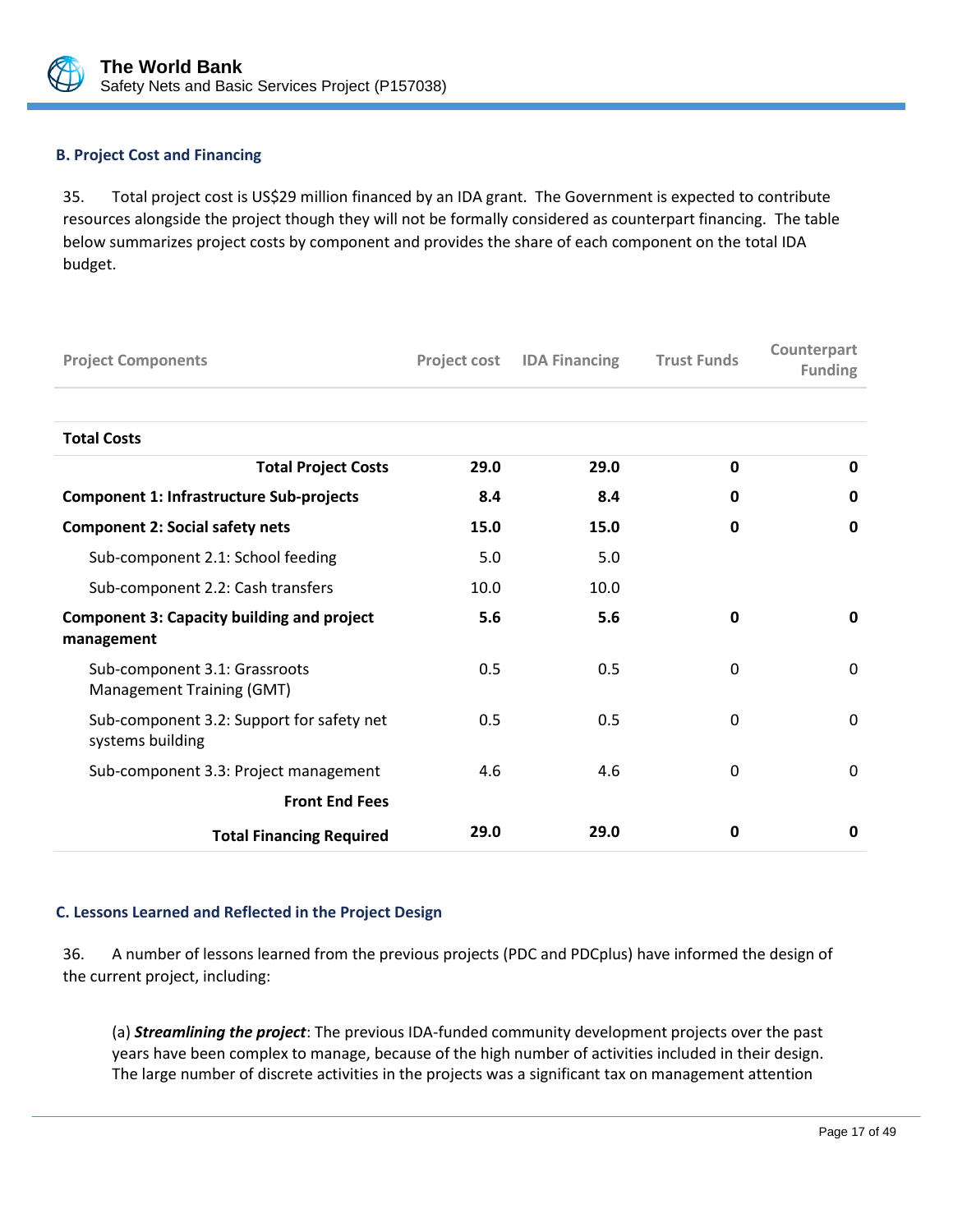

and capacity. For this reason, the current project covers only three of the five activities of the PDCplus, the remaining two being covered under a separate project.

(b) *Targeting of beneficiary communities for the infrastructure component*. While improved from PDC to PDCplus, targeting of beneficiary community under PDCplus remained less than ideal due to lack of data. Using existing data, under the PDCplus geographic targeting went as far as designating eligible *cantons* in each region. But there was no means of identifying the poorest communities within each canton, and communities were asked to apply for support, which could have favored less poor communities. In the new project, this bias will be corrected by targeting eligible communities upfront, on the basis of their lack of access to basic social services infrastructure, using a special index to be created for the project by the INSEED.

(c) *Targeting of beneficiaries of cash transfers*. The previous project, the PDCplus, combined a geographical and a categorical targeting methodology under which, pregnant women and mothers of children under 5-year old and mothers of children severely malnourished living in treatment villages were eligible to receive a cash transfer. This targeting, while favoring early childhood development, left behind poor households without young children. The new cash transfer program will target more broadly all of the poorest households in targeted communities, through a combination of community targeting and a PMT verification survey.

(d) *Managing incentives for civil servants involved in the implementation of the project.* In the PDCplus, there was a major role for the regional branches of the Ministry of Social Affairs (MASPFA), whose staff were public servants and thus not eligible for compensation (salaries) under IDA funds. Frustrations arose given the discrepancies between public sector salaries and the salaries of consultants paid from project funds. This created a difficult atmosphere for the smooth implementation of project activities. With the Government having announced a counterpart fund to support the scale up of the cash transfer program, some of these funds could be used for compensation and incentivation of civil servant involved in the implementation of activities at all levels. This also applies for the school feeding program, but to a lesser extent. Most activities are carried out by NGOs and PTAs, with civil servants in a monitoring and supervision role.

## <span id="page-21-0"></span>**IV.IMPLEMENTATION**

## <span id="page-21-1"></span>**A. Institutional and Implementation Arrangements**

37. Following the successful implementation of two consecutive IDA-funded projects (PDC and PDCplus), the Ministry of Community Development has developed extensive experience in implementing World Bank financed projects. Responsibility for implementation of this project will remain with the Ministry, but the project will not be implemented through a PIU dedicated only to the project. To build sustainable national capacity, the Ministry has created the National Community Development Support Agency (*Agence Nationale d'Appui au Développement à la Base -- ANADEB*). The ANADEB, which is operational since 2013, has developed experience in managing small community infrastructure projects modeled after those under PDC and PDC plus, and will be the entity under the Ministry of Community Development responsible for day-to-day implementation. The ANADEB was also recently appointed as the focal point for the implementation of a new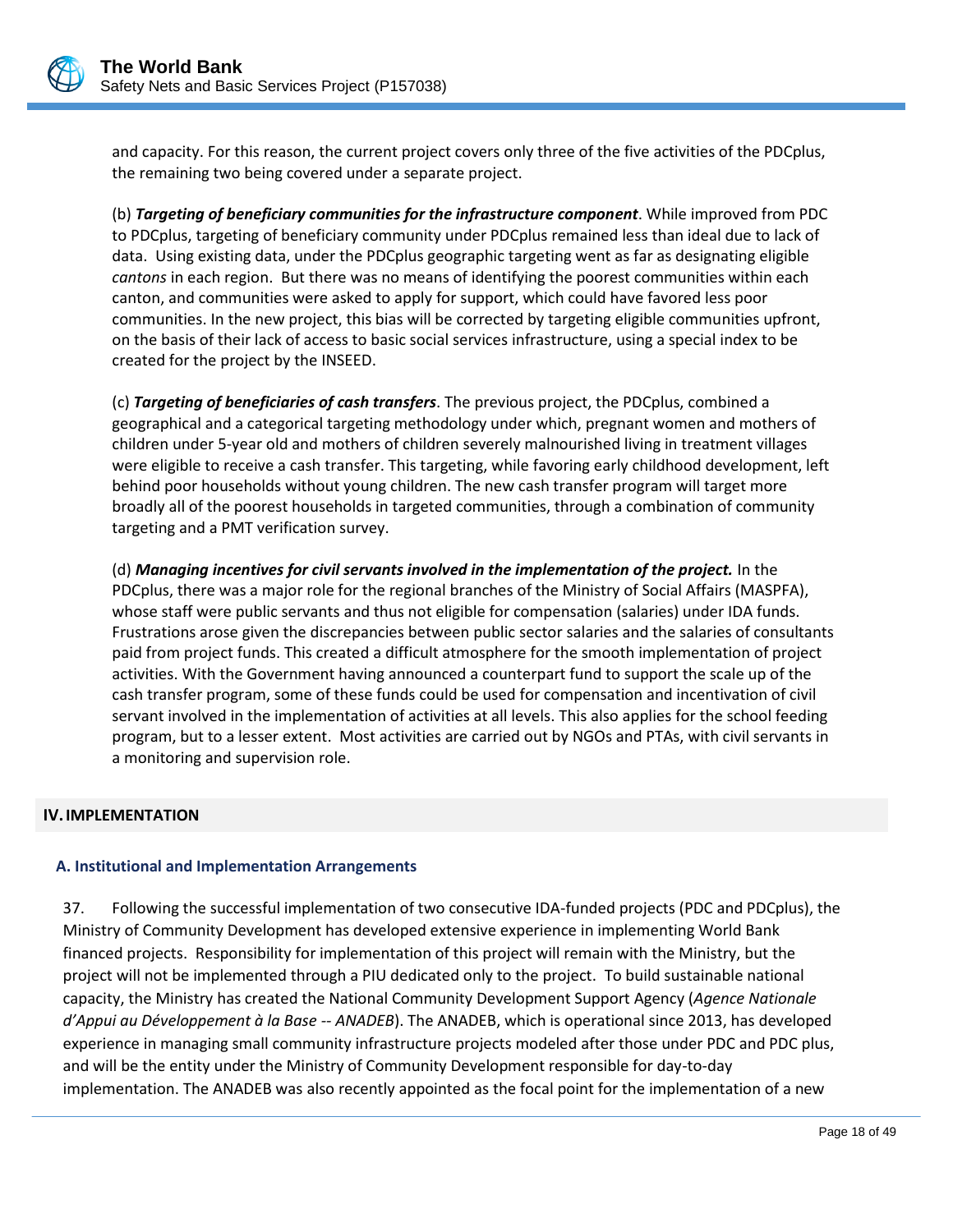

 $\overline{a}$ 

UNDP-supported Emergency Community Development Project (*Projet d'Urgence de Développement Communautaire -- PUDC*). Implementation of the project by ANADEB will ensure coherence and coordination with the PUDC and other similar Government community development programs. To prepare for increased volume of activity, ANADEB has recently recruited additional staff, including at regional level—and is expected to recruit additional personnel in coming months, including certain personnel with experience and good performance from PDCplus. The World Bank has evaluated ANADEB's procurement and financial management capacities and found them satisfactory, pending compliance with recommendations.

38. ANADEB was established under Decree No. 2011-017/PR dated January 19, 2011. It has its own legal personality and financial autonomy. Therefore, in addition to the Financing Agreement to be signed between the World Bank and Government, ANADEB will sign a Project Agreement with the World Bank describing its obligations in the implementation of the project. Furthermore, as a condition of effectiveness of the project, the Government will also sign a Subsidiary Agreement with ANADEB describing how the latter will implement the project on behalf of the former, and the rights and responsibilities of each party. The legal texts establishing ANADEB should not be amended, suspended, abrogated, repealed or waived in a manner that affects ANADEB's ability to implement the project.

39. At the national level, ANADEB will create a project unit to be staffed with a Coordinator, financial and procurement specialists, an M&E specialist, and specialists in infrastructure, school feeding and cash transfers, among other personnel. ANADEB's staff consists of consultants whose salaries can be eligible in principle for World Bank financing, assuming their recruitment followed procurement procedures acceptable to the World Bank. The World Bank will analyze the procedures used for already recruited staff before agreeing to finance such salaries.

40. With its increased responsibilities, ANADEB is opening regional offices (*Coordinations Régionales* – CR). These CR, for which recruitment is underway, will be staffed with individual consultants with significant project implementation experience. As a minimum, each CR will comprise a regional coordinator, an infrastructure specialist with procurement experience, a safety nets specialist, a grassroots management training specialist, and an administrative accountant (*Gestionnaire comptable*), as well as consultant community facilitators. With this basic structure each CR will be at the forefront of the implementation of the project at the regional level. Once the geographical targeting of beneficiary communities is completed, the CRs, will be responsible, each in its respective region, for facilitating the implementation of Component 1 activities using a CDD approach whereby targeted beneficiary communities identify, plan and implement their own subprojects. In practice, they will (a) assist communities in determining their needs, preparing proposals and implementing subprojects; (b) guarantee the technical soundness and viability of proposed subprojects; (c) work closely with Government officials, members of the Regional Approval Committee (*Comité Régional d'Approbation* – CRA), under the leadership of the Prefect of the regional capital (*Prefet du Chef-lieu de region) 1* to ensure subproject

 $1$  This arrangement is consistent with art. 16 of Law 2007-001 related to the organization of the deconcentrated territorial administration in Togo, which creates in each region a Regional Administrative Conference (*Conférence Administrative Régionale*). In absence of an appointed Governor or Region as provisioned by the law, in practice, it is the Prefet of the regional capital (*Préfet de Chef-Lieu de Région*) who play the role of Governor by gathering other regional directors. The Project, by creating a Regional Approval Committee in the forms mentioned above is aligned with legal provision of art. 16 of Law 2007-001.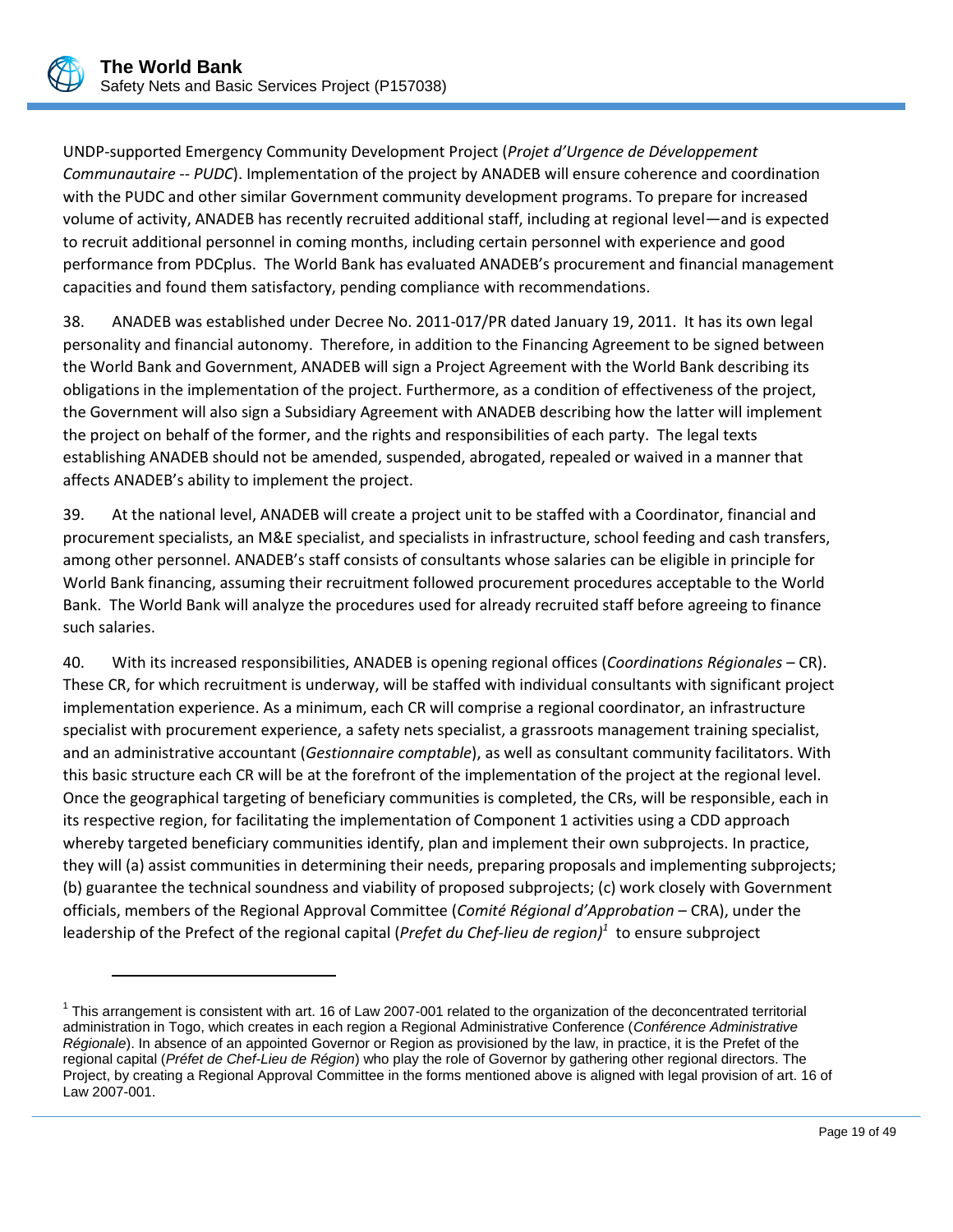

sustainability and consistency with sector policies and plans; (d) to ensure that funds are transferred to beneficiaries account and (e) retain responsibilities monitoring compliance with fiduciary requirements by beneficiary communities, at the regional level. For the safety nets component, the CR will monitor the NGOs responsible for the school feeding program, and supervise the implementation of the cash transfer subcomponent.

41. Unlike under the previous community development projects (PDC and PDCplus), in which the Community Development Support Agency (AGAIBs) had fiduciary responsibilities, the CR/ANADEB will not have any such responsibilities other than ensuring that fiduciary requirements are met by communities.

42. Communities will play the central role in implementation on the ground in regard to both component 1 and 2, primarily through their Village Development Committees (*Comités Villageois de Développement* – CVDs). CVDs will be the main conduit for the implementation of community infrastructure, as they will prepare and submit to the CR/ANADEB their subproject proposals, sign a subproject grant agreements with CR/ANADEB, open and operate a bank account to receive subproject funding, hire and supervise contractors, and overall see to the correct use of the funding made available. Through PTAs, communities will implement the school feeding activities in their targeted schools. Communities will also play a key role in the community targeting of beneficiaries of the cash transfer subcomponent. A specific module on community targeting will be included in the grassroots management training curriculum to equip them with the required capacities for beneficiary targeting.

# <span id="page-23-0"></span>**B. Results Monitoring and Evaluation**

43. The results monitoring framework assesses progress towards the PDO through key indicators, focusing on improving community access to basic socio-economic infrastructure and increasing access to safety nets. In addition, intermediate indicators will monitor the progress of each component over the life of the project. Monitoring and evaluation (M&E) arrangements will be centralized at the level of the ANADEB, which will establish a dedicated M&E system for the Project. This system will include an exhaustive database that will be regularly updated based on the M&E strategy that is being developed. Through this strategy, the CRs of ANADEB will be expected to share a specific set of data with the ANADEB on a regular basis, and the M&E specialist will randomly visit sites to verify the accuracy of the data shared, accompanied by the Internal Auditor as needed. Monitoring will occur at each stage of project implementation, in order to identify arising problems and issues and to promptly consider and adopt corrective measures.

44. The project will conduct a number of mid-term and end of the project evaluations to gauge progress towards the PDO, to assess the impact of the project on the beneficiaries, to assess the quality of the works carried out, as well as overall project efficiency. These evaluations will include: technical audits of infrastructures built under component 1, and process evaluations of the school feeding and cash transfer components.

45. To achieve the goal of establishing a strong M&E system for the project, a highly qualified professional M&E specialist will be recruited by the ANADEB. This specialist will also help establish a broader M&E system for the ANADEB for the monitoring of all its programs and projects.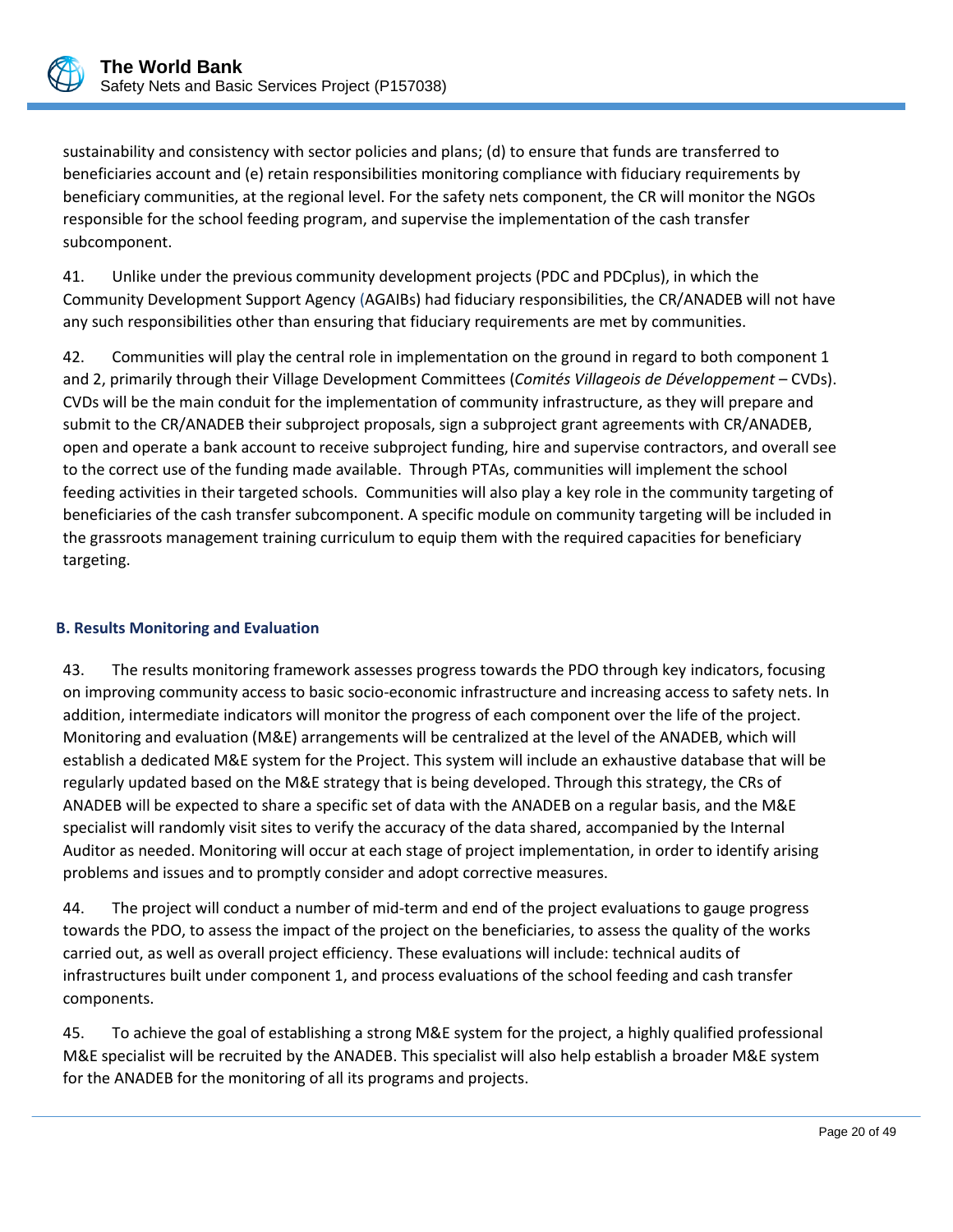

#### <span id="page-24-0"></span>**C. Sustainability**

46. Given its budgetary constraints, Togo requires World Bank assistance to support project activities. However, the Government has made important strides toward ensuring financial sustainability of the activities supported by the project. This includes the large financing for PUDC as well as Government's contributions to the school feeding and the pilot cash transfers programs since 2014.

47. The outlook for institutional sustainability is positive, as the Government has been pro-active in moving from a projectized approach to a more systematic approach. The Technical Secretariat which implemented PDC and PDCplus will give way to the National Community Development Agency (ANADEB). The ANADEB, along with its regional office will take over the role previously played by the Technical Secretariat and the (Agences d'Appui aux Initiatives de Base) AGAIBs, which are autonomous NGOs. After about ten years of implementation of community development projects, the Government has embraced a vision with a central role for the CDD approach in increasing access to basic services. This will be further strengthened, with the establishment of a focal point for community grassroots management training in ANADEB to coordinate community training initiatives.

48. To the extent possible, some technical staff from the Technical Secretariat and AGAIBs are expected to be recruited into ANADEB to ensure continuity and knowledge transfer from the PDC and PDCplus to the current project.

## <span id="page-24-1"></span>**D. Role of Partners**

49. **The Ministry of Social Affairs, Women's Promotion and Alphabetization (MASPFA)** will be closely involved in the implementation of the Cash Transfer Subcomponent, particularly through its regional offices (*Direction Régionale des Affaires Sociales* – DRAS) and prefecture-level offices (*Direction Préfectorale des Affaires Sociales* – DPAS) offices in all of the five Regions, as well as the heads of zones (Responsables de Zones – RZ). Their responsibilities will include facilitating the community targeting of beneficiaries and supervision of the PMT survey and the identification of beneficiaries. The Ministry of Social Affairs through its decentralized structures will also be responsible for supervising the implementation of accompanying measures of the cash transfer program.

50. **The Ministry of Primary and Secondary Education (MEPS)** will be closely involved in the implementation of the school feeding program through its representatives at the school and School District level. Togo is currently preparing its National School Feeding policy which is expected to propose greater responsibility for school feeding for the MEPS, which already has a Directorate for School Feeding (*Direction de l'alimentation scolaire* – DAS). It is expected that the MEPS will work closely with the Ministry of Community Development, ANADEB, and the implementing NGOs to take a larger role in implementation of school feeding under the project. The project will also provide capacity building to MEPS to that end.

51. **UNICEF Togo** will continue to be a partner for the cash transfers sub-component under the new project, particularly in regard to the informational activities around early childhood development. A memorandum of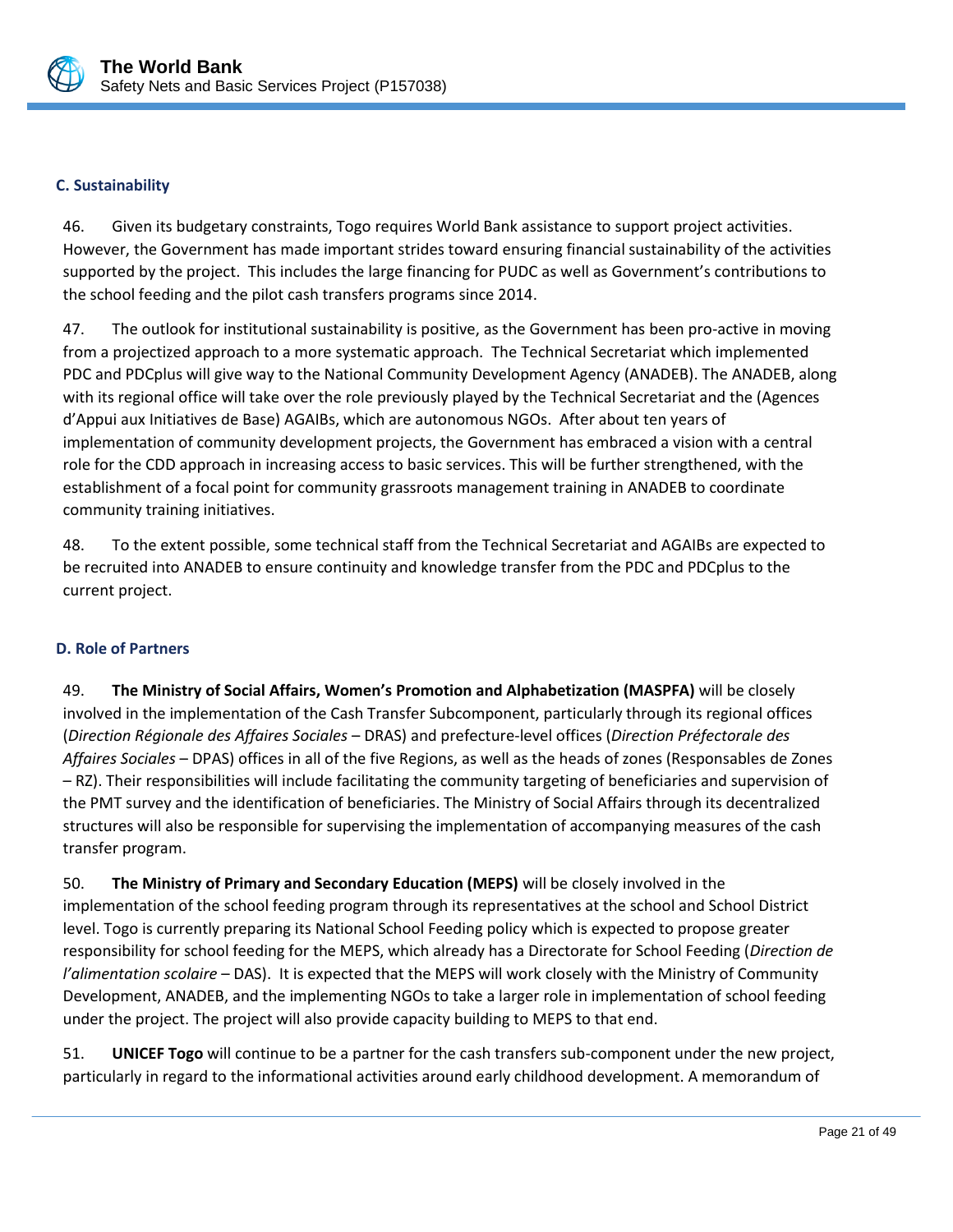

understanding signed between UNICEF Togo and Ministry of Community Development, Handicraft, Youth and Youth Employment (MDBAJEJ) will clarify roles and responsibilities.

52. **World Food Program in Togo (PAM Togo)** will also be a key implementing partner for the school feeding program. PAM Togo has worked a lot with the MPES over the past years to build capacities, and in preparing the National School Feeding Policy. Likewise it has facilitated training for the NGOs supervising the school feeding program under the PDCplus. PAM Togo will continue supporting the capacity building of key actors across ministries to ensure that proper transfer of capacities is completed between the ANADEB and the future structure responsible for implementing school feeding programs.

53. **National NGOs** will continue to play the implementation partner role in regard to school feeding. A number of qualified NGOs will be competitively selected at the beginning of the program to supervise school feeding implementation in defined geographic areas. Performance of each NGO will be assessed at the end of each school year against clear performance criteria, before renewal of their contracts for supervising the program the next year.

54. **Other relevant sectoral ministries** (e.g., education, health, transport, and water and sanitation) will be involved in the project at the national and at the regional level to ensure that subprojects are consistent with sectoral policies, regulations and plans. Hence, they will have a role to play when deciding on the funding of proposals in their sectors as well as in supervising their implementation (in collaboration with ANADEB CR staff). At the national level, the role of sector ministries will consist in providing general guidance on the Government's choices and strategies, through the Steering and Orientation Committee (*Comité d'Orientation et de Pilotage* – COP). At the regional level this role will be played through the Regional Approval Committee (*Comité Régional d'Approbation* - CRA), under the leadership of the Prefet of the Chef-lieu de Région, as described in the Project Implementation Manual.

<span id="page-25-0"></span>**V. KEY RISKS**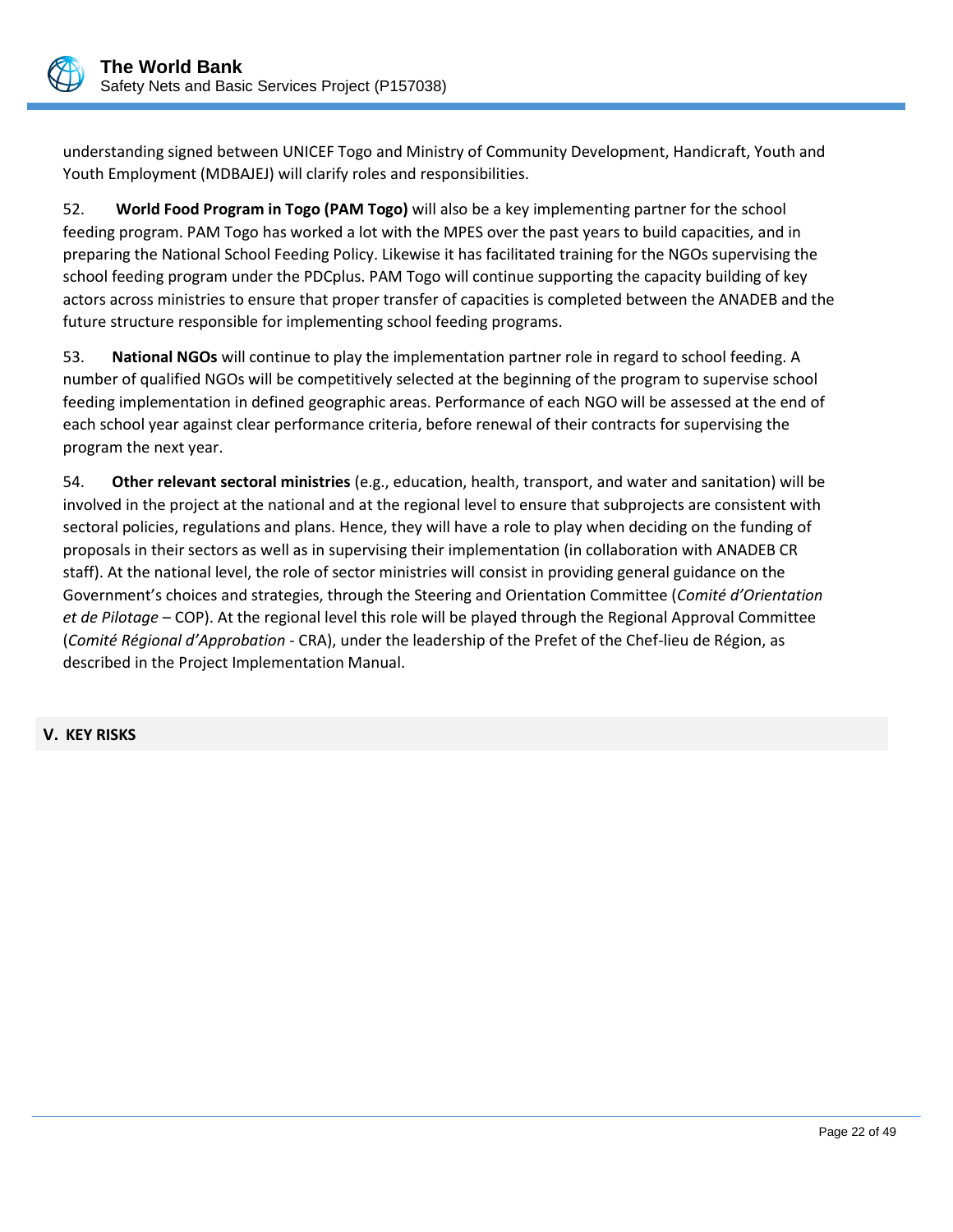

## <span id="page-26-0"></span>**A. Overall Risk Rating and Explanation of Key Risks**

55. The overall risk level is judged to be moderate. Risks rated substantial include macroeconomic risks related to Togo's debt and fiscal position, fiduciary risks, and low institutional capacity for implementation and sustainability.

56. **Macroeconomic risk.** With the deteriorating macroeconomic framework over the past few years, characterized by the deepening of fiscal deficits and increasing public debt, pressure on the Government to stabilize the macroeconomic framework will increase. As a consequence, public spending will likely be cut in the coming years. This presents a risk for sustained government support to the safety nets program. The risk posed by possible cuts in public spending will be mitigated by the inclusion of indicators on social sector spending, including safety nets, under the new Enhanced Credit Facility Program in discussion with the International Monetary Fund (IMF).

57. **Fiduciary risk.** The World Bank has assessed ANADEB's fiduciary capacities and found them to be largely satisfactory, while providing some recommendation for strengthening these capacities. The World Bank will provide support in developing clear implementation procedures, M&E, MIS and in providing capacity building and training on fiduciary aspects and management for implementing agency staff. To ensure that resources are received by the intended population, the World Bank will also provide technical assistance for targeting and beneficiary identification. This will help to mitigate the overall level of risk.

58. **Implementation capacity.** While MDBAJEJ has experience with World Bank projects and knowledge of World Bank procedures, the ANADEB has little such experience. This risk will be mitigated by the recruitment of staff with experience in implementing PDC and PDCplus, technical assistance, and training in World Bank procedures.

## <span id="page-26-1"></span>**VI.APPRAISAL SUMMARY**

## <span id="page-26-2"></span>**A. Economic and Financial (if applicable) Analysis**

59. The project is expected to make an important contribution toward improving the living conditions of targeted communities and individual beneficiaries.

60. The community infrastructure to be supported under Component 1 will address major deficits in basic services infrastructure (primary schools, health posts, water points, market infrastructure, and secondary roads). While the exact investments under the community infrastructure component depend on community priorities, prior evidence shows that the CDD approach is the most cost-effective means of constructing such infrastructure. According to Togo's 2014 Report on the State of the National Education System, primary schools built under the Community Development Project (PDC), which closed in 2013, cost significantly less than those built through any other approach. PDC schools cost on average US\$116 per square meter, whereas other approaches ranged from US\$131 to US\$230 per square meter. The technical audit of infrastructure constructed under PDCplus at the mid-term review found that infrastructure built by the project remained cost-effective: the average cost of a three classroom school (with office and storage room) remained at about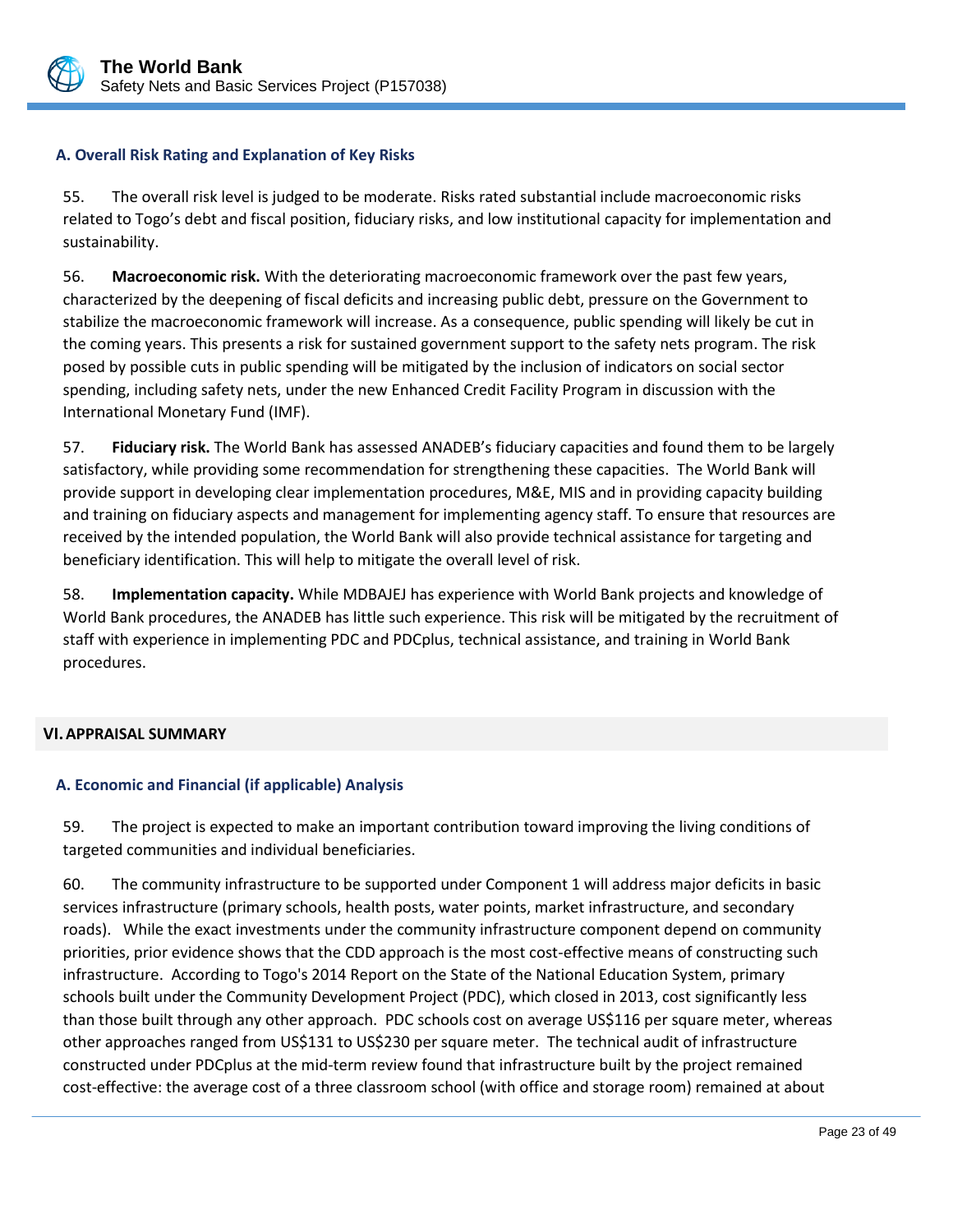

FCFA 15 million (US\$25,000), about the same as under the World Bank Education and Institutional Strengthening Project (PERI). The economic benefits that will accrue from these activities will include improved access to education, health water, and transport for poor rural communities.

61. The continued expansion of the CDD approach also supports greater allocative efficiency in public expenditure. Like in the PDC and PDCplus, the proposed project will empower communities to allocate scarce resources across sectors through the promotion of participatory decision making at the local level (the participatory community planning process), thereby ensuring that such resources are applied most efficiently in response to local priorities. Broad-based participation creates local ownership which, combined with other complementary activities that the project provides (such as capacity building, etc.), makes the subprojects sustainable and extends the life of the investment's benefits.

62. The cash transfer sub-component will provide support to poor households to increase their income and consumption and improve their ability to cope with shocks. Empirical evidence indicates that cash transfers have a significant development impact, leading for example to increased spending on health, education and food security, as well as to economic investment. In a forthcoming review of existing independent evaluations of cash transfer programs (Bastagli et al, 2016), seventy-one percent of programs had a statistically significant positive impact on household expenditure, whereas 60 percent of cash transfer programs examined had a statistically significant positive impact on poverty – with poverty headcount reductions ranging from four percent in Zambia to nine percent in Mexico. Similar numbers of studies found positive impacts on educational attendance (52 percent) and heath service use (60 percent). Forty percent found positive impacts on saving, 71 percent found statistically significant increases in livestock assets, 21 percent founds increases in work participation, and 86 percent found decreases in domestic violence. Of course, the design of the programs evaluated varied greatly and not all programs aimed to have an impact on every dimension examined. Fears that cash transfer recipients will misuse the transfers have proven largely unfounded. Evans and Popova (2014) examined data on 19 programs and found almost without exception no significant evidence of increased spending on temptation goods such as alcohol and tobacco.

63. The School Feeding sub-component is expected to continue to have the same positive impact on poor households that has already been observed. The economic benefits of the School Feeding program go well beyond the immediate substitution effect in the expenditures of households of providing meals to children. A 2011 assessment of the PDC school feeding program showed a significant impact on poor families, school enrollment and overall health conditions. In particular: i) the net transfer of the project through meals was estimated at about 20 percent of households' yearly food consumption (based on the 2006 QUIBB survey); ii) the enrollment of new students in beneficiary schools in 2009-2010 increased by 9 percent, well above the average increase experienced in non-beneficiary schools; and (iii) it was estimated that more than US\$1,500 a month has been injected in communities as a result of the project approach to meal preparation, which relies on the local community, local food products and the work of village women.

64. The World Bank can provide an important value-added by supporting this project given its expertise and international experience with building safety net systems and using the CDD approach. Specifically, World Bank support will help the Government to adopt best practices in safety net system design, targeting of safety nets beneficiaries, making payments to safety net beneficiaries, training of poor communities to implement basic services sub-projects and safety nets activities, and monitoring and evaluation. Furthermore, domestic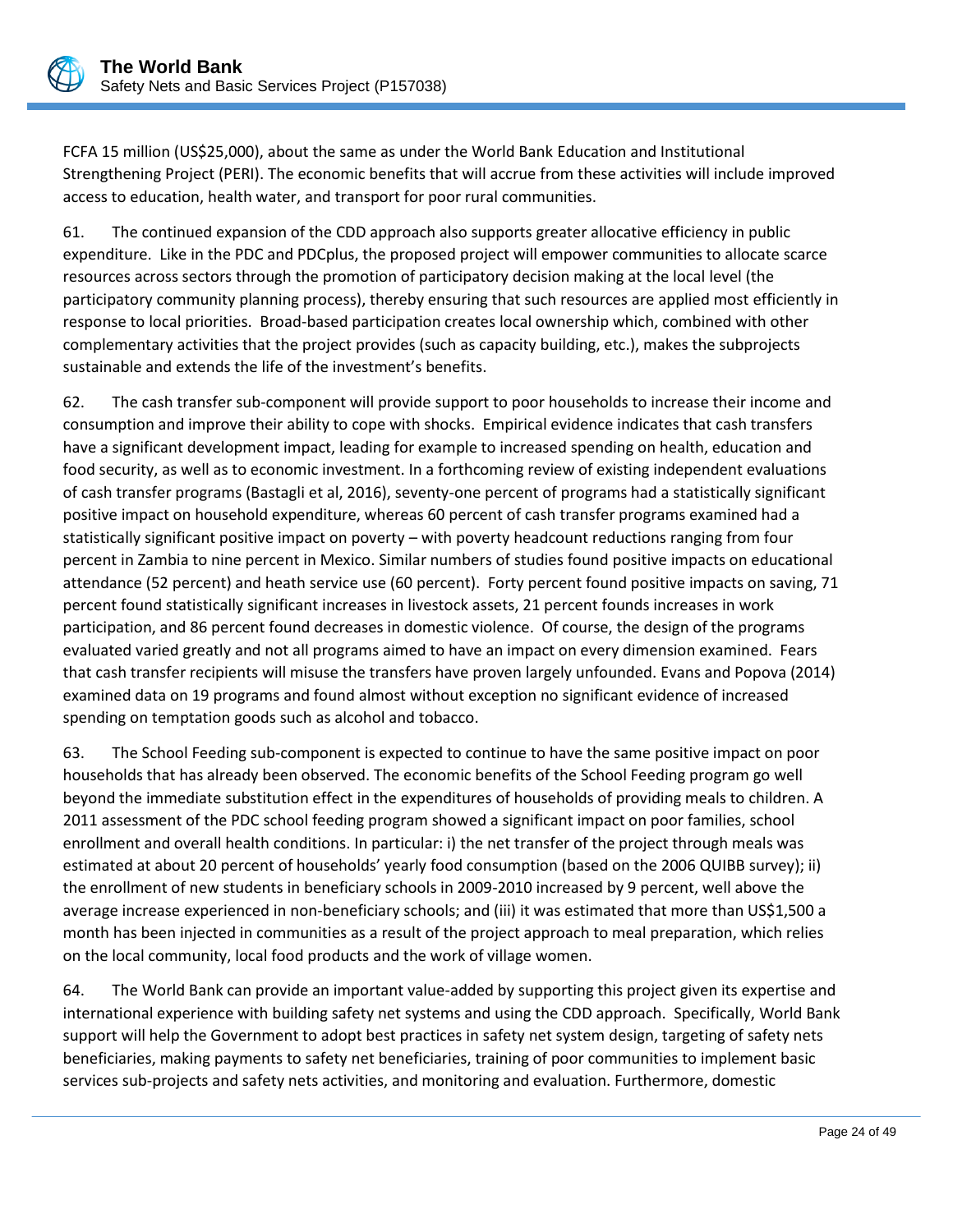

resources to finance such activities are highly limited. Implementing a World Bank project will also increase the capacity of national government agencies to design and manage large scale projects with adequate procurement and financial procedures, clear implementing manuals and a well-developed M&E system.

# <span id="page-28-0"></span>**B. Technical**

65. The proposed technical design is the most appropriate to support the borrower objectives of extending access to basic service and alleviating poverty in rural areas. The use of the CDD approach for small basic services infrastructure follows international best practice, especially when government implementation capacity at lower levels is weak. Decentralization is foreseen by Togo's constitution but has not yet been implemented. In the absence of local elected authorities, the approach provides a valuable means for local communities to express their needs. Furthermore, even after decentralization the CDD approach should remain relevant as the implementation capacities of local governments are likely to remain low, and delegation of execution by local governments to communities could enhance local authorities' ability to fulfill their responsibilities. Indeed, much of the literature on CDD speaks of the potential benefits of linking the approach closely with decentralization (Guggenheim and Wong, 2005; Serrano, 2005). This literature has highlighted CDD's potential role in improving the quality of decentralization by promoting greater civic participation, voice, and accountability in local governance; delivering cost-effective and timely services within a decentralized context; and CDD's possible role in informing and formulating decentralization regulations.

66. The project will continue the emphasis placed by the PDCplus on Grassroots Management Training (GMT). GMT, which was initially developed by the World Bank Institute in 1997, is designed such that: (i) the low levels of literacy in many communities are not a constraint; (ii) control of the project is protected against elite capture; and (iii) women and vulnerable groups (including the handicapped) participate heavily in local management arrangements. The GMT modules comprise: (i) information and communication; (ii) community organization and dynamics; (iii) participatory poverty and needs assessments; (iv) participatory planning; (v) participatory monitoring and evaluation; (vi) community procurement; (vii) community financial management; and (viii) maintenance of infrastructure assets.

67. Social safety nets are also an important public service whose delivery can benefit significantly from the involvement of communes and communities. The combination of community-executed basic services infrastructure sub-projects with social safety nets (cash transfers and school feeding) pilot in this project is warranted, among other factors, by the synergies in community training through GMT, which will be extended to help in the delivery of social safety nets. Community associations will be trained and empowered to target beneficiaries for cash transfers, to implement community-based school feeding, and to act as the first line of responders in the resolution for grievances.

## <span id="page-28-1"></span>**C. Financial Management**

68. A FM assessment of the implementing unit ANADEB designated to manage the Safety Nets and Basic Services Project, was carried out in December 2016. The objective of the assessment was to determine whether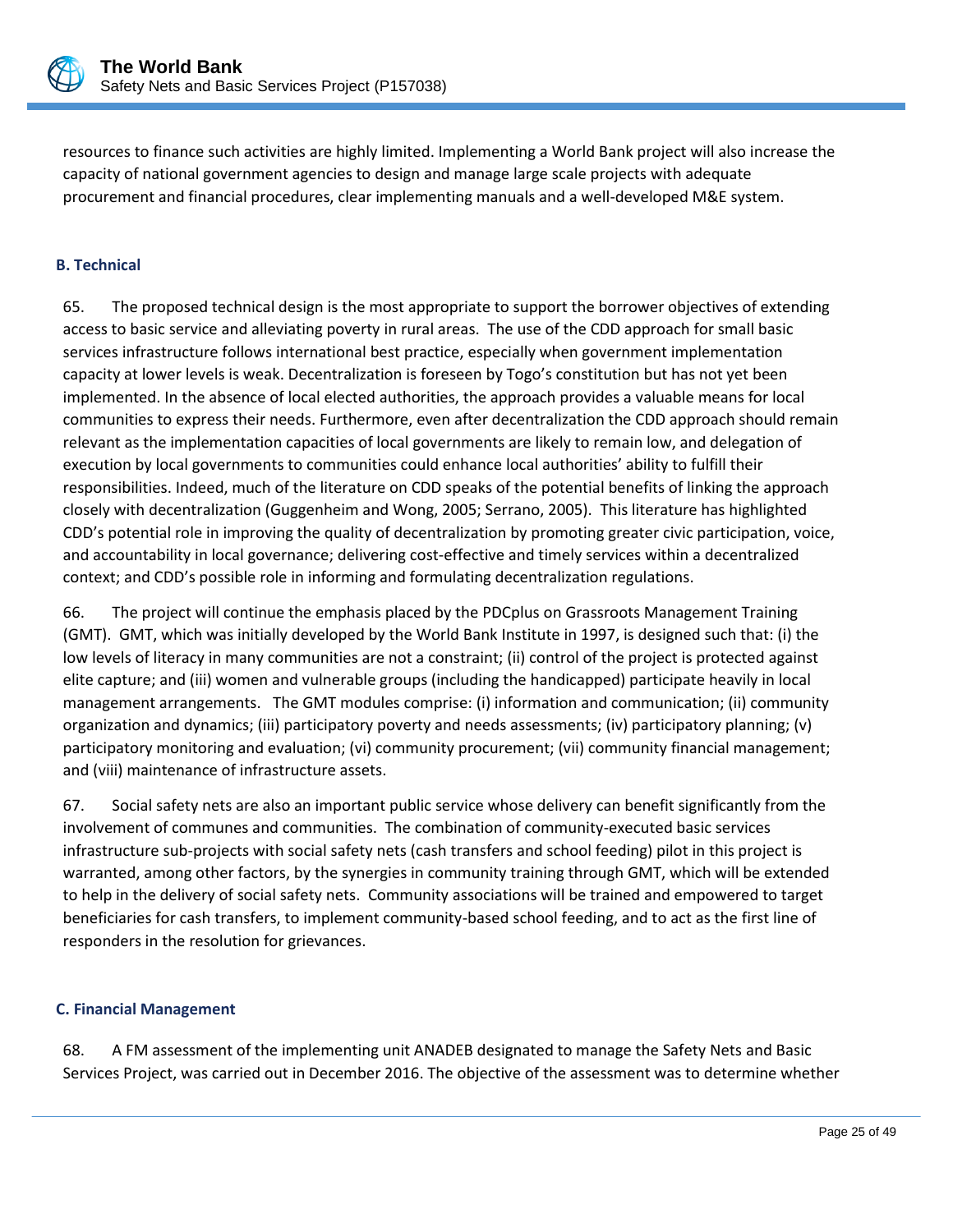ANADEB has acceptable FM arrangements in place to ensure that the project funds will be used only for intended purposes, with due attention to consideration of economy and efficiency. The financial management assessment was carried out in accordance with the Financial Management Practices Manual issued by the Financial Management Board on March 1, 2010 and retrofitted on February 4, 2015.

69. The FM arrangements are acceptable if they are capable of recording accurately all transactions and balances, supporting the preparation of regular and reliable financial statements, safeguarding the Project's assets, and are subject to auditing arrangements acceptable to the World Bank. These arrangements should be in place when project implementation starts and be maintained as such during project implementation. The assessment concluded that the financial management of ANADEB satisfies the World Bank's minimum requirements under OP/BP 10.00, and therefore is adequate to provide, with reasonable assurance, accurate and timely financial management information on the status of the project required by the World Bank.

70. The overall fiduciary risk rating is assessed as Substantial and mitigation measures proposed (see FM Action Plan) will strengthen the internal control environment and maintain the continuous timely and reliability of information produced by ANADEB and an adequate segregation of duties.

| No.            | <b>Activity/Action</b>                      | <b>Target Completion Date</b> | <b>Responsibility</b> |
|----------------|---------------------------------------------|-------------------------------|-----------------------|
| 1              | Recruit<br>additional<br>Accountant<br>one  | Not later than three (3)      | <b>ANADEB</b>         |
|                | ANADEB's headquarters for managing the      | months after                  |                       |
|                | additional workload which will be generated | effectiveness                 |                       |
|                | by this new project.                        |                               |                       |
| $\overline{2}$ | Recruit for each ANADEB's regional offices  | Not later than three (3)      | <b>ANADEB</b>         |
|                | (Maritime, Plateaux, Centrale, Kara, and    | months after                  |                       |
|                | Savanes) an Accountant to manage project    | effectiveness (covenant)      |                       |
|                | funds received from its designated account  |                               |                       |
| 3              | Recruit one short-term experienced and      | Within one month after        | <b>ANADEB</b>         |
|                | qualified Financial Management Expert       | effectiveness                 |                       |
|                | to assist ANADEB's FM team familiarize      |                               |                       |
|                | with the World Bank's FM procedures         |                               |                       |
| 4              | Update the Financial and Accounting         | Not later than three (3)      | <b>ANADEB</b>         |
|                | manual of procedures to reflect the new     | months after                  |                       |
|                | project specificities                       | effectiveness                 |                       |
| 5              | Purchase a multi-project version of the     | Not later than three (3)      | <b>ANADFR</b>         |
|                | accounting software (TOM2PRO) ANADEB is     | months after                  |                       |
|                | currently using.                            | effectiveness                 |                       |
| 6              | Appointment of external auditor acceptable  | Not later than three (3)      | <b>ANADEB</b>         |
|                | to IDA                                      | months after                  |                       |
|                |                                             | effectiveness                 |                       |

# **Table 1: FM action plan**

## **Country issues**

71. The 2016 PEFA assessment revealed the following main weaknesses in Togo's public financial management system: (i) poor budget credibility, particularly concerning expenditures (ii) budgetary coverage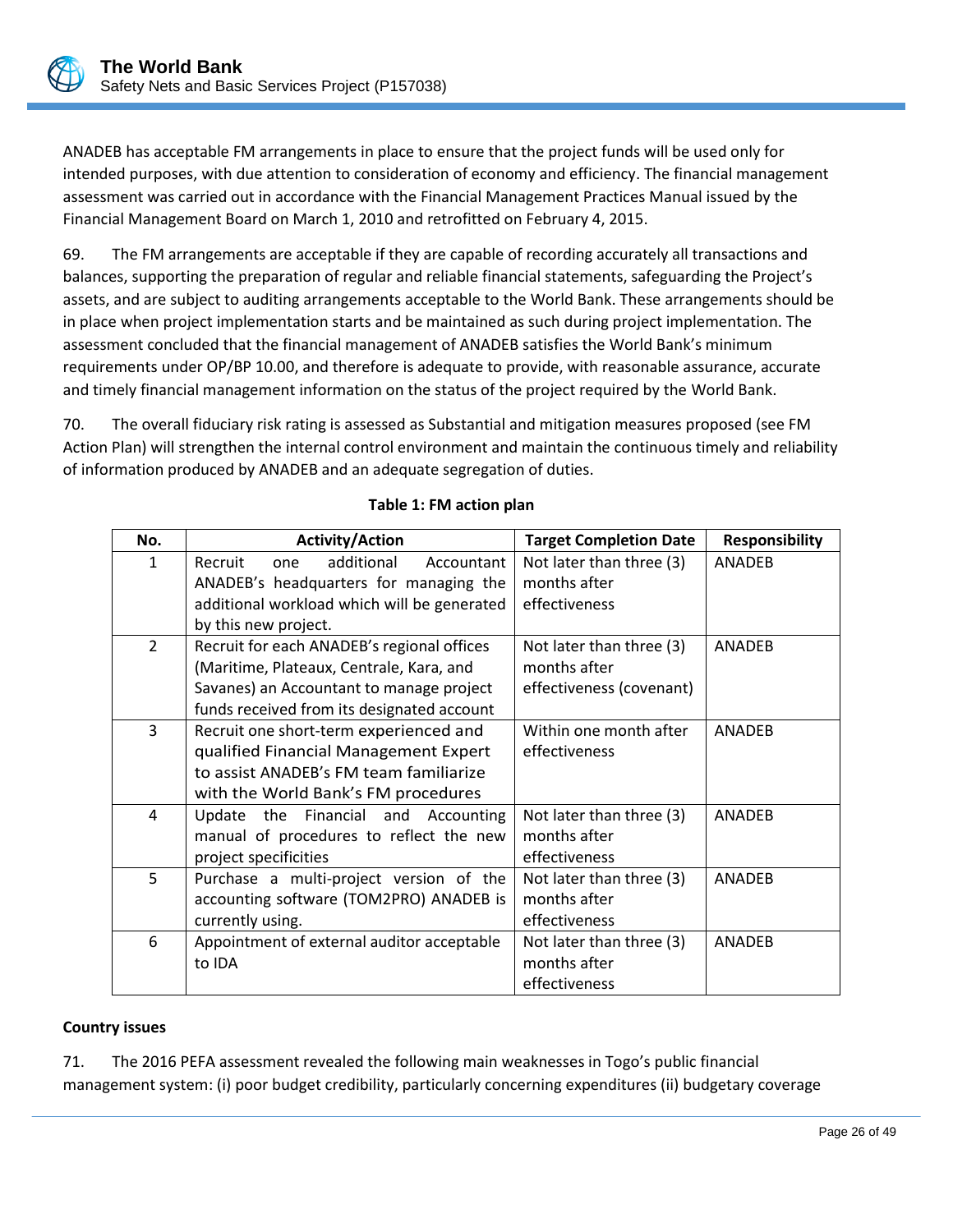

and transparency is limited by the high level of off-budget operations (over 10 percent of total expenditures) (iii) budgeting experience based on public policies still needs to be improved and (iv) predictability and supervision of budget execution is still limited. The capacities of the State internal audit entities are still generally weak, given the scope of their missions and their areas of responsibility. The accounting and recording of financial data was reorganized in 2009 but the system still requires improvement. The independence of the supreme audit institution (Cour des Comptes) is hindered by jurisdictional limitations in the Constitution and the lack of freedom to publish an annual report.

72. The Overall Inherent Risk of the public financial management (PFM) system in Togo is rated as "High". However, actions are being taken to address all these issues. The government of Togo (GoT) is updating the PFM actions plan based on recommendations resulting from various recent studies (PEMFAR, PIMA) to address the main weaknesses inherent to the country PFM system.

## **Financial Management and Disbursements arrangements**

73. ANADEB will handle the overall responsibility of FM aspects of the project including budgeting, disbursement, financial management, reporting, supervision, management of the Designated Account, and auditing.

74. **Governance and Anti-corruption (GAC) arrangements:** ANADEB will follow existing anti-corruption legislations when dealing with fraud and corruption. FM arrangements will ensure that there are internal control systems and audits conducted to prevent and detect fraud and corruption. In addition, the project will be implemented in accordance with the "Guidelines on Preventing and Combating Fraud and Corruption in Projects Financed by IBRD Loans and IDA Credits and Grants", dated October 15, 2006 and revised in January 2011.

75. **Budgeting.** The project budgeting process will be clearly defined in the Project financial management manual and the budget will be reviewed and adopted by the Steering Committee before the beginning of the year. Annual draft budgets will be submitted to the World Bank's non-objection before adoption and implementation. The Recipient shall create, and thereafter maintain throughout each calendar year of project implementation, a specific budget line entry in the state budget (especially in the targeted sectorial budgets) to keep track of the corresponding expenditures incurred during project implementation.

76. **Funds Flow and Disbursement Arrangements.** Flow of funds arrangements are shown in Figure 1.

## **Figure 1: Funds Flow and Disbursement Arrangements**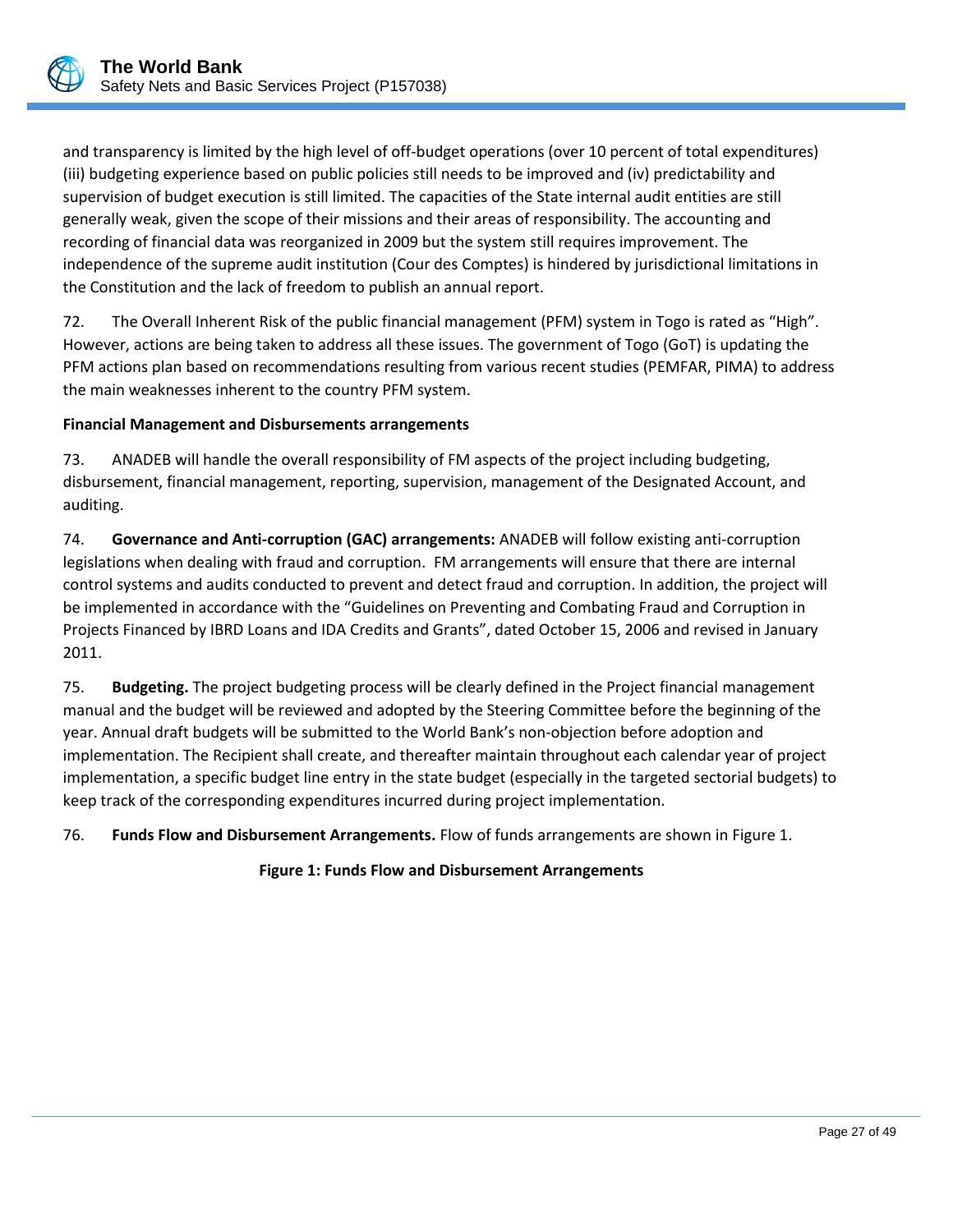

77. **Designated account.** One Designated Account (DA) will be opened at a commercial bank acceptable to IDA. Its ceiling will be determined in the disbursement letter based on the disbursement forecast for the first four months. The project Coordinator and the FM specialist will be the signatories of the DA. The account is set up to fund eligible expenditures based on the approved annual activity plans. Five (5) regional sub-accounts will be opened to finance activities to be executed at decentralized level. Disbursements from these sub-accounts will comply with specific procedures to be included in the project manual.

78. **Disbursement methods and processes.** Disbursements under the Project would be transaction based. In addition to making advances to the DA, other disbursement methods (reimbursement, direct payment and special commitment) will be available for use under the Project, for example, direct, reimbursement, and special commitment methods. Further instructions on disbursement and details on the operations of the Withdrawal Applications and Direct Payments will be outlined in the disbursement letter.

79. Table 2 below specifies the categories of eligible expenditures to be financed out of the proceeds of the Grant, the amounts under each category, and the percentage of expenditures to be financed for eligible expenditures in each category.

| Category                                                                                         | Amount of the<br>financing allocated<br>(expressed in DTS) | Percentage of<br>expenditures to be<br>financed<br>(inclusive of taxes) |
|--------------------------------------------------------------------------------------------------|------------------------------------------------------------|-------------------------------------------------------------------------|
| 1) Goods, works, non-consulting services,<br>consultants' services, Training and Operating Costs | 6,800,000                                                  | 100%                                                                    |

## **Table 2: Expenditure categories**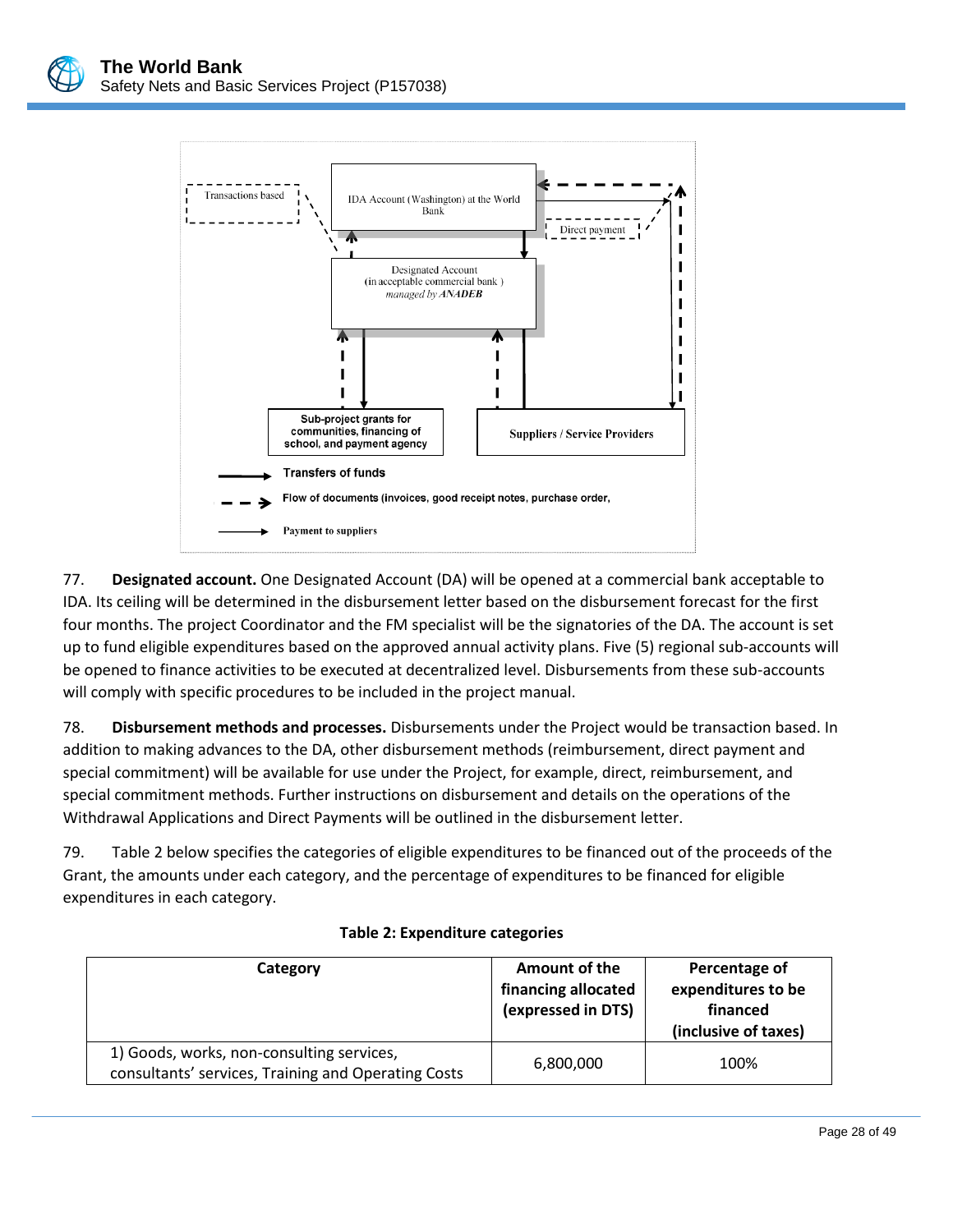

| <b>TOTAL AMOUNT</b>                                | 21,400,000 |                                                                            |
|----------------------------------------------------|------------|----------------------------------------------------------------------------|
| 4) Refund of Preparation Advance No. V0650-TG      | 1,000,000  | Amount payable<br>pursuant to Section<br>2.07 of the General<br>Conditions |
| 3) Cash Transfers under Part B.2(a) of the Project | 7,400,000  | 100% of amounts paid<br>by the Recipient under<br>the Cash Transfer        |
| 2) Sub-project Grants under Part A of the Project  | 6,200,000  | 100% of amounts paid<br>by the Recipient under<br>the Sub-project Grant    |
| for Parts B.1, B.2(b) and C of the Project         |            |                                                                            |

80. **Accounting and Reporting.** SYSCOHADA is the assigned accounting system in West African Francophone countries. Project accounts will be maintained on a cash basis, supported with appropriate records and procedures to track commitments and to safeguard assets. Annual financial statements will be prepared by ANADEB in accordance with the SYSCOHADA but taking into account specificities related to external financed investment projects. Accounting and control procedures will be documented in the FM Manual. ANADEB will prepare Quarterly Interim Un-audited Financial Reports (IFRs) reflecting operations of the designated account and submitted to the World Bank within 45 days after the end of each quarter. The IFR format will comprise the following: i) report on the sources and use of funds cumulative (project-to-date; year-to-date) and for the period, showing budgeted amounts versus actual expenditures, including a variance analysis; and ii) forecast of sources and uses of funds. The current ANADEB's accounting software TOM2PRO with mono-project will be replaced by TOM2PRO multi-projects, multi-sites, and multi-donors for managing both its current projects and the new project.

81. **Internal control and internal auditing arrangements.** Internal Control Systems: The updated version of ANADEB's current FM and administrative procedures will document the financial management and disbursement arrangements including internal controls, budget process, assets safeguards, and clarify roles and responsibilities of all the stakeholders. The internal audit function will be assumed by ANADEB's internal audit unit. In line with the Togo Use of Country System (UCS) Report, the project's internal control system could be strengthened by establishing a close collaboration between the General Inspectorate of Finance (Inspection Générale des Finances-IGF) and the project's internal audit unit for conducting periodical internal audit review on the project activities.

82. **Annual Financial Audit.** An external independent and qualified private sector auditor will be recruited to carry out the audit of the Project's financial statements under the supervision of the supreme audit institution. Therefore, annual audits will be conducted based on Terms of References (TOR) agreed with the supreme audit institution and that are satisfactory to the World Bank. The auditor will express an opinion on the Annual Financial Statements, and perform his audit in compliance with International Standards on Auditing (ISAs). He will be required to prepare a Management Letter detailing observations and comments, providing recommendations for improvements in the accounting system and the internal control environment. The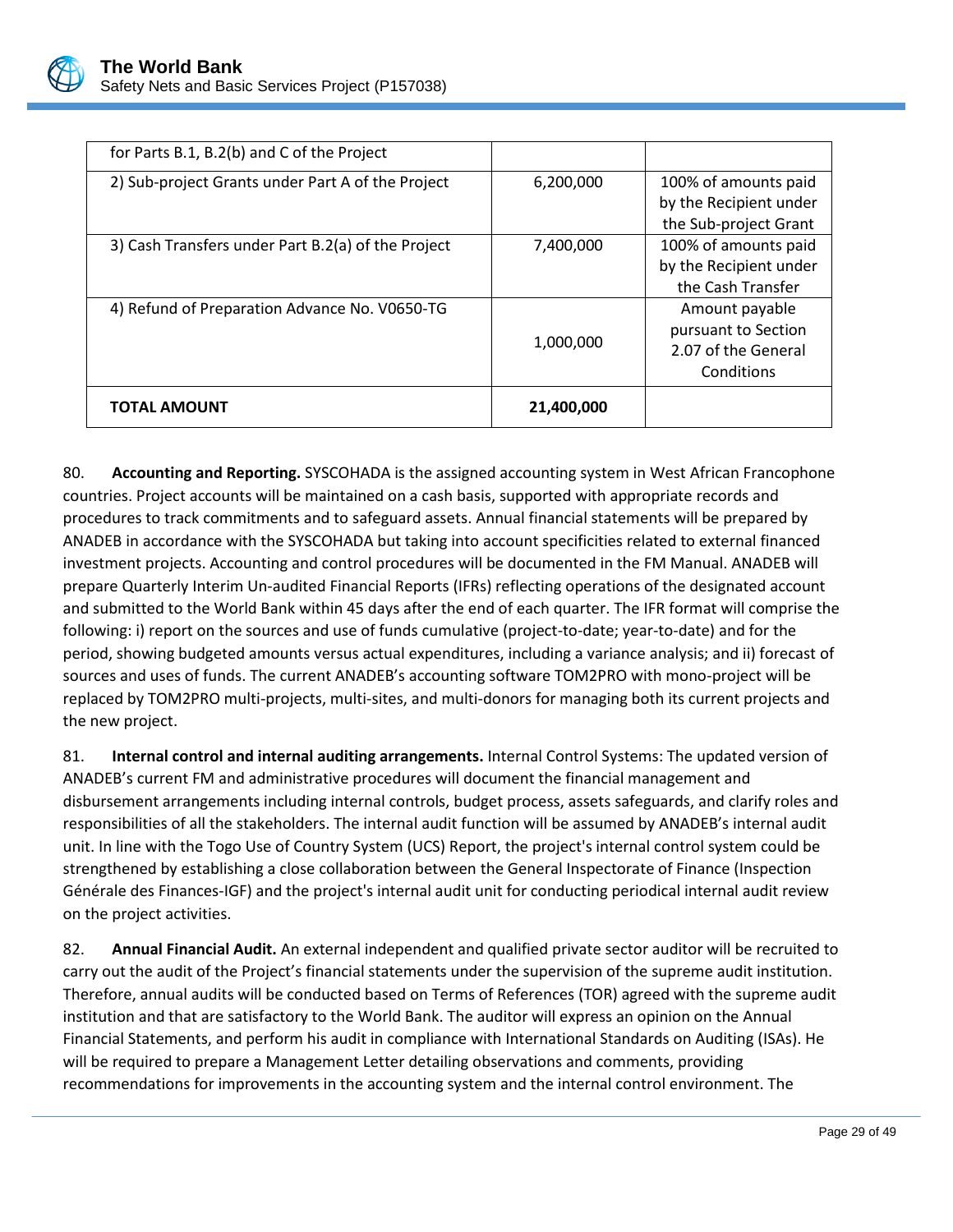

external auditor will especially review each year a reasonable sample of the subsidized concession operations to ensure that activities were completed pursuant to the agreed procedures and that funds were used for the purposes intended.

83. The audit report on the annual project financial statements and activities of the Designated Account will be submitted to the IDA within six months after the end of each project fiscal year.

84. **Implementation Support Plan.** Based on the outcome of the FM risk assessment, the following implementation support plan is proposed. The objective of the implementation support plan is to ensure the project maintains a satisfactory financial management system throughout the project's life.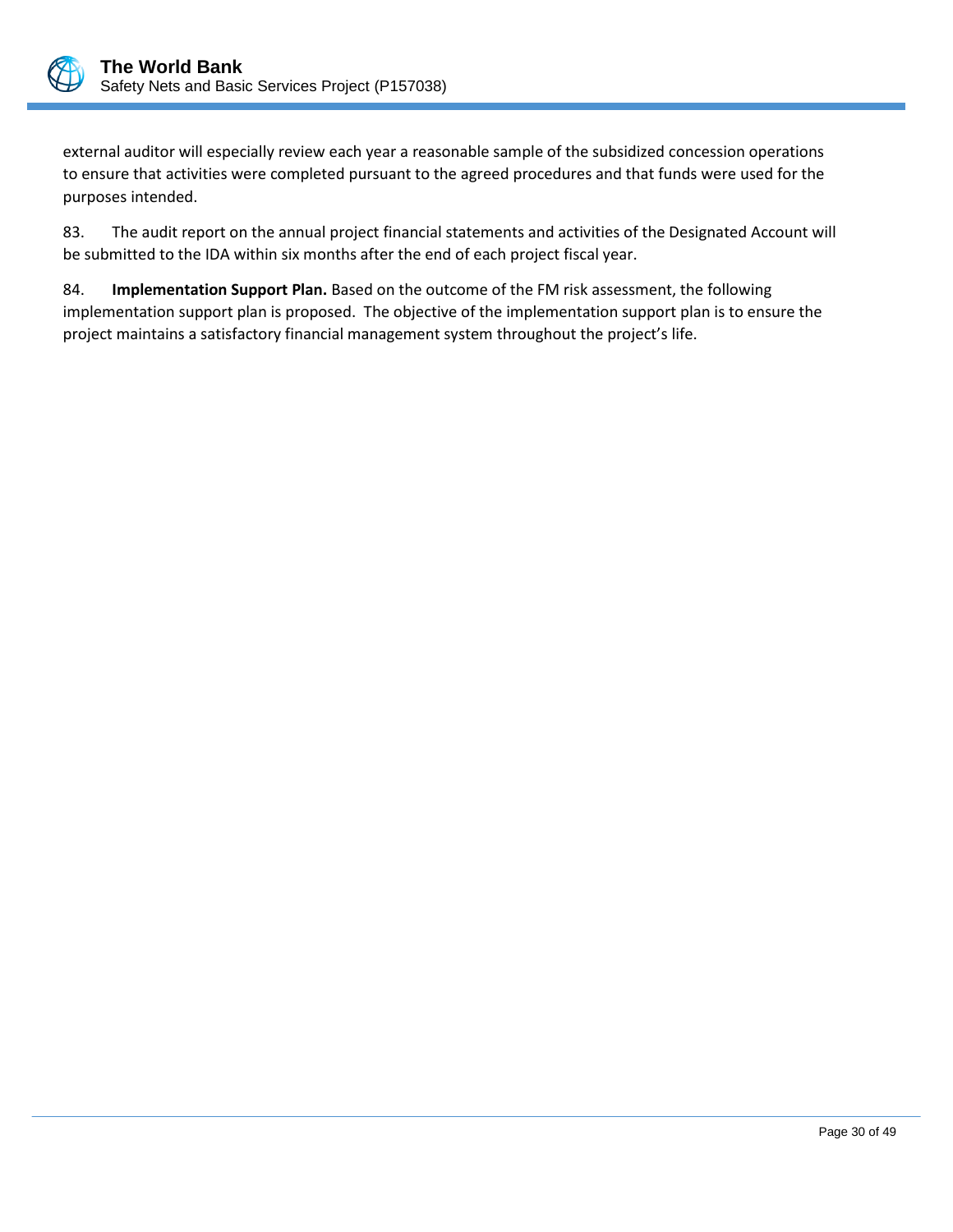

## **Table 3: Implementation Support Plan**

| <b>FM</b> Activity                                                                                                                    | <b>Frequency</b>                                   |
|---------------------------------------------------------------------------------------------------------------------------------------|----------------------------------------------------|
| <b>Desk reviews</b>                                                                                                                   |                                                    |
| Interim financial reports review                                                                                                      | Quarterly                                          |
| Audit report review of the project                                                                                                    | Annually                                           |
| Review of other relevant information such as interim internal<br>control systems reports.                                             | Continuous as they become available                |
| On site visits                                                                                                                        |                                                    |
| Review of overall operation of the FM system                                                                                          | Twice per year<br>(Implementation Support Mission) |
| Monitoring of actions taken on issues highlighted in audit reports,<br>auditors' management letters, internal audit and other reports | As needed                                          |
| Transaction reviews (if needed)                                                                                                       | As needed                                          |
| <b>Capacity building support</b>                                                                                                      |                                                    |
| FM training sessions                                                                                                                  | During implementation and as and<br>when needed.   |

#### <span id="page-34-0"></span>**D. Procurement**

85. **Capacity Assessment and Remedial Actions.** A full Procurement assessment of the main implementing agency, the ANADEB was conducted prior to project appraisal. The overall project risk for procurement is rated High before mitigation. The assessment concluded that the basic requirements for ensuring acceptable quality of procurement largely exist already within the agency. However, a number recommendations were made to strengthen procurement capacity. These include: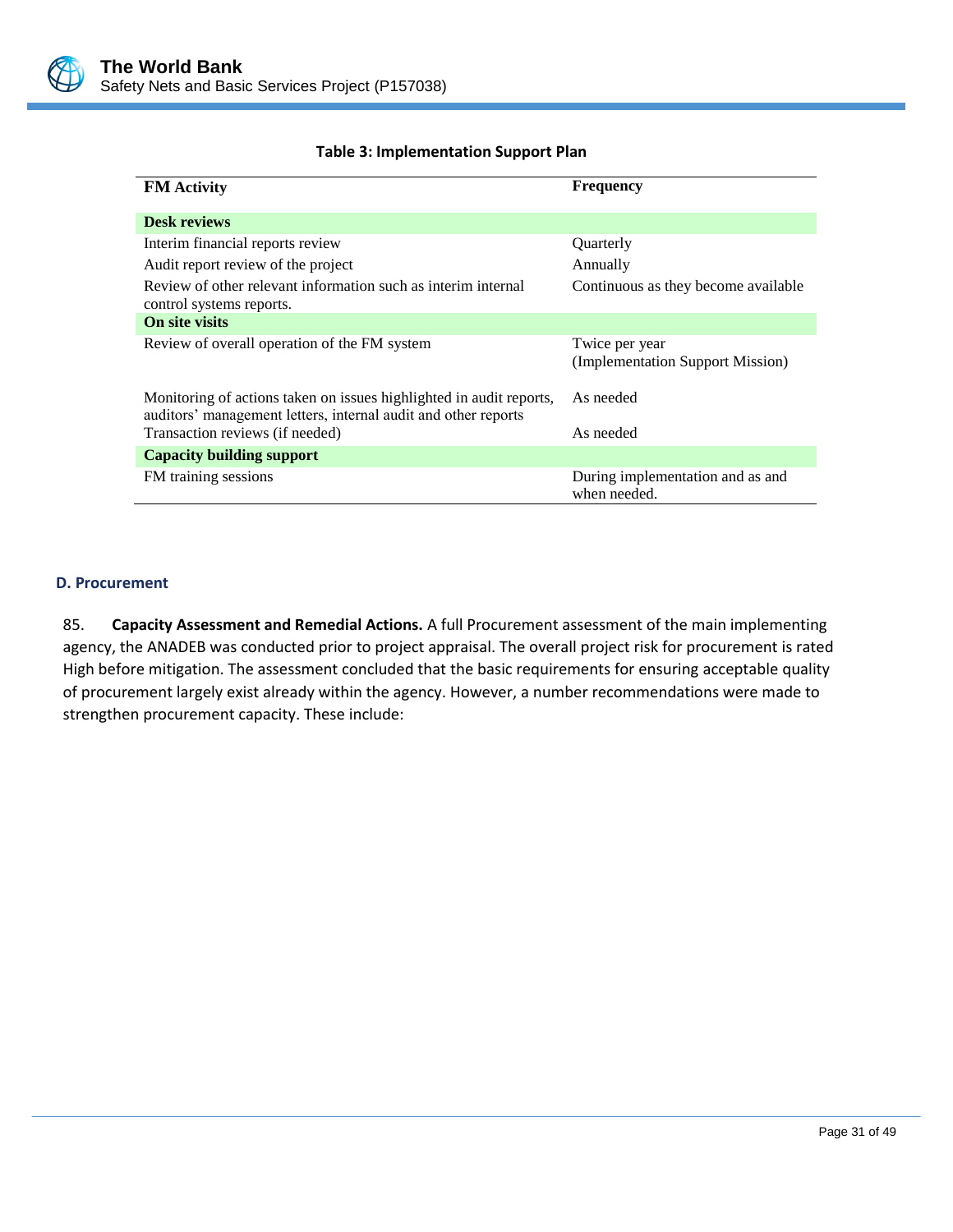

- a) updating the procurement manual of procedures to include : (i) the delegation of implementation responsibility to communities, and (ii) any new procurement methods identified by the new project;
- b) preparing a new procedures manual and simplified procurement and project implementation documents for communities;
- c) recruiting and appointing in each Regional agency, a qualified staff responsible for procurement, to provide direct and proximity assistance to community;
- d) training the ANADEB management and all staff responsible for procurement activities on prequalification of providers (enterprises, consultants, etc.), and on the selection of consultants, on monitoring and management of community procurement, and on project management following World Bank procedures;
- e) preparing and implementing a support and training mechanism on procurement for the first year of project implementation;
- f) performing each year an audit and a posteriori review of all procurements conducted by the ANADEB and the communities;
- g) creating a registry for the management of all information related to claims and complaints;
- h) improving the filing and archiving system at the ANADEB.

86. **Guidelines and procurement documents.** As the PCN review was held in June 2016, procurement activities will be carried out in accordance with the World Bank's 'Guidelines: Procurement of Goods, Works, and Non-Consulting Services under IBRD Loans and IDA Credits & Grants by World Bank Borrowers', dated January 2011 and revised in July 2014, or the World Bank's 'Guidelines: Selection and Employment of Consultants', dated January 2011 and revised in July 2014 with a Procurement Plan (PP) acceptable to IDA.

87. Procurement will be carried out using the World Bank's Standard Bidding Documents or Standard Request for Proposal (RFP) for all International Competition Bidding (ICB) for goods and for the selection of consultants, respectively. For National Competitive Bidding (NCB), the Borrower should submit a sample form of bidding documents to the World Bank for prior review and will continue to use this type of document throughout the project once this has been agreed upon. The Sample Form of Evaluation Reports published by the World Bank will be used. Community procurement will be carried out using the current documents included in the Project Implementation Manual.

88. **Advertising.** A comprehensive General Procurement Notice will be prepared by the borrower and published in the United Nations Development Business (UNDB) online following the Board approval, to announce major consulting assignments and any International Competitive Bidding (ICB). The General Procurement Notice shall include all ICB for works, goods and non-consulting services contracts and all large consulting contracts (that is, those estimated to cost US\$100,000 or more). In addition, a specific procurement notice is required for all works, goods to be procured under ICB in UNDB online. Requests for Expressions of Interest (EOIs) for consulting services expected to cost more than US\$100,000 shall be advertised in UNDB online. An EOI is required in the national gazette or a national newspaper or on an electronic portal of free access for all consulting firm services regardless of the contract amount. In the case of National Competitive Bidding (NCB), a specific procurement notice will be published in the national gazette or a national newspaper or on an electronic portal of free access. Contract awards will also be published in UNDB online, in accordance with the World Bank's Procurement Guidelines (paragraph 2.60) and Consultant Guidelines (paragraph 2.28).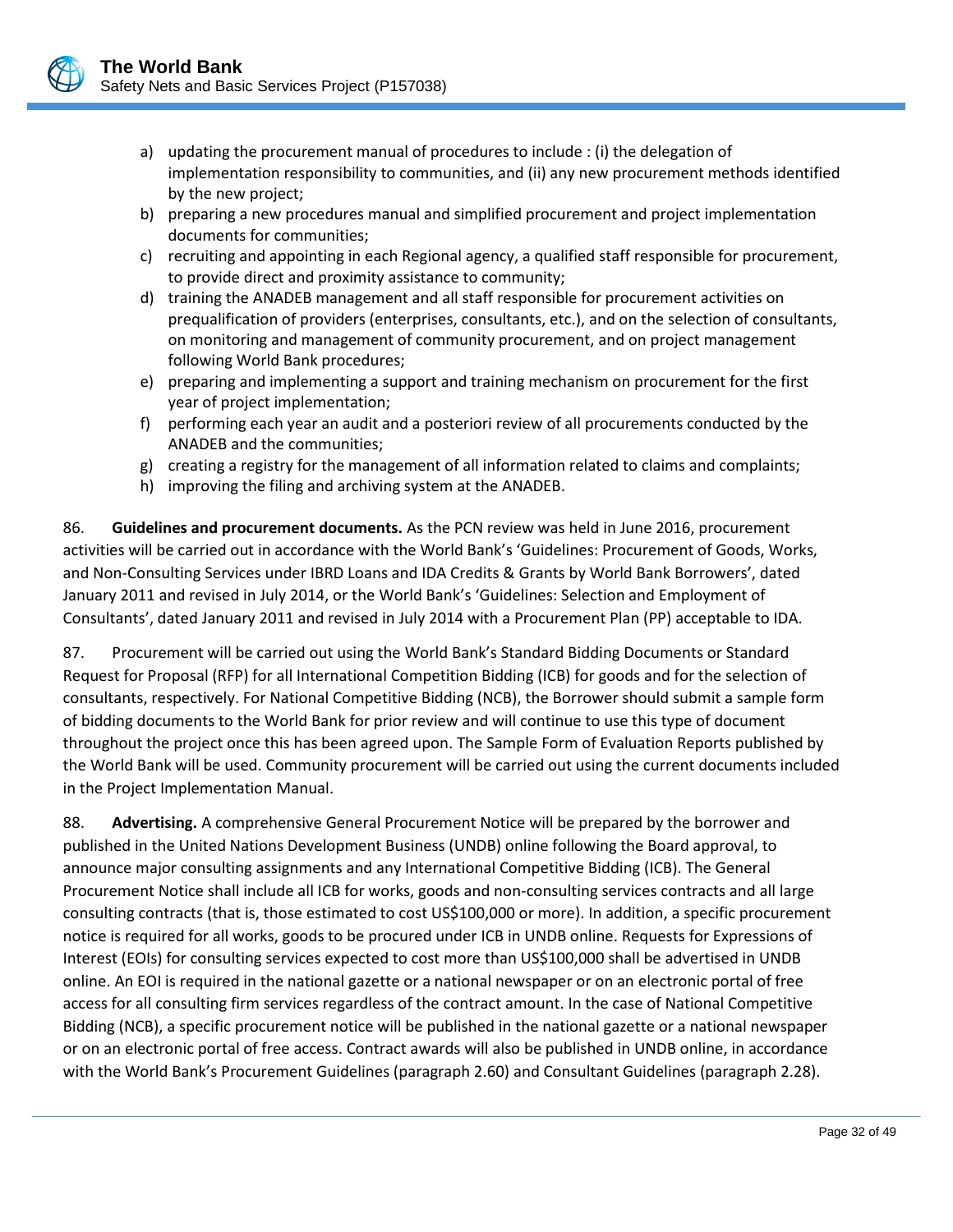

89. **Procurement of Works:** Contracts for Works estimated to cost US\$5,000,000 equivalent or more per contract shall be procured through ICB. Contracts estimated to cost below US\$5,000,000 but greater than US\$200,000 equivalents may be procured through NCB. Relevant NCB works contracts, which are deemed complex and/or have significant risk levels, will be prior-reviewed. Such contracts will be identified in the procurement plans. Contracts estimated to cost less than US\$200,000 equivalent per contract may be procured using shopping procedures in accordance with Para. 3.5 of the World Bank Procurement Guidelines and based on a model request for quotations satisfactory to the World Bank. At the minimum, this could be achieved by soliciting quotations through written invitations from not less than three qualified contractors. Direct contracting may be used in exceptional circumstances with the prior approval of the World Bank, in accordance with paragraphs. 3.6 and 3.7 of the Procurement Guidelines

90. **Procurement of goods.** Contracts for goods estimated to cost US\$500,000 equivalent or more per contract shall be procured through ICB. To the extent possible and practicable, goods orders shall be grouped into larger contracts wherever possible to achieve greater economy, at the procuring entity level. Contracts estimated to cost less than US\$500,000 but equal to or above US\$100,000 equivalent per contract may be procured through NCB. Contracts for goods and commodities estimated to cost less than US\$100,000 equivalent per contract and contracts for the purchase of vehicles and fuel estimated to cost less than US\$300,000 equivalent per contract may be procured using shopping procedures in accordance with paragraph 3.5 of the Procurement Guidelines and based on a model request for quotations satisfactory to the World Bank. Direct contracting may be used in exceptional circumstances with the prior approval of the World Bank, in accordance with paragraphs 3.6 and 3.7 of the Procurement Guidelines.

91. **Selection of consultants.** Each contract estimated to cost US\$500,000 equivalent or more will be awarded following the procedure of Quality- and Cost-Based Selection (QCBS). Consulting services estimated to cost less than US\$300,000 per contract under the project will be procured following the procedures of Selection Based on the Consultants' Qualifications (CQS). Selection under a Fixed Budget (FBS) and Least-Cost Selection (LCS) methods will be applied in the circumstances as respectively described under paragraphs 3.5 and 3.6 of the Consultant Guidelines. For all contracts to be awarded following QCBS, LCS, and FBS, the World Bank's Standard Request for Proposals will be used. Procedures of Selection of Individual Consultants will be followed for assignments that meet the requirements of paragraphs 5.1 and 5.3 of the Consultant Guidelines. LCS procedures will be used for assignments for selecting the auditors. Single-Source Selection (SSS) procedures will be followed for assignments that meet the requirements of paragraphs 3.10–3.12 of the Consultant Guidelines and will always require the World Bank's prior review regardless of the amount.

92. Consultancy assignments estimated to cost the equivalent of US\$100,000 or more and engineering design and contract supervisions estimated to cost the equivalent of US\$300,000 or more will be advertised for EOIs in UNDB and the World Bank's external website through Client Connection and in at least one newspaper of wide national circulation. In addition, EOIs for specialized assignments may be advertised in an international newspaper or magazine. In the case of assignments estimated to cost less than US\$100,000 for consultancy assignments and US\$300,000 for engineering design and contract supervisions, the assignment will be advertised nationally. The short list of firms for assignments estimated to cost less than US\$100,000 for consultancy assignments and US\$200,000 for engineering design and contract supervisions may be made up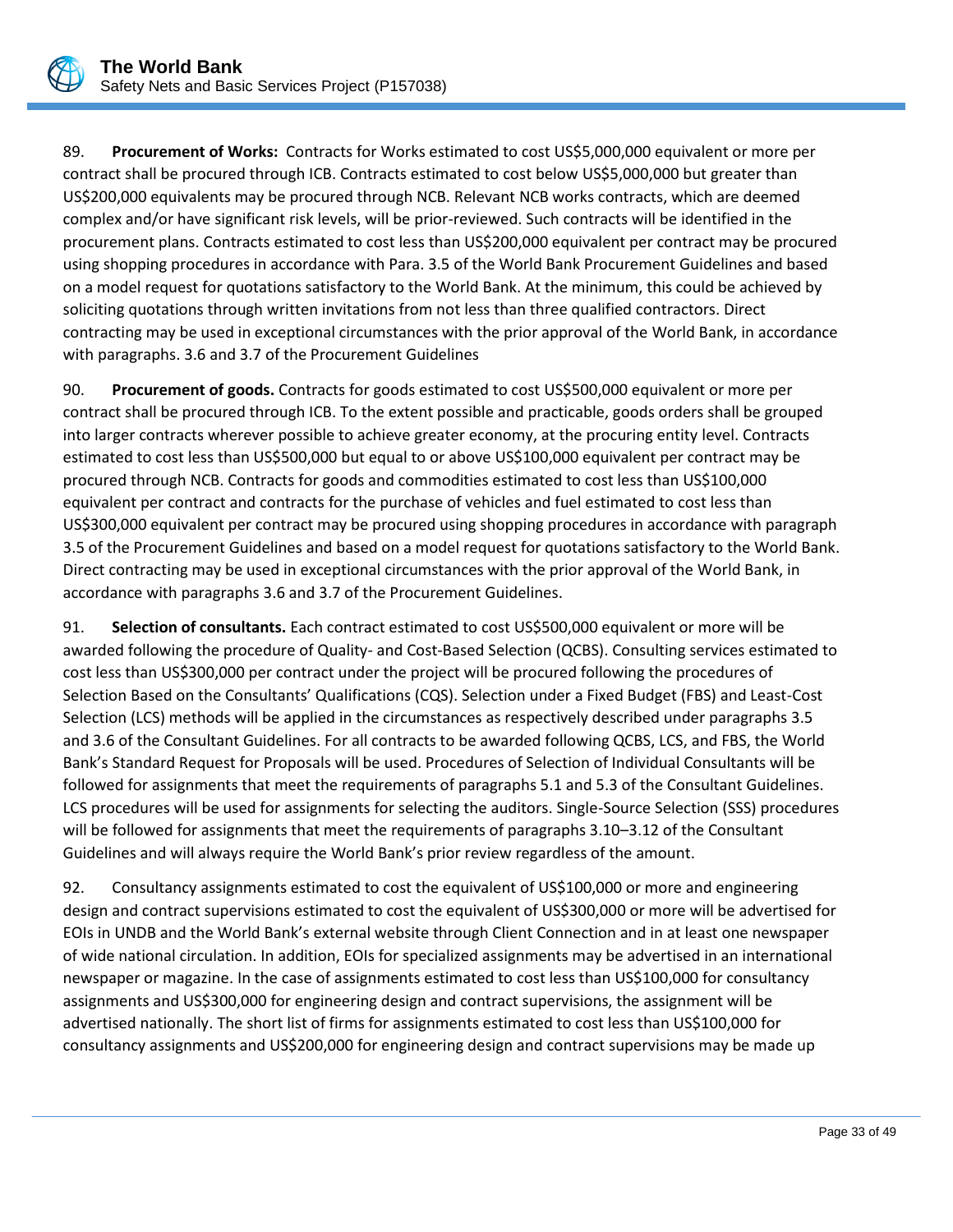

entirely of national consultants. However, foreign consultants who wish to participate should not be excluded from consideration

93. **Operational costs.** These costs financed by the project are incremental expenses arising under the project and based on PTAs and budgets approved by the Association. Such costs may include office rent and maintenance; utilities (including electricity, water, and gas); communications (including telephone and Internet charges); equipment rent, operation, and maintenance; office materials and supplies (stationery and other consumables but not the purchase of equipment); lease of vehicles, operation, maintenance, and repair; and travel and transport cost of the staff associated with project implementation. These items will be procured by using the procedures detailed in the manual of procedures, which was reviewed and found acceptable to the World Bank.

94. **Capacity building, training programs, workshops, seminars, conferences, etc.** A number of target trainings and workshops are anticipated under the project to build capacity of implementing agencies to ensure efficient implementation, provide required knowledge, and ensure sustainability. All training and workshop activities will be carried out based on approved annual programs that will identify the general framework of training activities for the year and approved TOR, including (a) the type of training or workshop; (b) the personnel to be trained; (c) the selection methods of institutions or individuals conducting such training; (d) the institutions that will conduct the training; (e) the justification for the training and how it will lead to effective performance and implementation of the project and or sector; (f) the duration of the proposed training; and (g) the cost estimate of the training. A report by the trainee upon completion of training will be required.

95. **Procurement Prior Review Thresholds.** The Procurement Plan (PP) shall set forth those contracts that shall be subject to the World Bank's prior review. All other contracts shall be subject to post review by the World Bank. However, relevant contracts below prior review thresholds listed in table 4, which are deemed complex and/or have significant risk levels, will be prior reviewed. Such contracts will also be identified in the PP. A summary of prior review and procurement method thresholds for the project is given in table 4. All TORs for consultants' services, regardless of contract value, shall also be subject to the World Bank's prior review.

| <b>No</b> | <b>Expenditure</b><br>Category | Contract (C) Value<br>Threshold* [eq.<br><b>US\$]</b> | <b>Procurement Method</b> | <b>Contracts Subject to</b><br>Prior Review /[eq. US\$] |
|-----------|--------------------------------|-------------------------------------------------------|---------------------------|---------------------------------------------------------|
|           |                                | $C \ge 5,000,000$                                     | <b>ICB</b>                | $\geq 10,000,000$                                       |
|           | <b>Works</b>                   | 200,000 < C <<br>5,000,000                            | <b>NCB</b>                | None                                                    |
|           |                                | $C \le 200,000$                                       | Shopping                  | None                                                    |
|           |                                | No Threshold                                          | Direct contracting        | All                                                     |

# **Table 4: Thresholds, Procurement Methods, and Prior Review**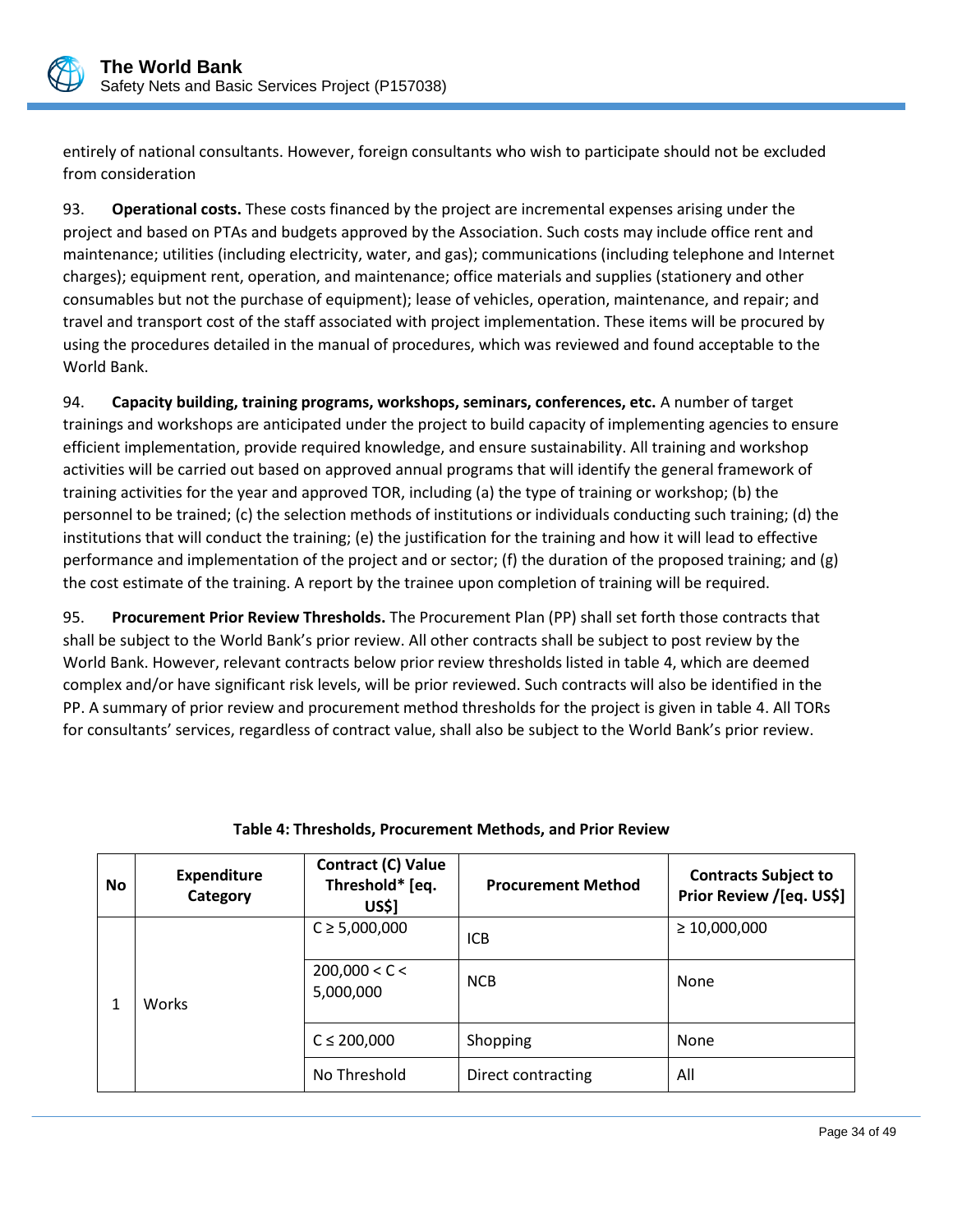

| <b>No</b>      | Contract (C) Value<br><b>Expenditure</b><br>Threshold* [eq.<br><b>Procurement Method</b><br>Category<br><b>US\$1</b> |                          | <b>Contracts Subject to</b><br>Prior Review /[eq. US\$]                         |                                             |
|----------------|----------------------------------------------------------------------------------------------------------------------|--------------------------|---------------------------------------------------------------------------------|---------------------------------------------|
|                |                                                                                                                      |                          | Community participation                                                         |                                             |
|                |                                                                                                                      | $C \ge 500,000$          | <b>ICB</b>                                                                      | $\geq 2,000,000$                            |
| $\overline{2}$ | Goods, IT and non-<br>consulting services                                                                            | 100,000 < C <<br>500,000 | <b>NCB</b>                                                                      | None                                        |
|                |                                                                                                                      | $C \le 100,000$          | Shopping                                                                        | None                                        |
|                |                                                                                                                      | No Threshold             | Direct contracting                                                              | All                                         |
|                | National shortlist for<br>selection of                                                                               | C < 100,000              | QCBS; LCS; CQS; Other for<br><b>Consulting Services</b>                         | None                                        |
| 3              | consultant firms                                                                                                     | $C \le 200,000$          | QCBS; LCS; CQS; Other for<br>Engineering and<br><b>Construction Supervision</b> | None                                        |
|                | International shortlist<br>for selection of                                                                          | $C \ge 100,000$          | QCBS; LCS; CQS; Other for<br><b>Consulting Services</b>                         | $\geq 1,000,000$                            |
| 4              | consultant firms                                                                                                     | C > 200,000              | QCBS; LCS; CQS; Other for<br>Engineering and<br><b>Construction Supervision</b> | $\geq 1,000,000$                            |
| 5              | Selection of<br>Individual consultants                                                                               | <b>All Values</b>        | IC                                                                              | $\geq 300,000$                              |
| 6              | Direct contracting                                                                                                   | <b>All Values</b>        |                                                                                 | As agreed in the<br><b>Procurement Plan</b> |
| 7              | Training, Workshops,<br><b>Study Tours</b>                                                                           | <b>All Values</b>        | Based on approved Annual<br>Work Plan & Budgets<br>(AWPB)                       |                                             |

Note: QCBS = Quality-Cost Based Selection; CQS = Selection Based on the Consultants' Qualification (for contracts below US\$200,000); SSS = Single-Source Selection; IC = Selection of Individual Consultants.

96. **Shopping and CQS Thresholds.** The threshold for shopping is defined under para. 3.5 of the Guidelines and should normally not exceed US\$100,000 for off-the-shelf goods and commodities; and US\$200,000 for simple civil works. Based on country-specific needs and circumstances, shopping thresholds for the purchase of vehicles and fuel may be increased up to US\$500,000. The threshold for the use of CQS shall not exceed US\$300,000 other than in exceptional situations in accordance with para. 3.7 of the Guidelines: Selection and Employment of Consultants.

97. **Revision.** The prior review thresholds and other measures to be taken to mitigate procurement risk should be reevaluated once a year with a view to adjusting them to reflect changes in the procurement risk that may have taken place in the meantime and to adapt them to specific situations. In case of failure to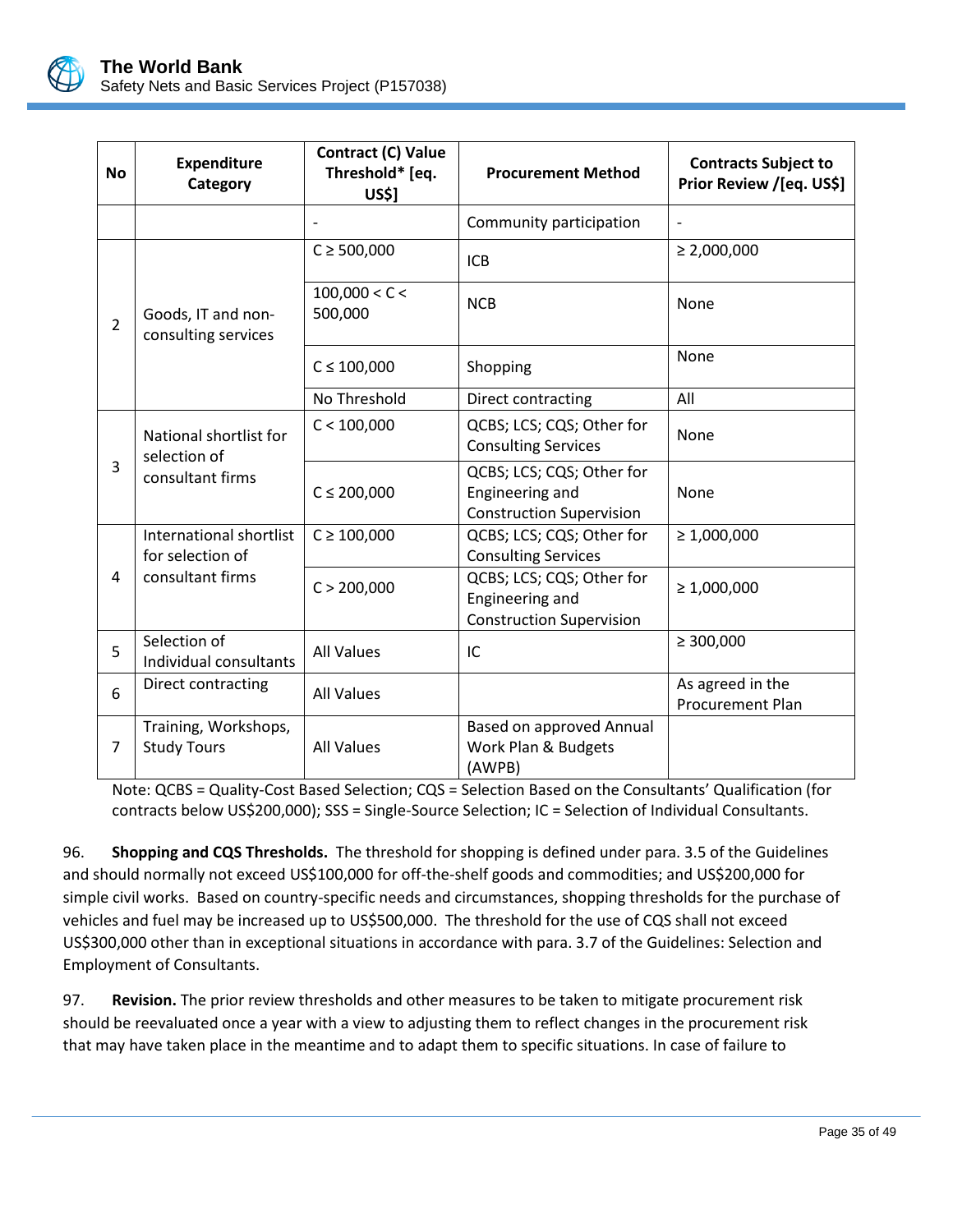

comply with the agreed mitigation measures or World Bank guidelines, a reevaluation measure of both types of thresholds, ICB and prior review, may be required by IDA.

98. In addition to prior reviews to be carried out from IDA offices, the capacity assessment recommended two field supervision missions and at least one procurement post review per year. The procurement specialist in Lomé Country Office will provide continuous support to implementing agencies. Independent procurement reviews will be carried out if necessary.

99. **Procurement Plan.** A PP for the first 18 months of project implementation has been prepared and approved. During implementation, the PP will be updated in agreement with the project team as required, at least annually, to reflect actual project implementation needs and improvements in institutional capacity. It will be available in the project's database and a summary will be disclosed on the World Bank's external website once the project is approved by World Bank's Board of Directors.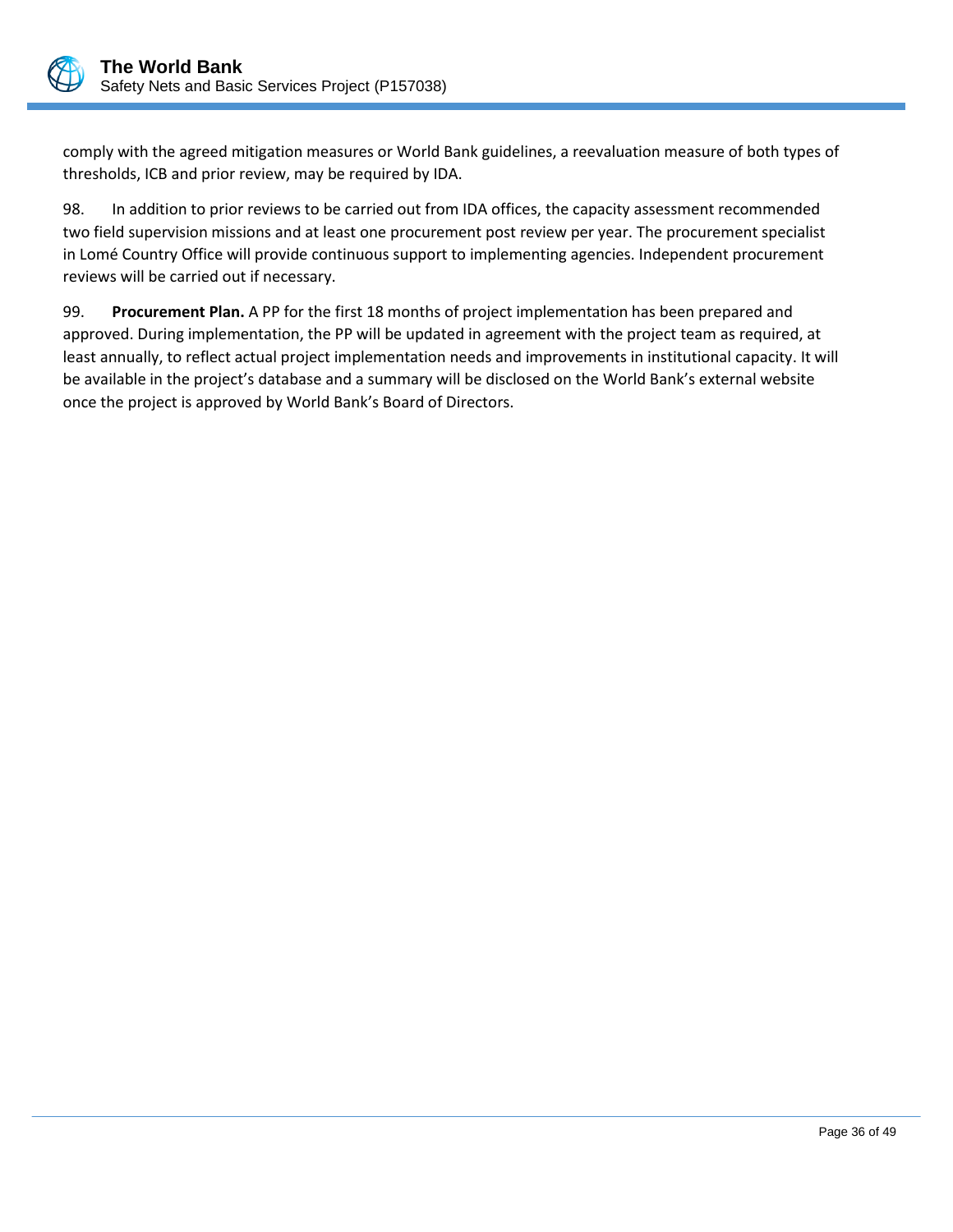

# **Table 5: Procurement plan with methods and time schedule**

## **(a) Goods**

| 1              | $\overline{2}$                                   | 3                                        | 4                                   | 5                                 | 6                                         | $\overline{7}$                  | $\overline{\mathbf{8}}$ |
|----------------|--------------------------------------------------|------------------------------------------|-------------------------------------|-----------------------------------|-------------------------------------------|---------------------------------|-------------------------|
| Ref. No.       | Contract<br>(Description)                        | <b>Estimated</b><br>Amount<br>(US\$ 000) | <b>Procurement</b><br><b>Method</b> | Prequalifi-<br>cation<br>(yes/no) | <b>Domestic</b><br>Preference<br>(yes/no) | <b>Prior Review</b><br>(yes/no) | <b>Comments</b>         |
| $\mathbf{1}$   | IT equipment                                     |                                          | <b>NCB</b>                          | no                                | no                                        | no                              |                         |
| $\overline{2}$ | Tablets for<br>survey                            |                                          | <b>NCB</b>                          | no                                | no                                        | no                              |                         |
| $\mathfrak{Z}$ | Office furniture                                 |                                          | <b>NCB</b>                          | no                                | no                                        | no                              |                         |
| 4              | Office and<br>maintenance<br>supplies            |                                          | <b>NCB</b>                          | no                                | no                                        | no                              |                         |
| 5              | Insurance for<br>project staff                   |                                          | <b>NCB</b>                          | no                                | no                                        | no                              |                         |
| $6\,$          | Upkeep of<br>airconditioning<br>equipment        |                                          | shopping                            | no                                | no                                        | no                              |                         |
| $\overline{7}$ | Vehicle<br>insurance                             |                                          | <b>NCB</b>                          | no                                | no                                        | no                              |                         |
| 8              | Materials for<br>launch<br>workshop              |                                          | shopping                            | no                                | no                                        | no                              |                         |
| $\overline{9}$ | Signage for<br>project building                  |                                          | shopping                            | no                                | no                                        | no                              |                         |
| 10             | Contract for<br>phone and<br>internet<br>service |                                          | <b>NCB</b>                          | no                                | no                                        | yes                             |                         |
| 11             | Security<br>services                             |                                          | shopping                            | no                                | no                                        | yes                             |                         |

## **(b) Works**

| Ref. No. | <b>Contract</b><br>(Description) | <b>Estimated</b><br>Amount<br>(US\$ 000) | <b>Procurement</b><br>Method | Prequalifi-<br>cation<br>(yes/no) | <b>Domestic</b><br><b>Preference</b><br>(ves/no) | <b>Prior Review</b><br>(yes/no) | <b>Comments</b> |
|----------|----------------------------------|------------------------------------------|------------------------------|-----------------------------------|--------------------------------------------------|---------------------------------|-----------------|
|          | Community<br>microprojects       | 40 000 each                              | Community<br>participation   | no                                | no                                               | no                              |                 |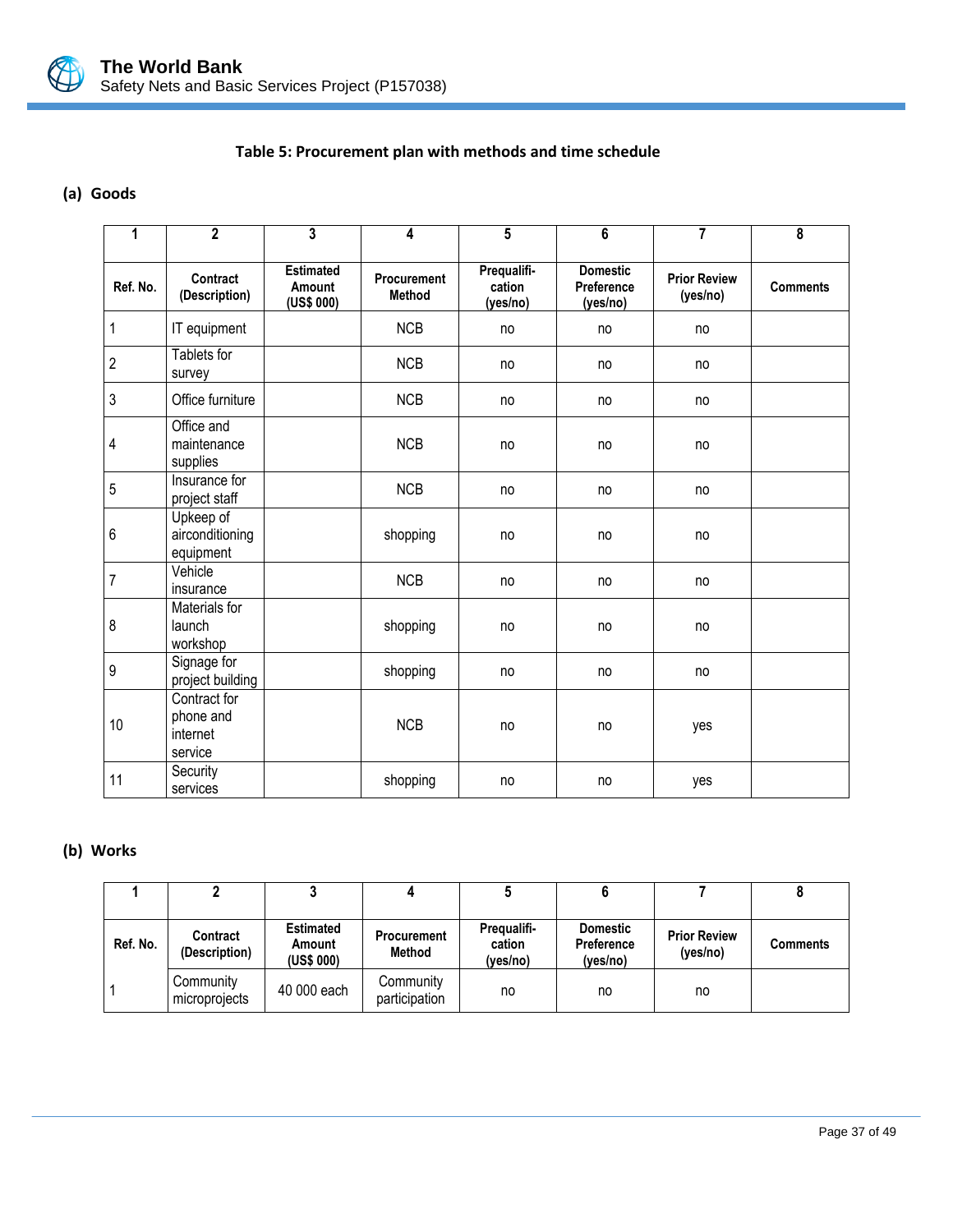

# **(c) Consultancy Assignments with Selection Methods and Time Schedule**

<span id="page-41-0"></span>

| 1              | $\overline{\mathbf{c}}$                                 | 3                        | 4                                 | 5                                  | 6                                                               | $\overline{7}$  |
|----------------|---------------------------------------------------------|--------------------------|-----------------------------------|------------------------------------|-----------------------------------------------------------------|-----------------|
| Ref. No.       | Description of<br>Assignment                            | <b>Estimated</b><br>Cost | <b>Selection</b><br><b>Method</b> | Prior<br><b>Review</b><br>(yes/no) | <b>Expected</b><br>Proposal<br><b>Submission</b><br><b>Date</b> | <b>Comments</b> |
| 1              | Project staff in<br>ANADEB                              |                          | IC                                | yes                                | 8/15/2017                                                       |                 |
| $\overline{2}$ | Community<br>Development<br>Facilitators                |                          | $\overline{IC}$                   | yes                                | 9/15/2017                                                       |                 |
| 3              | Graphic artist for<br>training materials                |                          | $\overline{IC}$                   | no                                 | 8/15/2017                                                       |                 |
| $\overline{4}$ | Consultant for<br>evaluation of<br>community training   |                          | $\overline{C}$                    | no                                 | 1/15/2018                                                       |                 |
| 5              | Creation of Project<br>logo                             |                          | IC                                | no                                 | <b>NA</b>                                                       |                 |
| 6              | Development of<br>project website                       |                          | $\overline{IC}$                   | no                                 | 9/3/2017                                                        |                 |
| $\overline{7}$ | Communications<br>agency                                |                          | CQS                               | no                                 | 10/15/2017                                                      |                 |
| 8              | Contracts with<br>community radios                      |                          | $\overline{IC}$                   | yes                                | 9/15/2017                                                       |                 |
| 9              | Payment agency                                          |                          | CQS                               | yes                                | 8/15/2017                                                       |                 |
| 10             | Development of<br>MIS for cash<br>transfers             |                          | CQS                               | no                                 | 8/29/2017                                                       |                 |
| 11             | Implementation of<br>PMT survey                         |                          | CQS                               | no                                 | 8/15/2017                                                       |                 |
|                | NGOs for<br>supervision of<br>school feeding<br>program |                          | CQS                               | yes                                | 8/15/2017                                                       |                 |
|                | Environmental and<br>social safeguards<br>consultant    |                          | $\overline{C}$                    | no                                 | 9/15/2017                                                       |                 |

# <span id="page-41-1"></span>**E. Social (including Safeguards)**

100. Social impacts of the community subprojects are expected to be mainly positive, as the implementation approach aims at building self-reliance and strengthening social capital in addition to providing better access to a range of social services. This is ensured by the Grassroots Management Training approach that will be used in identifying community subprojects. Experience with subproject implementation under the PDCplus suggests the risk of only very marginal negative impacts on local populations.

101. Under component 1, the Community sub-projects will support the rehabilitation and construction of social and economic infrastructure such as schools, markets, small scale water infrastructure, secondary roads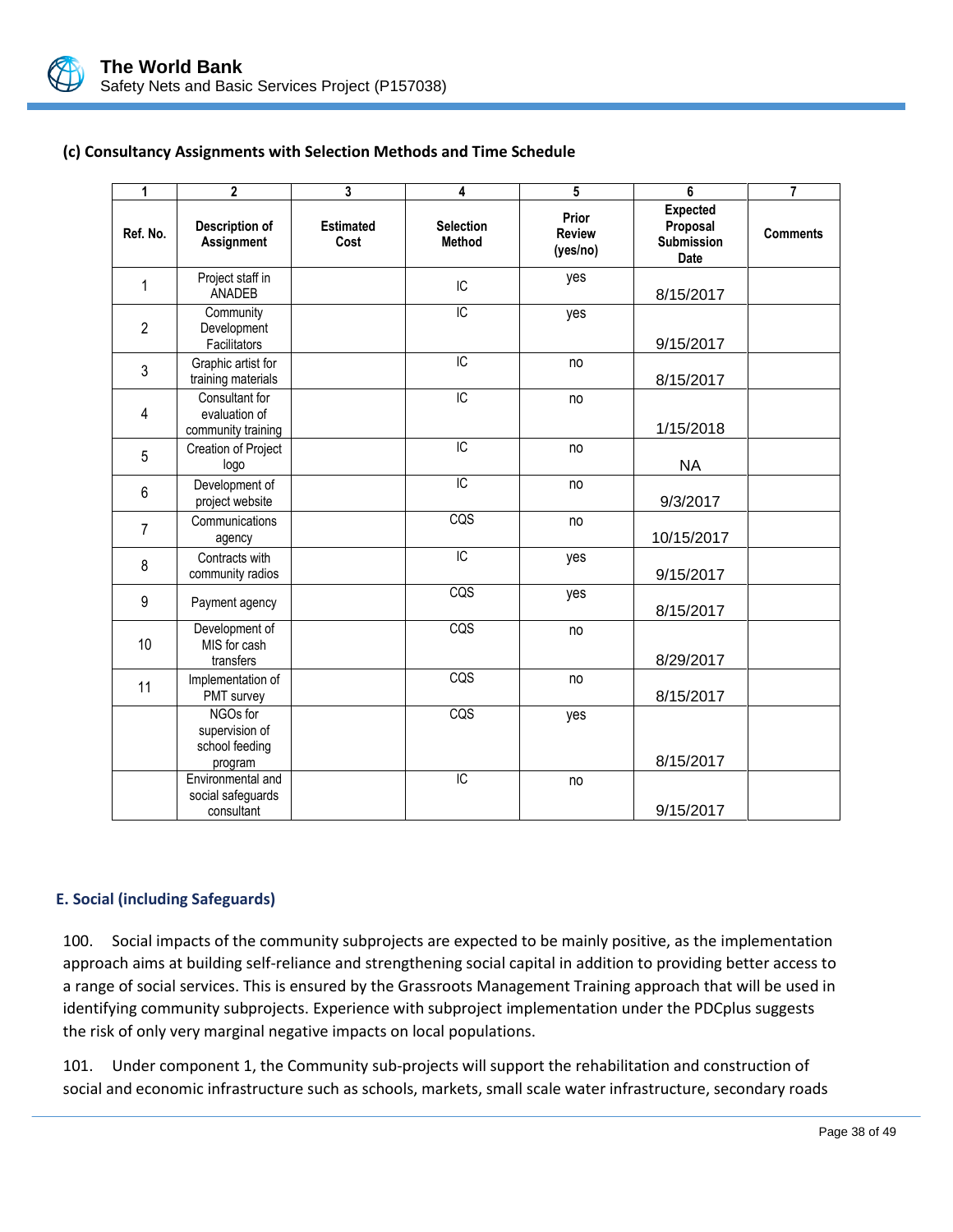

and health centers. These activities could lead to restriction of access to assets or sources of livelihood and they could also entail some acquisition of land and/or losses of assets and thus the OP 4.12 is triggered. Although the project will be implemented in the five regions, the selection of communities will only be known after the start of the project following selection on the basis of an index created by the national statistics institute. Therefore, the project has built upon the Resettlement Policy Framework (RPF) of the PDCplus, which has been updated, consulted upon and disclosed in Togo and by the World Bank. During project implementation, the policy framework will provide the roadmap for preparing Resettlement Action Plans as necessary.

# <span id="page-42-0"></span>**F. Environment (including Safeguards)**

102. The environmental category of the Project is B; consequently OP/BP 4.01 (Environmental Assessment) is triggered. For the infrastructure component it is estimated that the majority of the financing of subprojects will be for the construction and rehabilitation of physical infrastructures and other tangible assets such as schools, markets, small scale water infrastructure, roads and health centers. These interventions have the possibility to trigger small scale and site specific environmental impacts that are manageable. At this stage of project preparation, the locations of these interventions are not known. The safety nets component on cash transfers and school feeding is expected to have no environmental impact.

103. To address the possible impacts mentioned above, an Environmental and Social Management Framework (ESMF) which builds on the experience of the implementation of similar activities under PDCplus has been prepared and disclosed. During implementation, these environmental screening and risk mitigation tools will be used by communities in project implementation and will the object of training for Government officials, the ANADEB and its Regional Agencies, Village Development Committees (CVDs), consultants, and other stakeholders.

## <span id="page-42-1"></span>**G. Other Safeguard Policies**

104. OP/BP 4.11 on Physical Cultural Resources is triggered because of the digging that will occur during the civil works. The ESMF states that if cultural resources are found during civil work a ''chance find procedure'' will apply in accordance with national regulation and OP/BP 4.11.

## <span id="page-42-2"></span>**H. World Bank Grievance Redress**

Communities and individuals who believe that they are adversely affected by a World Bank (WB) supported project may submit complaints to existing project-level grievance redress mechanisms or the WB's Grievance Redress Service (GRS). The GRS ensures that complaints received are promptly reviewed in order to address project-related concerns. Project affected communities and individuals may submit their complaint to the WB's independent Inspection Panel which determines whether harm occurred, or could occur, as a result of WB non-compliance with its policies and procedures. Complaints may be submitted at any time after concerns have been brought directly to the World Bank's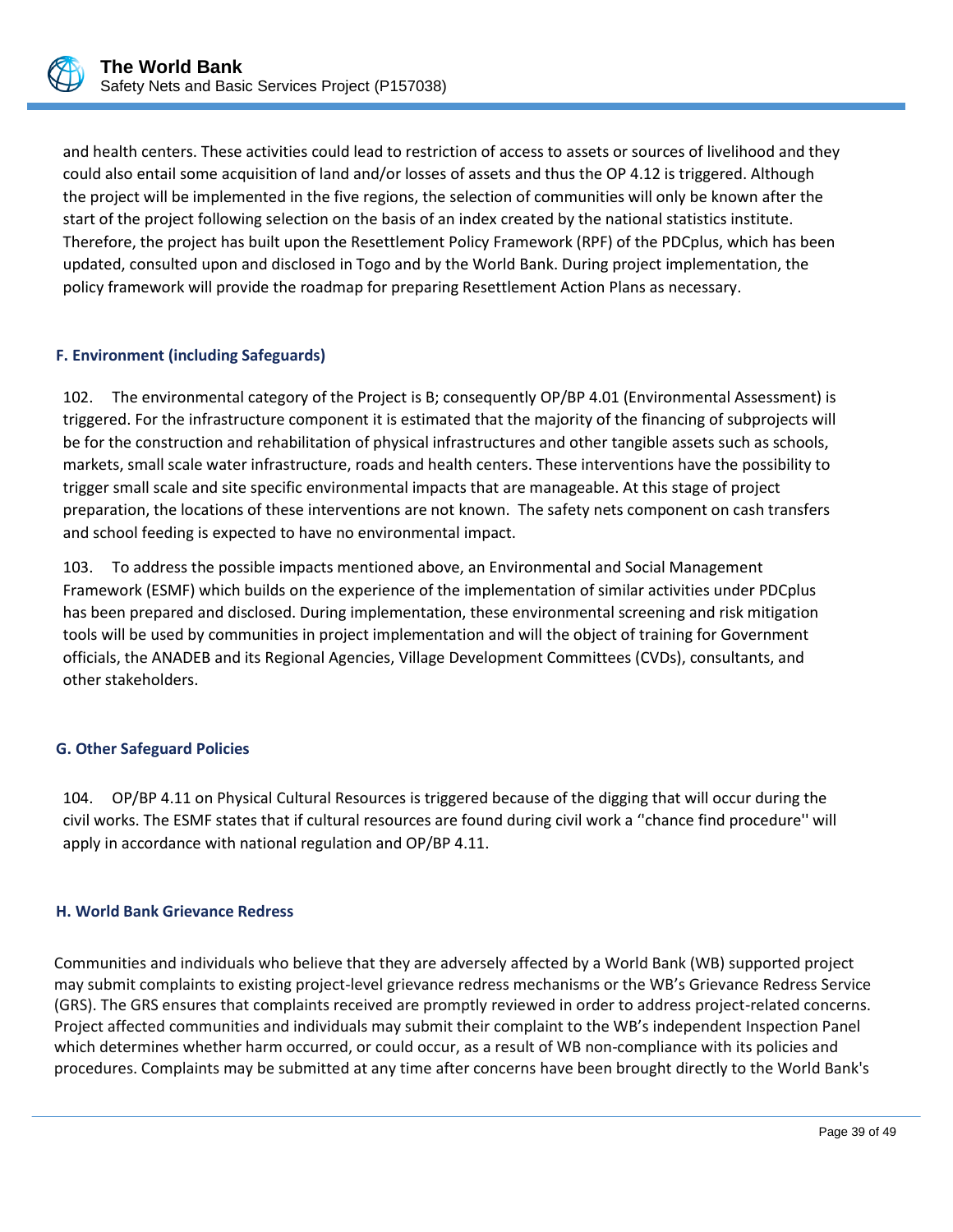

attention, and Bank Management has been given an opportunity to respond. For information on how to submit complaints to the World Bank's corporate Grievance Redress Service (GRS), please visit *<http://www.worldbank.org/en/projects-operations/products-and-services/grievance-redress-service>*. For information on how to submit complaints to the World Bank Inspection Panel, please visit [www.inspectionpanel.org.](http://www.inspectionpanel.org/)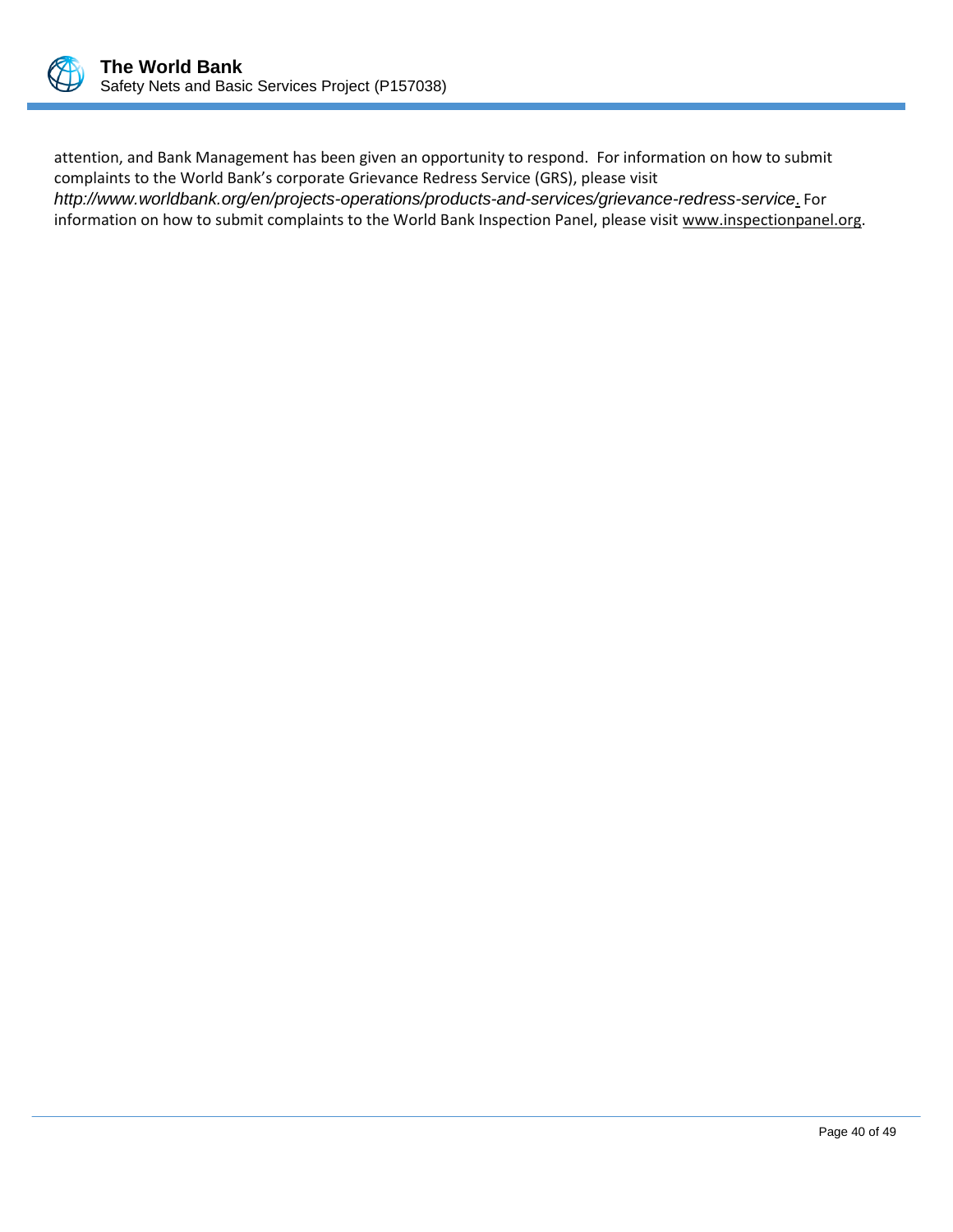

#### **VII. RESULTS FRAMEWORK AND MONITORING**

#### **Results Framework**

**COUNTRY : Togo Safety Nets and Basic Services Project**

#### **Project Development Objectives**

The objective of the project is to provide poor communities and households with greater access to basic socio-economic infrastructure and social safety nets.

#### **Project Development Objective Indicators**

<span id="page-44-0"></span>

| <b>Indicator Name</b>                 | Core | Unit of<br><b>Measure</b> | <b>Baseline</b> | <b>End Target</b> | <b>Frequency</b> | Data Source/Methodology | <b>Responsibility for</b><br><b>Data Collection</b> |
|---------------------------------------|------|---------------------------|-----------------|-------------------|------------------|-------------------------|-----------------------------------------------------|
| Name: Direct project<br>beneficiaries | ں    | Number                    | 0.00            | 131000.00         |                  |                         |                                                     |
| Female beneficiaries                  | ✔    | Percentage                | 0.00            | 50.00             |                  |                         |                                                     |

Description: Direct beneficiaries are people or groups who directly derive benefits from an intervention (i.e., children who benefit from an immunization program; families that have a new piped water connection). Please note that this indicator requires supplemental information. Supplemental Value: Female beneficiaries (percentage). Based on the assessment and definition of direct project beneficiaries, specify what proportion of the direct project beneficiaries are female. This indicator is calculated as a percentage.

| Name: Students enrolled in<br>rehabilitated or constructed<br>schools under the project | Number | 0.00 | 15000.00 |  |  |
|-----------------------------------------------------------------------------------------|--------|------|----------|--|--|
|                                                                                         |        |      |          |  |  |

Description: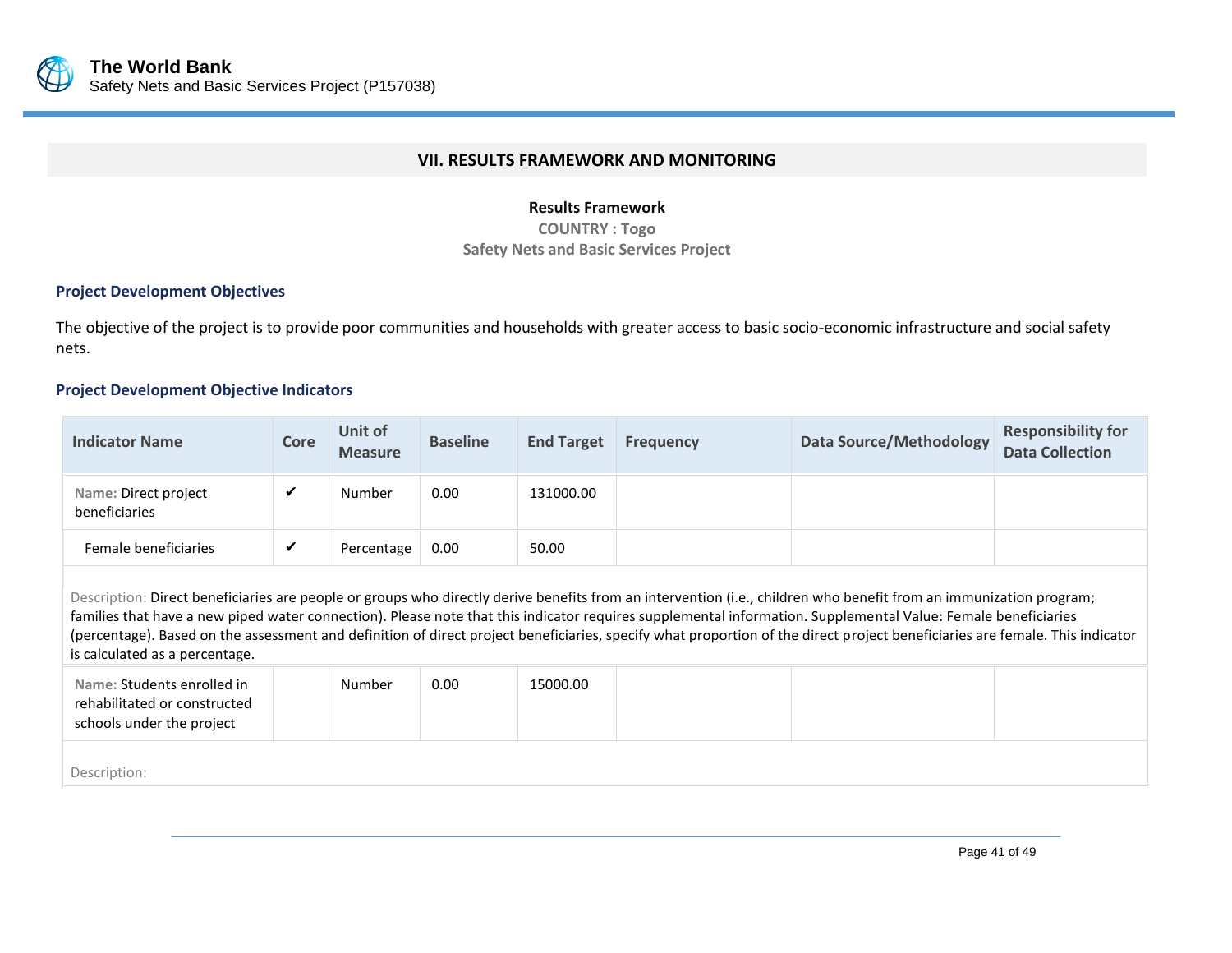

| <b>Indicator Name</b>                                                                                           | Core | Unit of<br><b>Measure</b> | <b>Baseline</b> | <b>End Target</b> | <b>Frequency</b> | Data Source/Methodology | <b>Responsibility for</b><br><b>Data Collection</b> |
|-----------------------------------------------------------------------------------------------------------------|------|---------------------------|-----------------|-------------------|------------------|-------------------------|-----------------------------------------------------|
| Name: Number of people in<br>rural areas provided with<br>access to Improved Water<br>Sources under the project |      | Number                    | 0.00            | 32000.00          |                  |                         |                                                     |

Description: This indicator measures the actual number of people in rural areas who benefited from improved water supply services that have been constructed under the project. Guidance on "improved water sources": "Improved water sources" include piped household connection (house or yard connections), public standpipe, boreholes, protected dug well, protected spring and rainwater collection. Hence, "Improved Water Sources" do not include, inter alia, water provided through tanker truck, or vendor, unprotected well, unprotected spring, surface water (river, pond, dam, lake, stream, irrigation channel), or bottled water. The definition of what is considered an "improved water source" follows the UNICEF-WHO Joint Monitoring Program definition. Note that "Improved Water Sources" does not refer to the question of new versus rehabilitated water sources, but is the standard definition used to track progress on the Millennium Development Goals. Guidance on people with access: The data on the number of people provided with access can be estimated by TTLs by multiplying i) the actual number of piped connections with an estimate of the number of people per household connection; and/or ii) the actual number of community water points with an estimate of the number of people per community water point. The assumptions made regarding number of people per connection made should be carefully documented in the comments' section of the indicator when data is entered in the ISR. Guidance on rural classification: The classification should follow the official definition used in the country.

| Name: Community             | Percentage | $\vert$ 0.00 | 80.00 |  |  |
|-----------------------------|------------|--------------|-------|--|--|
| infrastructures functioning |            |              |       |  |  |
| one year after completion   |            |              |       |  |  |

| Description:                                                         |              |        |      |          |  |  |  |  |  |
|----------------------------------------------------------------------|--------------|--------|------|----------|--|--|--|--|--|
| Name: Beneficiaries of Safety<br>Nets programs (number)              | $\checkmark$ | Number | 0.00 | 78000.00 |  |  |  |  |  |
| <b>Beneficiaries of Safety Nets</b><br>programs - Female<br>(number) | ✔            | Number | 0.00 | 39000.00 |  |  |  |  |  |
|                                                                      |              |        |      |          |  |  |  |  |  |
| <b>Beneficiaries of Safety Nets</b>                                  | $\checkmark$ | Number | 0.00 | 40000.00 |  |  |  |  |  |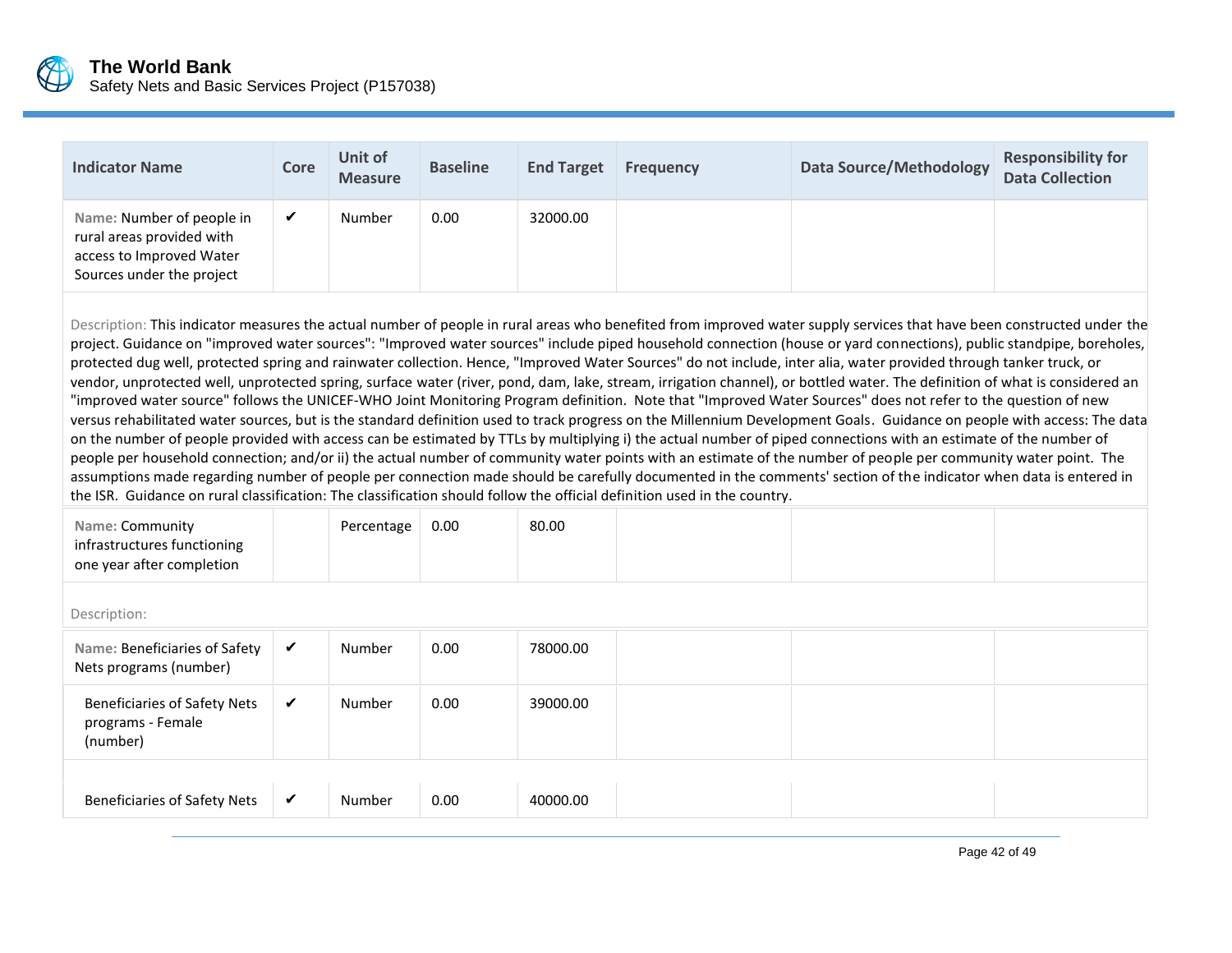

| <b>Indicator Name</b>                                                                 | <b>Core</b> | Unit of<br><b>Measure</b> | <b>Baseline</b> | <b>End Target</b> | <b>Frequency</b> | <b>Data Source/Methodology</b> | <b>Responsibility for</b><br><b>Data Collection</b> |
|---------------------------------------------------------------------------------------|-------------|---------------------------|-----------------|-------------------|------------------|--------------------------------|-----------------------------------------------------|
| programs - Unconditional<br>cash transfers (number)                                   |             |                           |                 |                   |                  |                                |                                                     |
|                                                                                       |             |                           |                 |                   |                  |                                |                                                     |
| <b>Beneficiaries of Safety Nets</b><br>programs - School feeding<br>programs (number) | ✔           | Number                    | 0.00            | 38000.00          |                  |                                |                                                     |
|                                                                                       |             |                           |                 |                   |                  |                                |                                                     |

Description: This indicator measures the number of individual beneficiaries covered by safety nets programs supported by the Bank. Safety nets programs intend to provide social assistance (kind or cash) to poor and vulnerable individuals or families, including those to help cope with consequences of economic or other shock.

# **Intermediate Results Indicators**

| <b>Indicator Name</b>                                                                                                                                                                                                                 | Core | Unit of<br><b>Measure</b>                           | <b>Baseline</b> | <b>End Target</b> | <b>Frequency</b> | <b>Data Source/Methodology</b> | <b>Responsibility for</b><br><b>Data Collection</b> |  |  |  |
|---------------------------------------------------------------------------------------------------------------------------------------------------------------------------------------------------------------------------------------|------|-----------------------------------------------------|-----------------|-------------------|------------------|--------------------------------|-----------------------------------------------------|--|--|--|
| Name: Basic socio economic<br>infrastructure rehabilitated<br>or constructed under the<br>project                                                                                                                                     |      | Number                                              | 0.00            | 200.00            |                  |                                |                                                     |  |  |  |
| Description:                                                                                                                                                                                                                          |      |                                                     |                 |                   |                  |                                |                                                     |  |  |  |
| $\blacksquare$ . The contract of the set of the set of the set of the set of the set of the set of the set of the set of the set of the set of the set of the set of the set of the set of the set of the set of the set of the set o |      | $\blacksquare$ . A functional set of $\blacksquare$ | 0.00            | 200.00            |                  |                                |                                                     |  |  |  |

| Name: Number of additional   | Number | 0.00 | 300.00 |  |
|------------------------------|--------|------|--------|--|
| classrooms built or          |        |      |        |  |
| rehabilitated at the primary |        |      |        |  |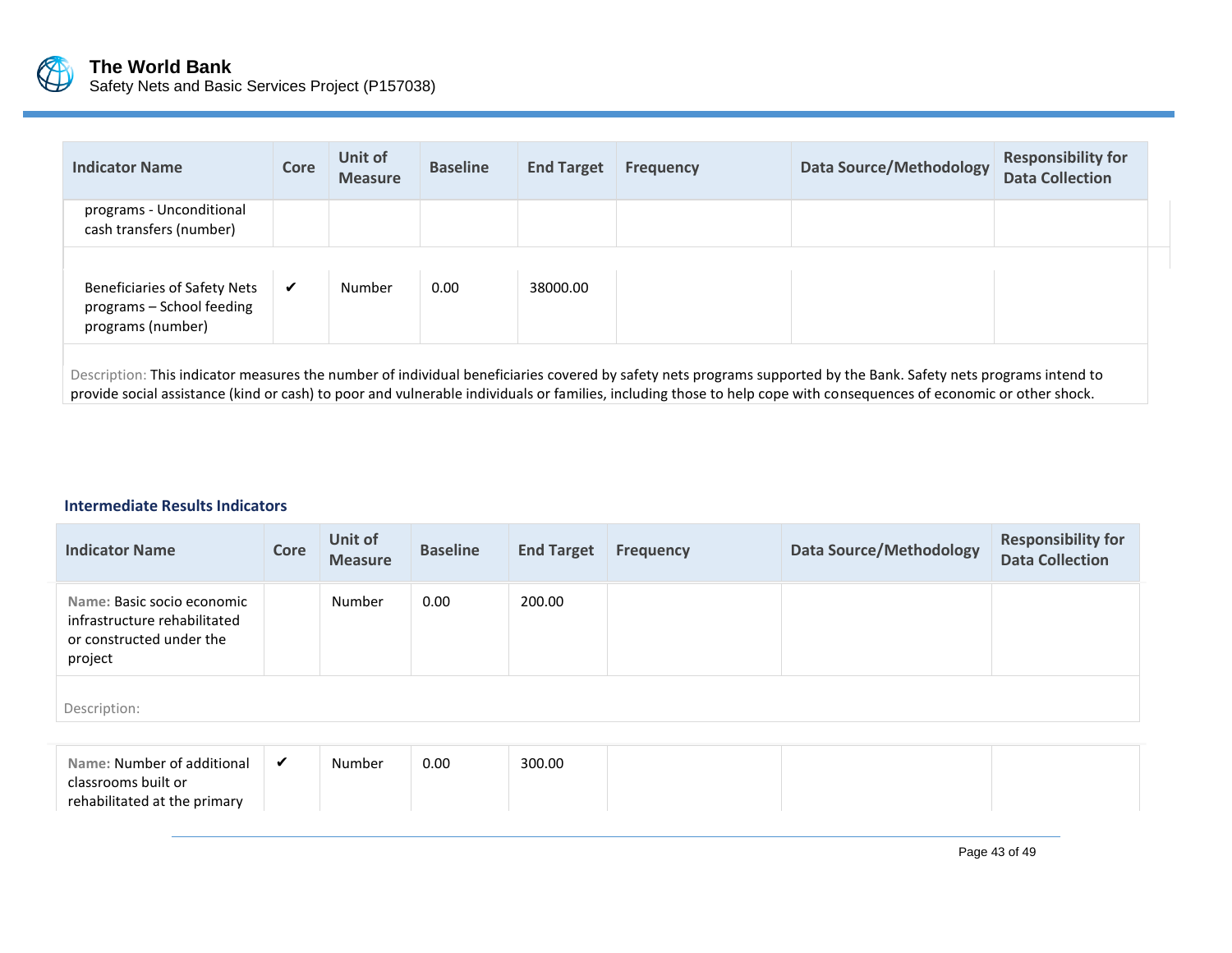

infrastructure assessed as having satisfactory technical

quality

| <b>Indicator Name</b>                                                                                                                                                                                                                                                                                                                                                                                                                                                                                                                                                                                                                                                                                                                                           | Core | <b>Unit of</b><br><b>Measure</b> | <b>Baseline</b> | <b>End Target</b> | <b>Frequency</b> | <b>Data Source/Methodology</b>                                                                                                                          | <b>Responsibility for</b><br><b>Data Collection</b> |  |  |  |
|-----------------------------------------------------------------------------------------------------------------------------------------------------------------------------------------------------------------------------------------------------------------------------------------------------------------------------------------------------------------------------------------------------------------------------------------------------------------------------------------------------------------------------------------------------------------------------------------------------------------------------------------------------------------------------------------------------------------------------------------------------------------|------|----------------------------------|-----------------|-------------------|------------------|---------------------------------------------------------------------------------------------------------------------------------------------------------|-----------------------------------------------------|--|--|--|
| level resulting from project<br>interventions.                                                                                                                                                                                                                                                                                                                                                                                                                                                                                                                                                                                                                                                                                                                  |      |                                  |                 |                   |                  |                                                                                                                                                         |                                                     |  |  |  |
| Description: This indicator measures the number of additional classrooms constructed or rehabilitated at the primary level through the Bank-funded program. In most<br>cases, it is expected that the baseline value for this indicator will be zero ('0'). The baseline might not be zero, for example, for an additional financing IL operation. This<br>indicator will be used to calculate the "decline in shortfall of classrooms at the primary level". TTLs should report on the progress of this indicator only if it is relevant to<br>the project, that is, if the project aims to reduce the shortfall of classrooms at the primary level. Please visit the EdStats database to view the shortfall of classrooms at<br>the primary level by country. |      |                                  |                 |                   |                  |                                                                                                                                                         |                                                     |  |  |  |
| Name: Health facilities<br>constructed, renovated,<br>and/or equipped (number)                                                                                                                                                                                                                                                                                                                                                                                                                                                                                                                                                                                                                                                                                  | ✔    | Number                           | 0.00            | 20.00             |                  |                                                                                                                                                         |                                                     |  |  |  |
|                                                                                                                                                                                                                                                                                                                                                                                                                                                                                                                                                                                                                                                                                                                                                                 |      |                                  |                 |                   |                  | Description: This indicator measures the cumulative number of health facilities constructed, renovated and/or equipped through a Bank-financed project. |                                                     |  |  |  |
| Name: Improved community<br>water points constructed or<br>rehabilitated under the<br>project                                                                                                                                                                                                                                                                                                                                                                                                                                                                                                                                                                                                                                                                   | ✓    | Number                           | 0.00            | 40.00             |                  |                                                                                                                                                         |                                                     |  |  |  |
| Description: Number of improved community water points constructed or rehabilitated under the project in rural and urban areas. A community water point is defined<br>as a public outlet for the provision of water supply to a number of households. Improved community water points refer to standpipes, protected dug well, borehole, or<br>protected spring. Hence, improved community water points do not include, inter alia, unprotected wells or unprotected springs.                                                                                                                                                                                                                                                                                   |      |                                  |                 |                   |                  |                                                                                                                                                         |                                                     |  |  |  |
| Name: Basic socio economic                                                                                                                                                                                                                                                                                                                                                                                                                                                                                                                                                                                                                                                                                                                                      |      | Percentage                       | 0.00            | 80.00             |                  |                                                                                                                                                         |                                                     |  |  |  |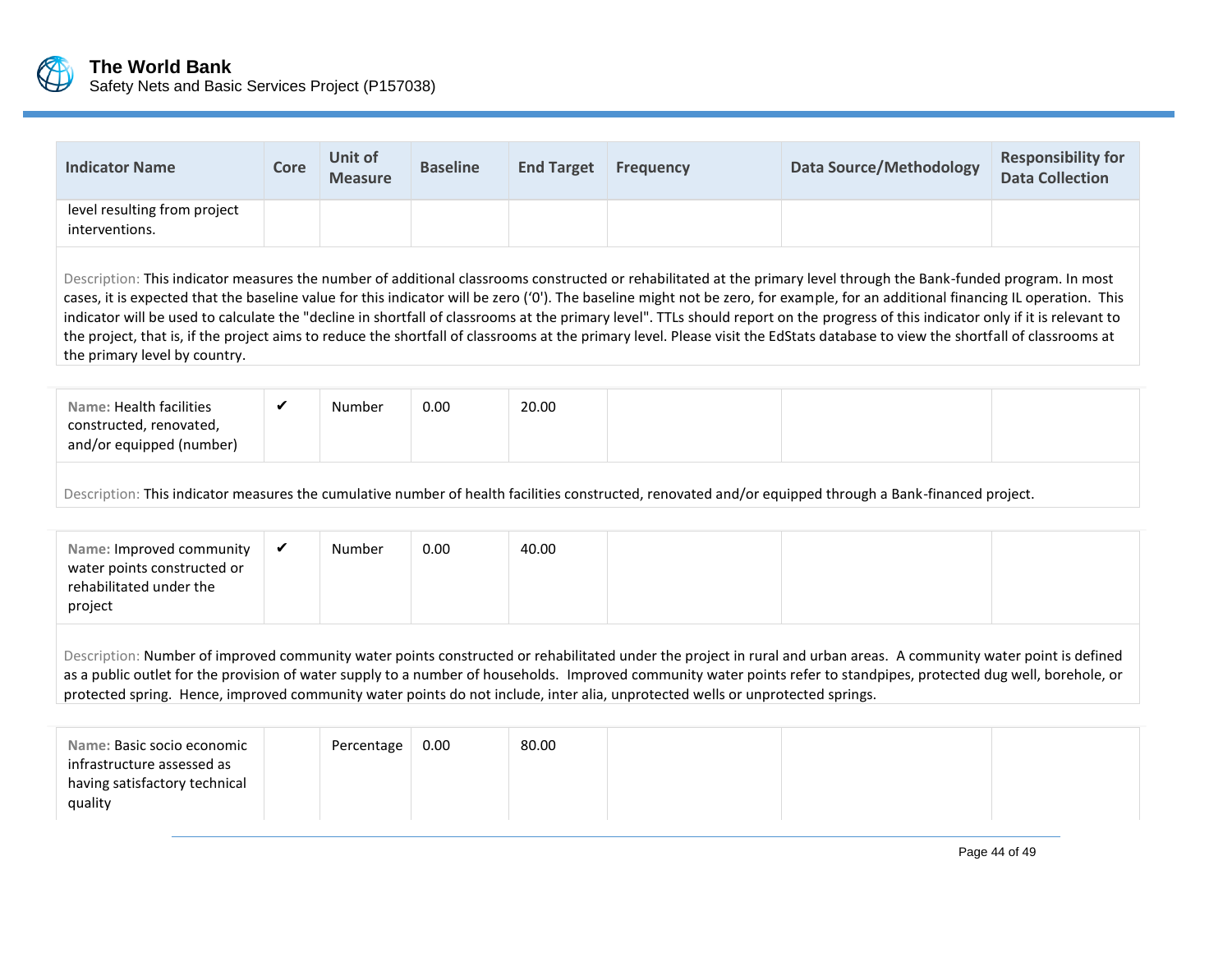

| <b>Indicator Name</b>                                                                                           | Core | Unit of<br><b>Measure</b> | <b>Baseline</b> | <b>End Target</b> | <b>Frequency</b> | <b>Data Source/Methodology</b> | <b>Responsibility for</b><br><b>Data Collection</b> |  |  |  |  |
|-----------------------------------------------------------------------------------------------------------------|------|---------------------------|-----------------|-------------------|------------------|--------------------------------|-----------------------------------------------------|--|--|--|--|
| Description:                                                                                                    |      |                           |                 |                   |                  |                                |                                                     |  |  |  |  |
| Name: Schools benefitting<br>from school feeding program                                                        |      | Number                    | 0.00            | 160.00            |                  |                                |                                                     |  |  |  |  |
| Description:                                                                                                    |      |                           |                 |                   |                  |                                |                                                     |  |  |  |  |
| Name: Meals provided to<br>students in schools targeted<br>for the school feeding<br>program                    |      | Number                    | 0.00            | 13000000.<br>00   |                  |                                |                                                     |  |  |  |  |
| Description:                                                                                                    |      |                           |                 |                   |                  |                                |                                                     |  |  |  |  |
| Name: Schools benefitting<br>from school feeding that are<br>in the poorest 20% of<br>cantons in their region   |      | Percentage                | 0.00            | 90.00             |                  |                                |                                                     |  |  |  |  |
| Description:                                                                                                    |      |                           |                 |                   |                  |                                |                                                     |  |  |  |  |
| Name: Cash transfer<br>beneficiaries in the bottom<br>two quintiles of the national<br>consumption distribution |      | Percentage                | 0.00            | 80.00             |                  |                                |                                                     |  |  |  |  |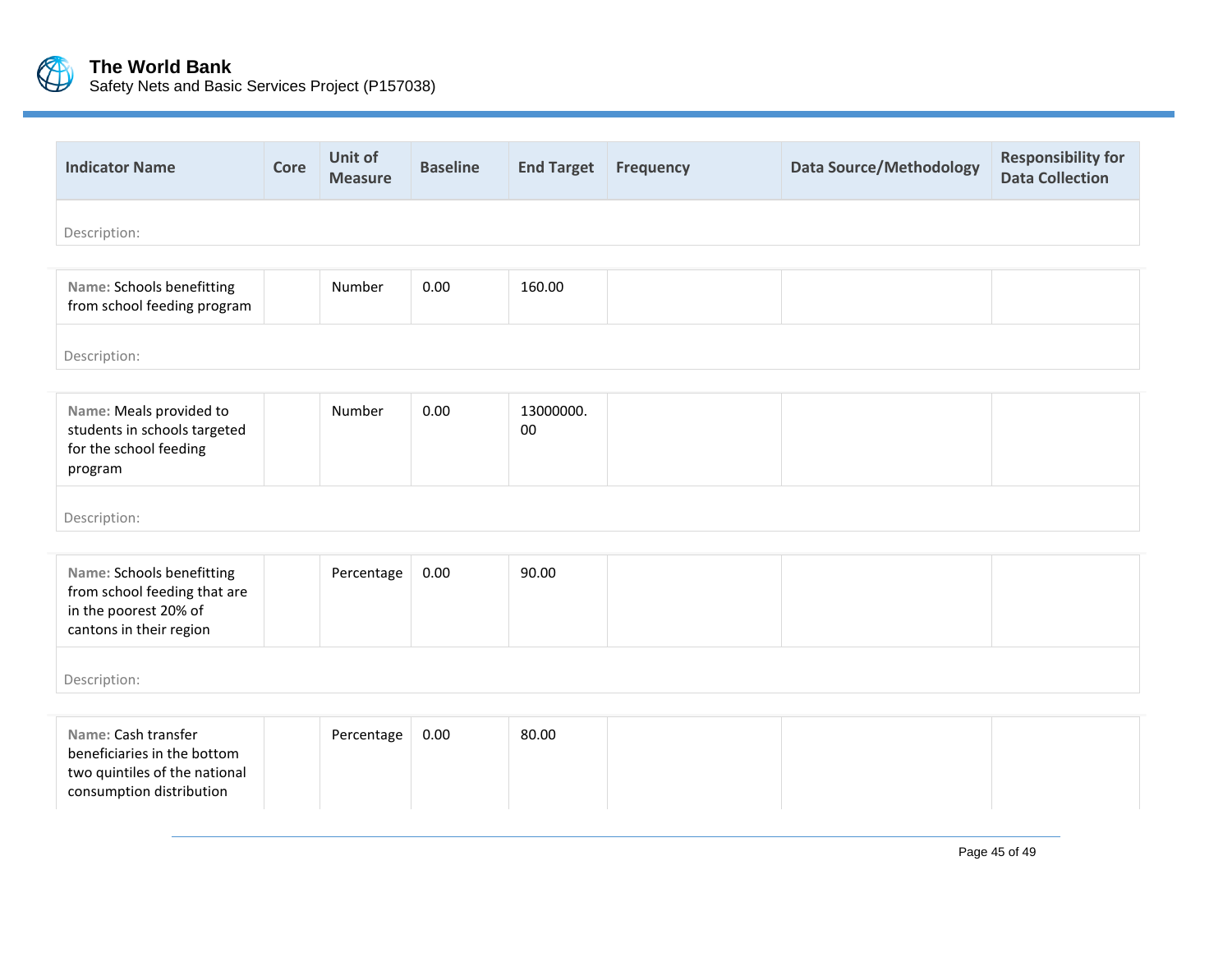

| <b>Indicator Name</b> | Core | Unit of<br><b>Measure</b> | <b>Baseline</b> | <b>End Target</b> | <b>Frequency</b> | Data Source/Methodology | <b>Responsibility for</b><br><b>Data Collection</b> |
|-----------------------|------|---------------------------|-----------------|-------------------|------------------|-------------------------|-----------------------------------------------------|
| Description:          |      |                           |                 |                   |                  |                         |                                                     |

| Name: Communities that<br>have received Grassroots<br><b>Management Training (GMT)</b> | Number | 0.00 | 200.00 |  |  |
|----------------------------------------------------------------------------------------|--------|------|--------|--|--|
| Description:                                                                           |        |      |        |  |  |

| Name: Beneficiaries<br>participating in Grassroots<br><b>Management Training</b>   | Number | 0.00 | 20000.00 |  |  |
|------------------------------------------------------------------------------------|--------|------|----------|--|--|
| Beneficiaries participating<br>in Grassroots Management<br>Training that are women | Number | 0.00 | 7000.00  |  |  |
| Description:                                                                       |        |      |          |  |  |

| Name: Registry of potential<br>beneficiaries of safety nets<br>programs | Yes/No | N |  |  |
|-------------------------------------------------------------------------|--------|---|--|--|
| Description:                                                            |        |   |  |  |

| Proje.<br>nazu zhnut tr |
|-------------------------|
|-------------------------|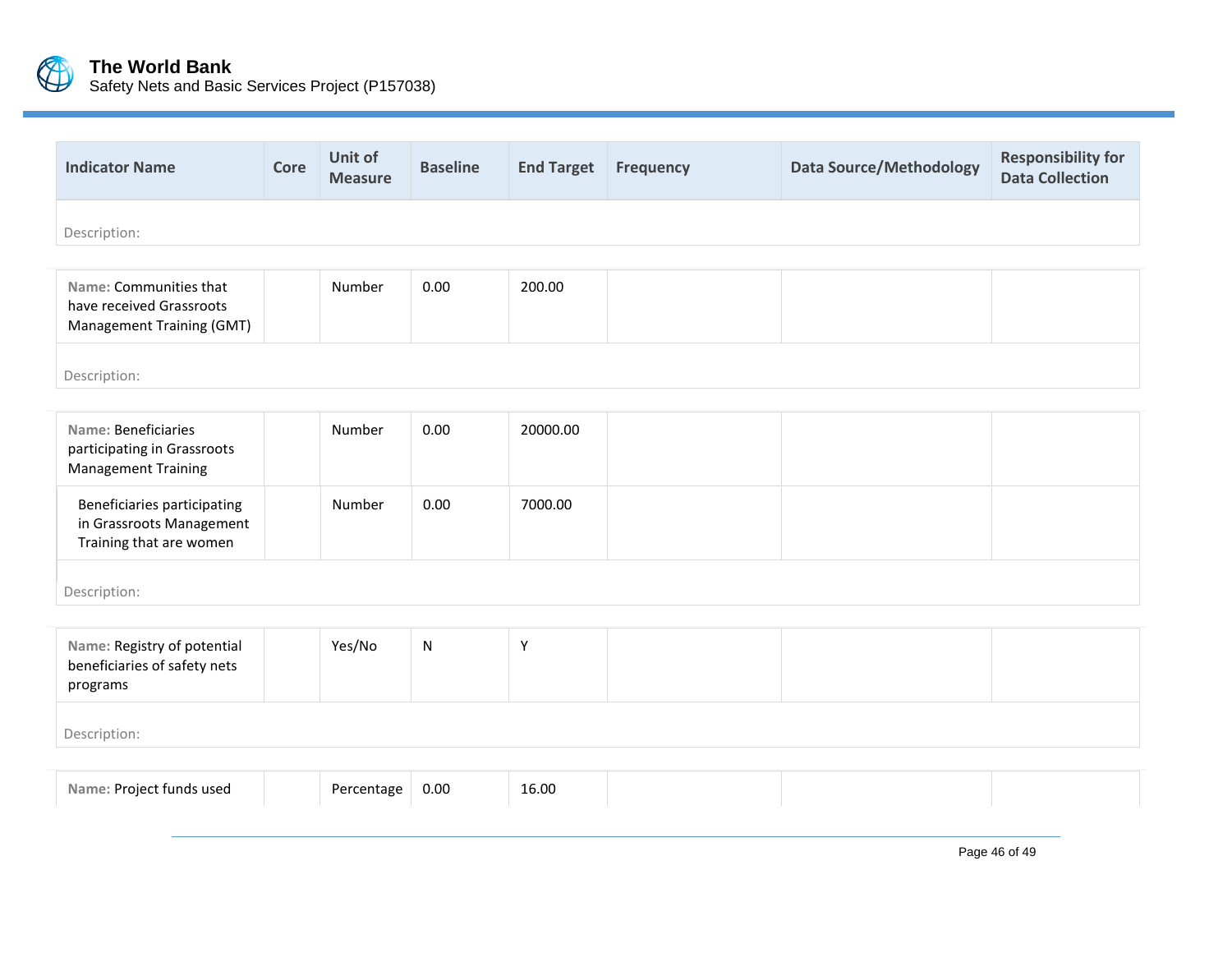

| <b>Indicator Name</b>                                                        | Core | Unit of<br><b>Measure</b> | <b>Baseline</b> | <b>End Target</b> | Frequency | <b>Data Source/Methodology</b> | <b>Responsibility for</b><br><b>Data Collection</b> |
|------------------------------------------------------------------------------|------|---------------------------|-----------------|-------------------|-----------|--------------------------------|-----------------------------------------------------|
| for project management                                                       |      |                           |                 |                   |           |                                |                                                     |
| Description:                                                                 |      |                           |                 |                   |           |                                |                                                     |
| Name: Cash transfer<br>payments received with five<br>days of scheduled date |      | Percentage                | 0.00            | 80.00             |           |                                |                                                     |

Description: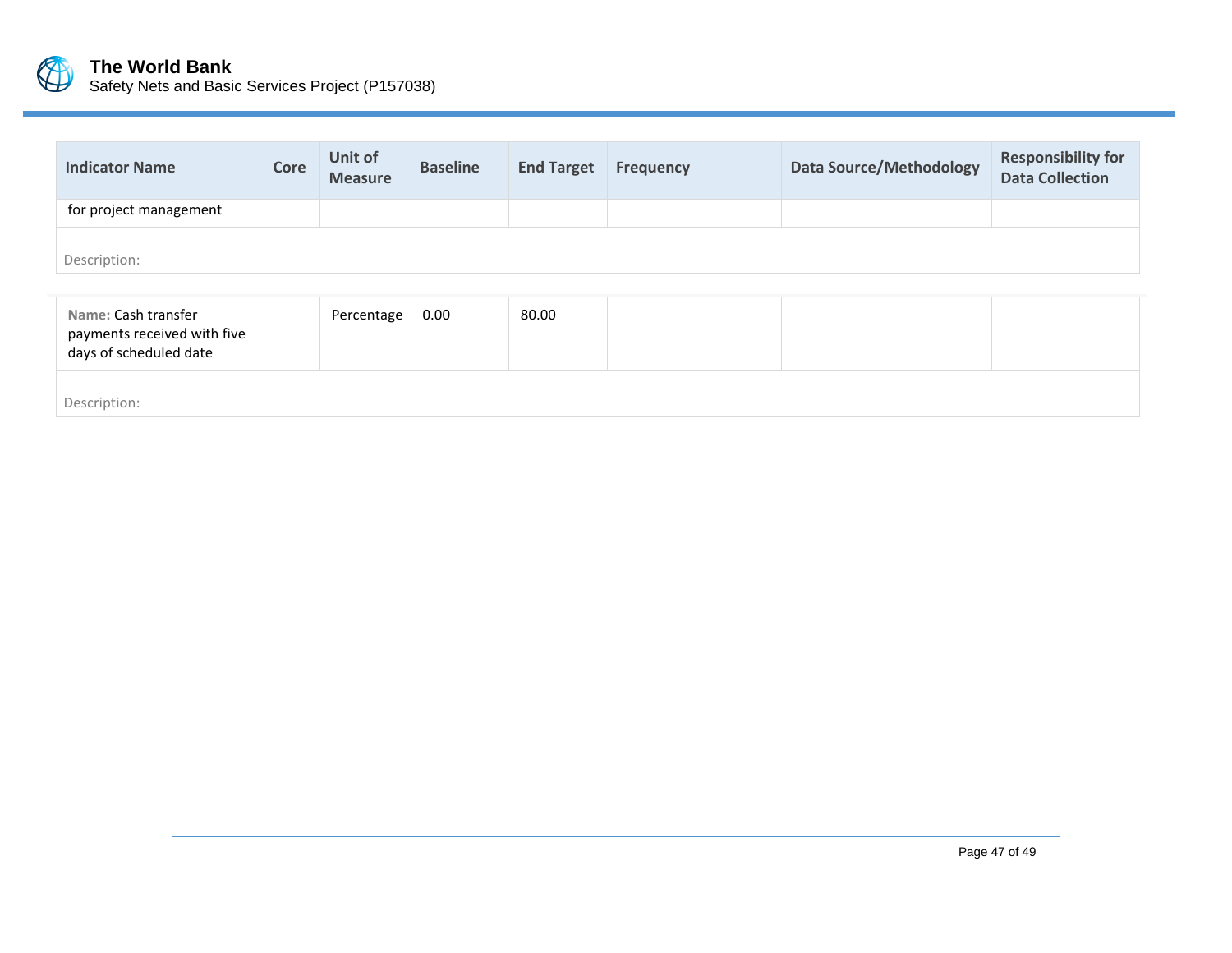

**Target Values**

# **Project Development Objective Indicators**

| <b>Indicator Name</b>                                                                            | <b>End Target</b> |
|--------------------------------------------------------------------------------------------------|-------------------|
| Direct project beneficiaries                                                                     | 131000.00         |
| Students enrolled in rehabilitated or constructed schools under the project                      | 15000.00          |
| Number of people in rural areas provided with access to Improved Water Sources under the project | 32000.00          |
| Community infrastructures functioning one year after completion                                  | 80.00             |
| Beneficiaries of Safety Nets programs (number)                                                   | 78000.00          |
| Female beneficiaries                                                                             | 50.00             |
| Beneficiaries of Safety Nets programs - Female (number)                                          | 39000.00          |
| Beneficiaries of Safety Nets programs - Unconditional cash transfers (number)                    | 40000.00          |
| Beneficiaries of Safety Nets programs - School feeding programs (number)                         | 38000.00          |

# **Intermediate Results Indicators**

| <b>Indicator Name</b>                                                                                                | <b>Baseline</b> | <b>End Target</b> |
|----------------------------------------------------------------------------------------------------------------------|-----------------|-------------------|
| Basic socio economic infrastructure rehabilitated or constructed under the project                                   | 0.00            | 200.00            |
| Number of additional classrooms built or rehabilitated at the primary level resulting from<br>project interventions. | 0.00            | 300.00            |